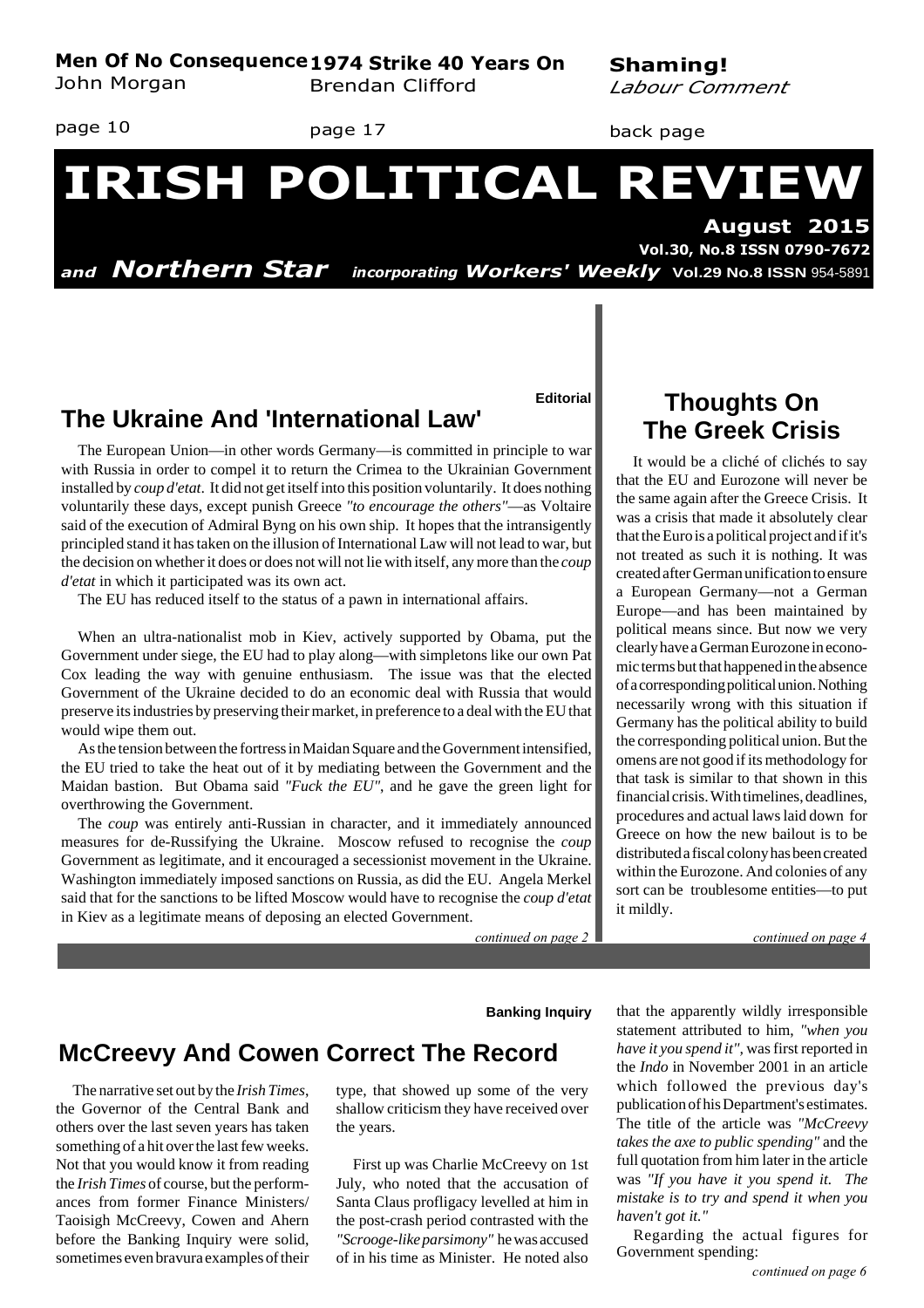| <b>CONTENTS</b>                                                              |      |
|------------------------------------------------------------------------------|------|
|                                                                              | Page |
| The Ukraine And 'International Law'. Editorial                               | 1    |
| <b>Thoughts On The Greek Crisis. Jack Lane</b>                               | 1    |
| McCreevy And Cowen Correct The Record. Sean Owens (Banking Inquiry)          | 1    |
| Report: Shareholding And Workers' Control. Peter Brooke                      | 3    |
| Shorts from the Long Fellow (Greek Economy; Greece and Ireland: the economy; |      |
| Greece and Ireland: the State; Syriza in Power; Alexis Tsipras;              |      |
| The Economic Context)                                                        | 9    |
| <b>Men Of No Consequence.</b> John Morgan (Lt. Col., retd.)                  | 10   |
| <b>Catalan Government Honours Terence MacSwiney In Cork.</b>                 |      |
| Manus O'Riordan                                                              | 13   |
| Transmission of Savings to Investment. John Martin (Part Four of Series on   |      |
| Keynes's General Theory of Employment, Interest and Money)                   | 15   |
| 1974 Strike 40 Years On. Brendan Clifford                                    | 17   |
| Sniper. Wilson John Haire (Review: A Mad And Wonderful Thing                 |      |
| by Mark Mulholland)                                                          | 24   |
| <b>Biteback: Grammar Of Anarchy.</b> Donal Kennedy (Report of Letter)        | 24   |
| Does It Stack Up? Michael Stack (Greece, Ireland and Global Capitalism;      |      |
| Vulture Capitalists; Finance Capitalism)                                     | 25   |
| <b>Errata</b> for July <i>Irish Political Review</i>                         | 26   |
|                                                                              |      |
| <b>Labour Comment, edited by Pat Maloney:</b>                                |      |
| <b>An Article On Shaming</b>                                                 |      |
| Seán Ó Riain                                                                 |      |
| (Back Page 28)                                                               |      |

 Then the Crimea seceded from the Ukraine by popular vote and without the use of force, and voted itself back into the Russian state. And that was condemned by the EU, echoing Washington, as an act of aggression that would not be allowed to stand. But there is only one way that it can be prevented from standing, and that is by war.

 A year ago the wise men who explain the world to us on the media were certain that the world was sufficiently inter connected in a world market controlled by Washington to enable the President to destroy Russia by punitive economic measures. (It should now be clear that Free Trade in a globalising market is nothing but an instrument of Superpower dominance.)

 A year later things look different. Russia is busily constructing an alliance against the Washington system that is intent on destroying it. And Washington is trying to do a deal with the lynch-pin of the Axis of Evil, Iran, in order to prevent it from gravitating towards the rival alliance.

 A law-book has just been published, stating the case against Russia: *Aggression Against Ukraine: Territory, Responsibility*

*And International Law*. It is by Thomas D. Grant of the Lauterpacht Centre for International Law, Cambridge University. The blurb tells us that:

 "Since 1945 it had been understood that the borders of States must not be the object of forcible change by other States. However, Russia has now revived long buried historical claims—and prosecutes them by dint of arms… Thomas D. Grant contends that the annexation of Crimea in March 2014 and the subsequent armed incursions in eastern Ukraine under color of separatist movements in Donetsk and Lubansk challenge not just one State's territorial integrity, but jeopardise the general settlement on which international law for almost three generations has rested. This is the settlement which enabled human rights and modern institutions of international law to flour ish. Russia's domestic rejection of human rights and its new geopolitics of territorial seizure in this light should be seen not in isolation but as connected developments —and as a challenge to international law and global public public order at large."

 The essential thing about international law is its non-existence. It is a fancy notion that was deliberately left without substance by those who dreamed it up. The 1945 arrangement of Europe was a military stand off between the major force which defeated Nazi Germany and a lesser force, but one with a monopoly of nuclear weapons, which clambered onto Europe at the eleventh hour in order to seize ground from a German Army which had had the guts torn out of it in the Eastern Front. The line of division between the Soviet Army that wrecked the German Army, and the Anglo-American Armies that got in for the kill, ran through Ger many. And the German State, that was constructed in the Western Occupation Zones, did not recognise the German State constructed in the Soviet Zone as legitimate.

 The stability of the Soviet system obliged a West German Government to recognise East Germany about forty years later. But, when the Soviet system broke down in 1989, West Germany treated the personnel of the East German State as criminals, and prosecuted them.

 When Moscow quickly developed nuclear weapons after 1945, Ameranglia had no choice but to accept the de facto situation as being beyond its power to alter by force, but its recognition of the East European States as legitimate had nothing to do with International Law. Legal recognition was accompanied from the start by active subversion. And sub version often meant association with elements that had been allied with Nazism, and that experienced the Soviet liberation from Nazism as conquest by an oppressive force.

 The Yanukovich Government in Kiev was overthrown by a force which made no secret of its affinity with the movement which had experienced the Nazi invasion of Russia as liberation.

 Washington had no problem with this it had taken many top Nazis into its service straight away in 1945—except that it did not look good to West Europeans who were living an ideological fantasy about the 2nd World War. It used its influence to persuade the new Kiev Government to tone down the expression of its opinions, and censored the broadcasting of them in the West. But, while the publicity given to spontaneous ant-Russianism could be curbed, the reality on the ground could not be conjured away.

 Obama decided who should be in the  *Coup* Government. The Right Sector was not satisfied with its representation in it. It kept itself in being as guardian of the spirit of the *coup*, raised its own Army, and made war on the Russians in the East with a vigour that was lacking in the Army of the milk-and-watery *Coup* Government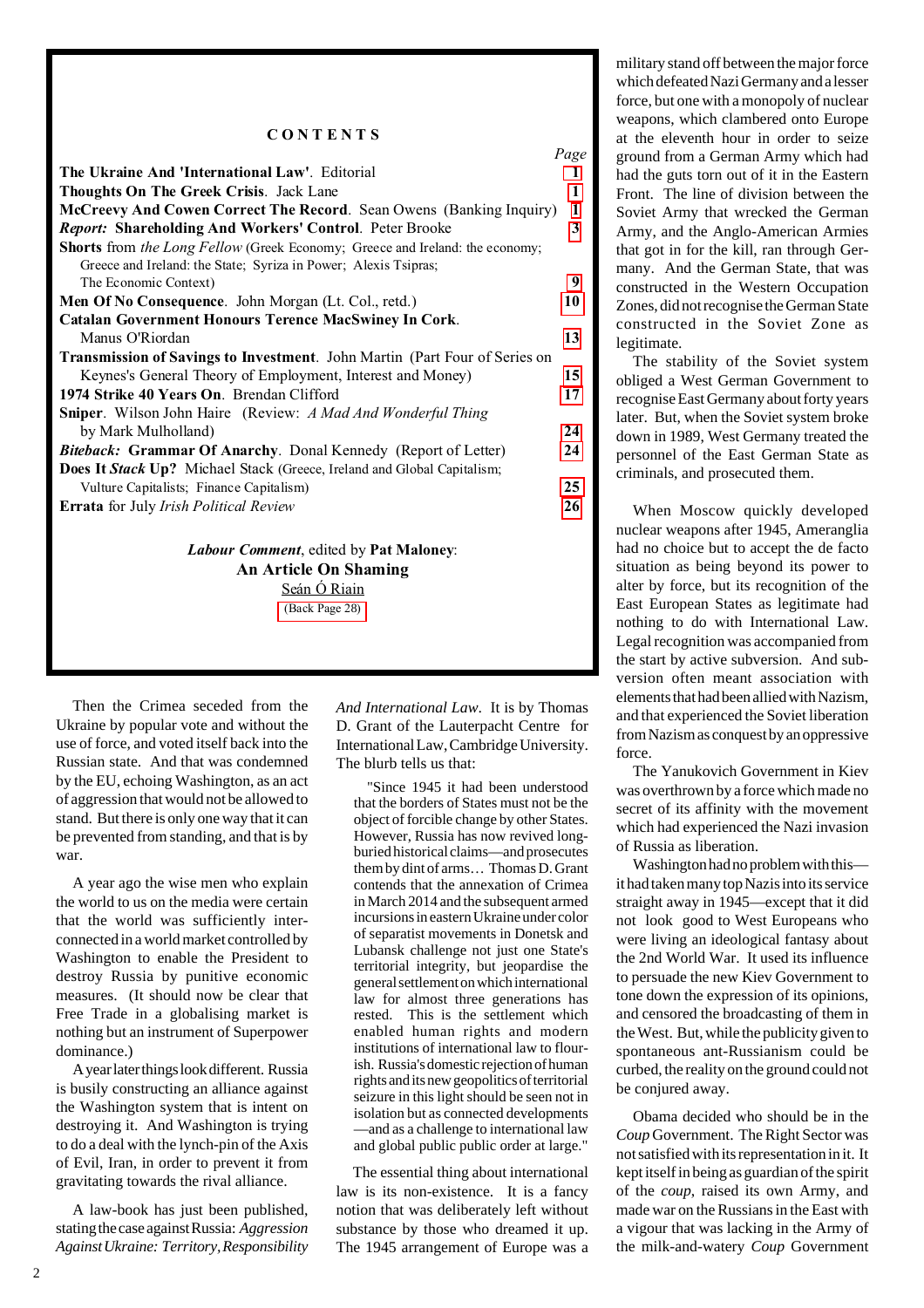<span id="page-2-0"></span>appointed by Obama.

*Russia Today*publicised these developments in the Ukraine, which the BBC concealed. But, in late July, the BBC's Newsnight carried a brief report which confirmed Russia Today's contention that the Right Sector is a powerful state within the state, and that it is getting restless because Obama's Kiev Government is not carrying out the purpose for which Yanukovich was overthrown.

As to Putin's *"geo-political"* assault on the sacred settlement of 1945: what it has consisted of so far is protection of the Russian Black Sea fleet based in the Crimea.

The USA has a base in Cuba. Moscow has a base in the Crimea. When the Cuban population shrugged off US overlordship, in which at the start was a nationaldemocratic revolution, Washington tried to destroy the new Cuban regime by economic sanctions, and later by invasion. When the Soviet Union undertook to enhance Cuban defence against the USA, Washington threatened World War. That was the meaning of the 1963 Missile Crisis. President Kennedy wasn't going to have Guantanamo reduced to an alien enclave within a strongly armed enemy state.

Is there any doubt that, if Obama's Kiev *Coup*had been let run on, the Russian base in the Crimea would soon have come under pressure from NATO forces?

Obama boasted last year that the US, unlike Russia, can make other countries do what it wants without invading them. Has he really forgotten the Bay of Pigs and the threat to burn up the world, rather than let Cuba have what is now the only adequate means of defence?

And why didn't Kennedy, instead of threatening nuclear war, do in Cuba what Putin did in the Crimea?

About the Lauterpacht scholar: what he has constructed is the case for the prosecution in a system of law which has no Court to hear it, no Judge to judge it, and no Executive to put a judgment into effect.

There is a World Court, set up as part of the United Nations system. Nicaragua took a case to it against the USA for breach of neutrality. Amazingly the Court found against the USA. Then the judgment went to the Security Council for enforcement, and the US vetoed it. And that was the end of the one plausible element of international law in the UN system.

International Law was supposed to have been established in 1919 by the League of

#### **REPORT - REPORT - REPORT - REPORT - REPORT - REPORT - REPORT - REPORT -**

## **Shareholding And Workers' Control**

I heard the tail-end of an interesting exchange between Hilary Wainwright (of *Red Pepper*) and David Aaronovitch on 24th July on the BBC's *'Today'* programme. The discussion was about Jeremy Corbyn's campaign to be elected Labour leader but, in the course of it, Aaronovitch taunted Wainwright with the irresponsibility of the Trade Union movement in the last days of the Keynesian consensus (my term not his). Among other things, he said that employee representation had been a possibility but was turned down by the Left and TU movement as not radical enough. He said this occurred in the 1980s (whereas in fact it was the 1970s). Wainwright tried to suggest that it was business opposition that scuppered the Bullock proposals.

Aaronovitch of course was right and the supporters of Corbyn must come to terms with the responsibility of the Left for the failures of the 1970s if there's to be any prospect of doing better this time round.

A major part of the argument of the Bullock Report was that there was a need for employee representation because of the superficiality of the supposed responsible power in industry, the shareholders. This interest promoted a self-interested and irresponsible management class (who also become major shareholders, serving the interest of their caste, in other enterprises).

These are British problems which a proper Labour Party should have been concentrating on in the past 10 years. Instead, shareholder irresponsibility has reached new highs, and threatens the viability of many enterprises, as the following report shows:

"The Bank of England's chief economist has expressed concern that shareholder power is leading to slower growth. Andy Haldane told BBC Newsnight that business investment had been lower than was "desirable" for years.

One reason was that a high proportion of corporate profits was being paid out to shareholders rather than reinvested in the company.

He said that in 1970, £10 out of each £100 of profits were typically paid to shareholders through dividends.

Today, however, that figure was between £60 and £70. Mr Haldane argued that left far less cash available for growth-boosting investment and that firms risked*"eating themselves"*.

Corporate short-termism—a focus on immediate gains rather than long-term prospects was a rising problem for companies and pre-dated the financial crisis, he said.

Mr Haldane believes that one possible major cause of this short-termism is the nature of UK company law, which gives most decision making power to shareholders.

#### *Less long-term interest*

The nature of shareholding has changed over time. In 1945 the average investor held a share for an average of six years, but that has now fallen to just six months.

These lower holding periods mean that the people ultimately charged with making decisions may have less interest in the long-term health of the companies they invest in.

He welcomed the Government's productivity plan to boost UK growth, but noted that increasing investment was a major part of that policy and argued that an examination of UK company law may be needed.

While the UK and US systems give a prime position to shareholders in the governance of companies, other models are available. Mr Haldane noted that other systems of corporate law give greater weight to other stakeholders—such as employees and customers—than the UK system.

He argued that the model of the shareholder-dominated firm had been very successful over the past 150 years, but also said it was possible to *"have too much of a good thing"*. With business investment low and productivity growth weak, it may be the time to look again at the model, Mr Haldane added." (http://www.bbc.co.uk/news/business-33660426)

#### **Peter Brooke**

Nations. Britain sidelined the League by giving absolute priority to the British Empire in international affairs. When it decided in 1939 to have another World War, it acted as an Empire, not as a member of the League. Then, having declared war on Germany, it stood idly by and tried to go to war against Russia in Finland, returning to the League only to get it to expel

Russia. While trying to get into a war relationship with Russia, it let its declaration of war on Germany lie on the table. Germany responded in May 1940, while Britain was messing about in Scandinavia. After that, Britain's hope of being on the winning side in the war it had started depended on there being a German/ Russian War in which Russia would do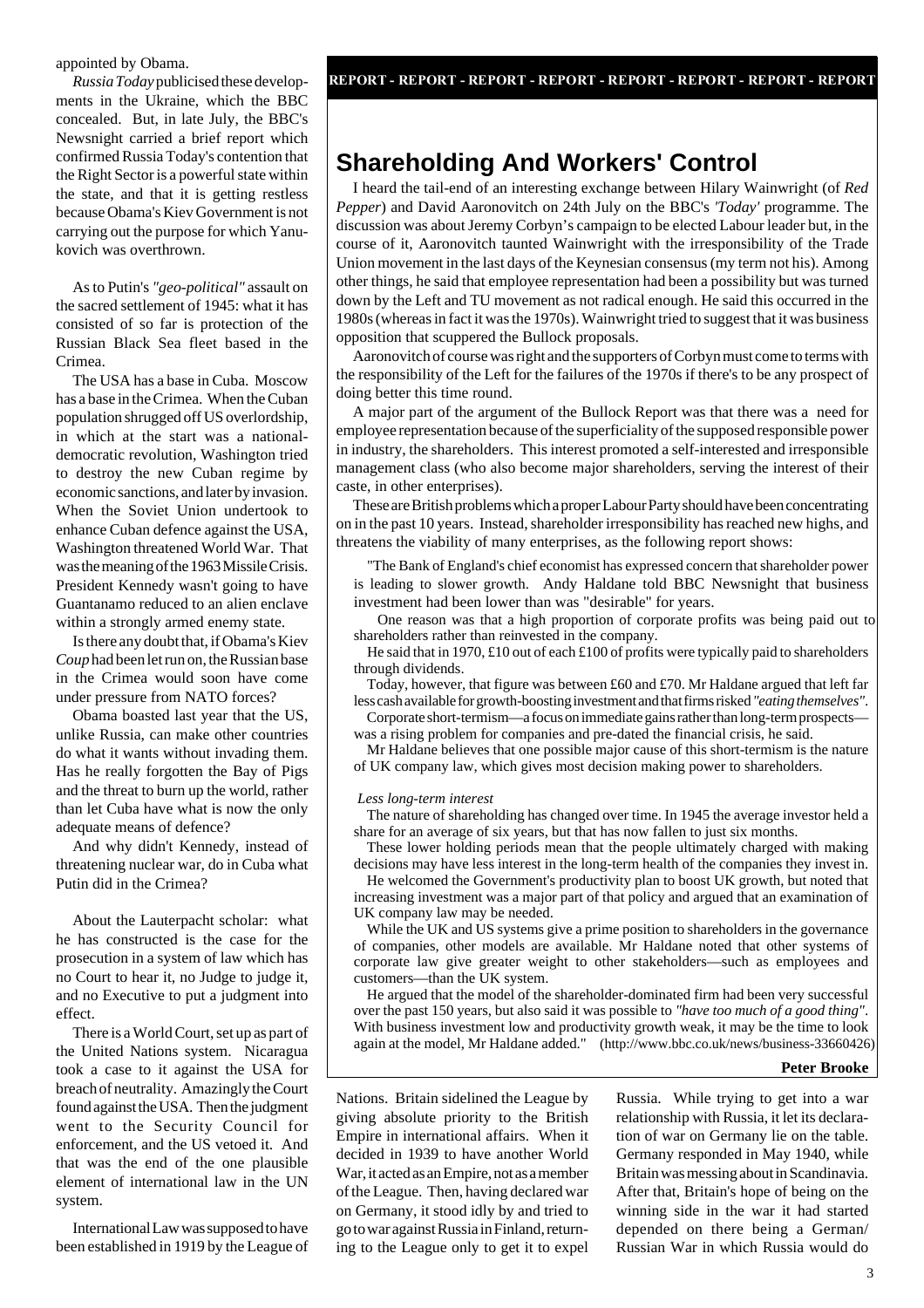what Britain and France had failed to do.

 Therefore, when the United Nations was set up, Russia had to be guaranteed that it would not be treated by the UN as it had been treated by the League. The arrangement that was made was that Russia, the USA, France, the UK and China would all be exempt from such law as existed within the UN system.

 It was said at the time of the Nuremberg Trials that they were establishing a system of law before which the individual soldier would be responsible for his actions, regardless of orders given to him on the authority of his national State. A British soldier about ten years ago tried to base a defence of disobeying an order on that principle. The Court said it recognised no such principle. So much for Lauterpacht.

 But Lauterpacht, though he was an expert in 'international law', does not seem to have been entirely certain that it existed. He was an Austrian Jew who emigrated to England after Britain broke up the Austrian Empire, subjecting the Jews to under developed and hostile nationalisms. He became a naturalised Englishman, lectured in international law at the LSE, took part in 1945 in the prosecution of William Joyce, and was on the British team at the Nuremberg Trials.

 Were the Germans tried under a system of law that existed beforehand, or was it made up after the event for the purpose of criminalising them?—

 "*Creation of law*. To say that inter national law in its entirety is created by the will of States, as distinct from a source external to them, is to deny an essential element in the legal structure of international law. But there are many who maintain that authoritative creation of the law is by no means essential. Some point to primitive law, which is made by custom; others deny that law must be a command and assert that, being a law of 'coordination' it may consist exclusively of promises. These views cannot be accepted. It will be shown, in connection with the sources of international law, that in actual practice States are bound, and regard themselves as bound, by rules of law existing independently of their express or even tacit acquiescence. But the external character of the source of obligation is largely confined to the existing customary rules of international law and to general principles of law inherent in the fact that States form a legal community As to the express creation of new rules of international law the fact is that, apart from exceptional cases of minor importance, no State can be bound without its own consent. International legislation, in its ordinary and proper meaning, is non-existent. To that extent international law lacks an

important element that is essential for the development and, in the long run, for the very existence of law" (*International Law*, Vol.1, p196).

 He denied that individuals were subject to international law: *"As a matter of moral principle, individuals have no independent position in international law"*. Adding, *"However that principle is not absolute"* and there are *"numerous exceptions"* (p141). The major exception was, of course, the Germans. Individual Germans were held to have broken *"the law of war"*, and therefore to bear individual responsibility.

 If individuals were held to be subject to international law, rather than to the authority of their states, that would obviously be a recipe for anarchy, and Lauterpacht, a servant of the British State, could not go along with it. So he maintains that individual were prosecuted at Nurem berg only for breaches of *"the law of war"*. It can therefore be inferred that what was not prosecuted at Nuremberg was OK. That includes the deliberate wiping out, by aerial bombing, of the working class areas of undefended cities. It's a funny old thing, the law of war.

 In a book about international law under the League of Nations, *The Function Of Law In The international Community* (1933), Lauterpacht took up the incom patibility of an autonomous right of self defence with the declared object of the League to prevent war. If the right of self defence was not subject to *"judicial determination"*, it would be a recipe for war.

 If there was an autonomous right of self-defence—

 "the result would be to deprive it [the Versailles Treaty] of legal value as a means of preventing war, and reduce its legal effect to a mere theoretical change, to be registered in text-books… If that was so, the treaty would stamp as unlawful such wars only as the belligerents might openly declare to be undertaken with the intention of aggression. It could not be described as rendering unlawful wars which States, fully conscious of the moral and political implications and risks of their activity honestly declared to be undertaken in repelling a danger, actual or threatened, to their vital interests" (p180).

 The USA and Britain habitually make war on a plea of defence of vital interests, not subject to *"judicial determination"*. The only semblance of a judicial body in this matter is the Security Council of the UN. The Iraqi state was invaded and destroyed by unilateral Ameranglian action, on a plea of self-defence, when it became clear that the Security Council would not authorise it.

 But the decision of the Crimean population to transfer the region to the Russian state without a shot being fired, after an anti-Russian *coup* in Kiev, engineered by the USA (no doubt as a measure of self-defence) is declared by the Lauterpacht Fellow to be a naked act of aggression in which there was no justification of self-defence.

## **The Greek Crisis**

#### **continued**

 The Eurozone leaders initially would not deign to admit that they were dealing with a political issue in their negotiations with Greece. It was a pure and simple matter of Greece paying its debts by an austerity programme. After all, it worked in Ireland so why not in Greece? Suddenly we allegedly had a homogenised European  *Demos* that nobody had noticed before. Greece, Ireland, Germany were inter changeable as entities in Europe. All were clones of each other.

 All could and should behave in similar ways, with similar values and political behaviour, despite the fact that it was quite clear that Greece was not a function ing State by comparison with others. That was accepted as a fact—and a fact that was discounted as a fact at the same time because it was portrayed as a very easy matter to rectify in order to get debts paid. Syriza was expected to know what to do and how to do it within five months. This displayed utter contempt for Greece which was epitomised in smug, pig-ignorant fashion by Irish Finance Minister Noonan when he said that all Greece had to offer the world was feta cheese. And the call from Lagarde at the IMF that they should act like adults.

 Another fact made obvious is that Washington quite clearly can and blatantly does intervene in Eurozone affairs. The IMF, which formed part of the Troika in Ireland, broke ranks and did so quite deliberately just before the Referendum in Greece, and again just before Greece voted on the deal. Under American press ure, it encouraged a rejection of the proposed deal with its interventions. Such behaviour was showing utter contempt for the Eurozone leaders. Washington intervened for geopolitical reasons and Poland was its agent. *THE* issue for America is the containing, and if possible destroying, of Russia's growing influence. It saw Greece being offered on a plate to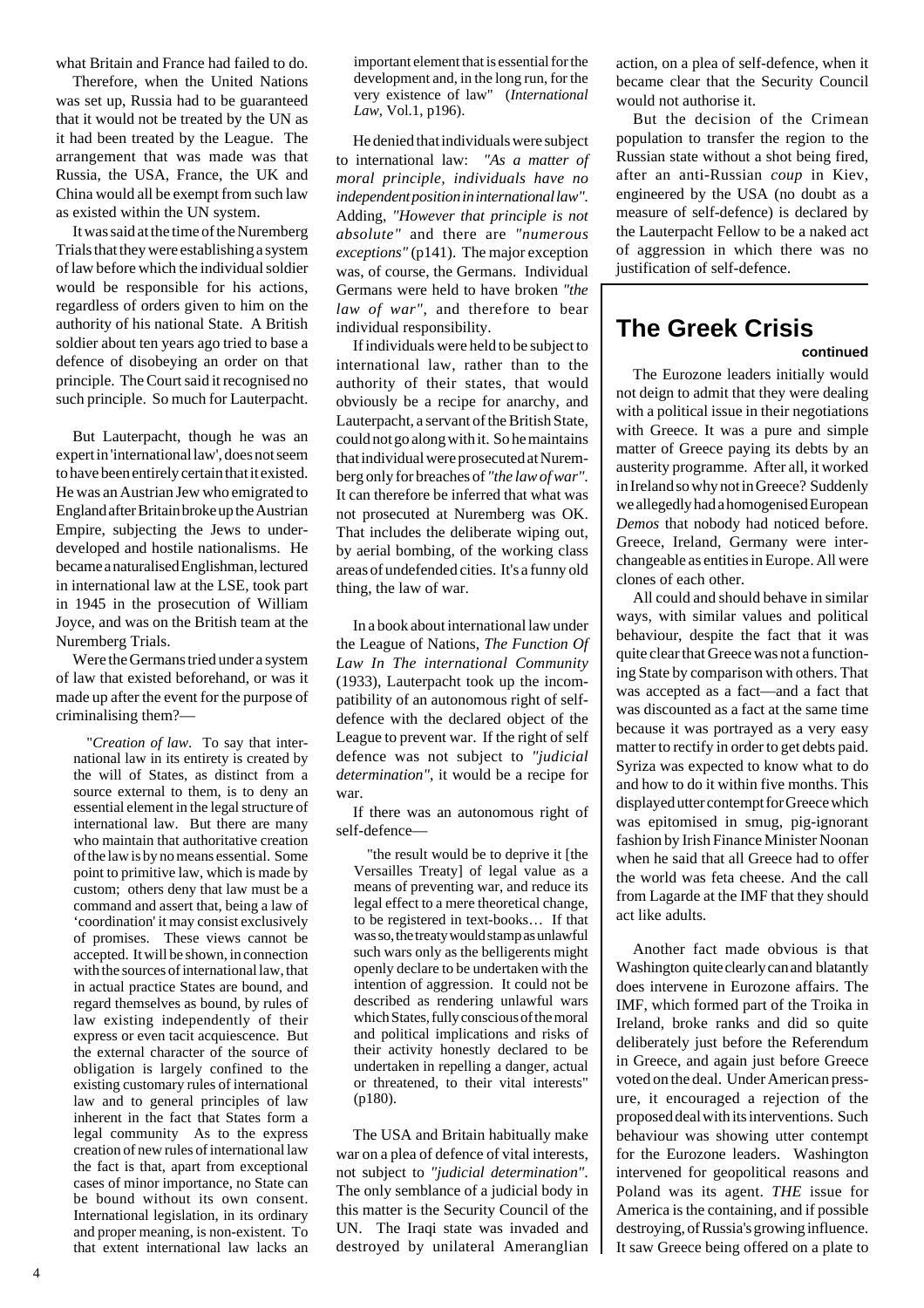Russian influence. Washington has a use for Greece—which was more than could be said for Eurozone leaders during the negotiations. For these Greece is nothing but a problem.

We had a comment from Governor of the European Central Bank Draghi, regarding possible Russian aid to Greece: *"That doesn't seem a real risk to me. They [the Russians] don't have money either*." Could anyone be so naive? Russia would find the money double quick if it could help buy Greece into its sphere of influence. There are more important things than money. Russia knows that, as does the US, but not Draghi, apparently. Nor the rest of the Eurozone leaders. To paraphrase Francis Bacon (aka Shakespeare) *there are more things in heaven and earth than are dreamt of in their philosophy*.

When WWI was imminent the Governor of the Bank of England appealed passionately to Lord Grey to stop it, as there was a run on the Stock Exchange and it would ruin the Bank and the economy. Grey listened and asked him if he was seriously suggesting that England should tell the world it could not afford to go to war in what it considered its interest? If they did, what message would that send to their enemies? England would have lost the war before it began and would never again be taken seriously.

There are more important things than money and economies when it comes to geopolitical interests, which is as true today as it was in WWI. But economic determinism has paralysed Europe and the European mind. The leaders should remember that Palestinian chap who said that man does not live by bread alone.

The Eurozone has also lost an essential element of its credibility, a crucial element for any currency—certainty of membership. Reversal of membership is now a possibility. Not only that but, more crucially, reversal has become a possibility for a member who does not want reversal—as Greece has made abundantly clear. Membership is now conditional. This has the Eurosceptics gloating.

There is no legal means for doing this and it has never been contemplated before. But suddenly Mr. Juncker, the President of the Commission, had a *"detailed plan"* for Greece exiting the Euro. This plan should be made public. It must entail massive changes in the rules of the ECB and the European Treaties. Did he clear it with the legal authorities in Brussels? It's a most important document. Other member states would surely like to know what's in it. But it's left hanging there in the ether.

To indicate its existence while not disclosing its contents is a most irresponsible way to behave and adds to the demise of the Commission as a credible institution.

Mr. Juncker was proclaiming the need for a European army a few months ago. His actual plans for this would also be very interesting, but those plans are also left hanging in the air. He's like a magician who says there is a rabbit in his hat but does not show us the rabbit.

When Germany put a Grexit on the agenda France and others realised the dangers and ensured a deal was done.

Another extraordinary event was the allegation by Lagarde in the *Financial Times*that she was threatened by violence when she referred to the need to tax Greek oligarchs more effectively, an aim shared with Syriza Surely the follow-up should have been for the 'international community', with the Eurozone in the lead, to focus on this issue and work alongside the Greek Government in helping to enforce better tax collection from these guys—who no doubt have plenty of their taxable income in member states of the Eurozone and the 'international community'. This would be a win-win situation in helping to create a properly functioning state and create a positive relationship between Greece and other Eurozone states.

Over two years ago Lagarde told the world and the then Greek Government that a list of these Greek tax dodgers with Swiss bank accounts had been found, the 'Lagarde list'. But there was no serious effort to do anything about this list by the IMF, nor the 'international community', nor the then Greek Government—until Syriza set up a Task Force in the Ministry of Finance to pursue it with the Swiss authorities. I did not notice that there were any plans to reinforce this Task Force in the agreed proposals.

The most important lesson of all is the need for political coherence and rapid integration of the Eurozone into a State if it is to survive. Currencies can't exist forever without a State and the coherence that that brings. That means a choice between the EU and the Eurozone, but that does not seem to be something that either ever contemplated.

If the EU leaders keep pandering to the UK, the EU will be simply a *network*, which is what Cameron called his vision of the EU in his reportback on the last Council meeting.

A currency cannot survive if its political base is a *network*. It is not such a casual matter as this crisis has shown. The Fiscal

Treaty was supposed to be basis for this integration process in the Eurozone—but who mentions it today even though there is much talk about the need for a new architecture?

But there once *was* an architecture, it was called the Commission and it was designed to initiate and facilitate all integrative developments and to avoid the situation of one State versus another which was central to the recent negotiations in the form of Berlin versus Athens. It is a blatant failure of the European project at this point that such a situation should dominate any negotiations. But the Commission's authority was destroyed some years ago by our very own Pat Cox and his colleagues on spurious corruption allegations against Jacques Santer. The Commission never recovered and is now a shadow of its former self, taking second place to Members States' objectives. Mr. Kissinger still does not know whom he would call in Europe if he needed to.

The reality of the difference between the two entities of the EU and the Eurozone was involuntarily made clear on 12th July when a planned EU-wide meeting to finalise a deal with Greece was cancelled in favour of a meeting of the 19 Eurozone leaders. It would be very interesting to know why the EU meeting was planned and then cancelled. Eurozone leaders' meetings like this should have been happening for years. If that had happened, this would have helped mitigate the Greece crisis, preventing it from developing to the stage it did.

When the financial crisis emerged, Sarkozy realised there had never been a meeting of the head of the Eurozone states! If there had been such meetings held regularly since then, we would probably have a European Monetary Fund by now and not have to involve the IMF. It was left instead to the Eurogroup, which is an informal grouping of Finance Ministers with yet another President (there were at least 6 at the last count). But the mantra was that these fiscal and financial issues were not significant enough to merit proper political attention and direction. There were much more important things to do, such as facilitating a *coup* to destroy a nearby functioning democratic state and help real live fascists into power there. And no bailout problems for their debts! Also, there were years of displacement activity about a Constitution that became a Treaty and could only be appreciated fully by lawyers. And, despite Himalayas of print and talk, nothing was included that could have helped in this crisis.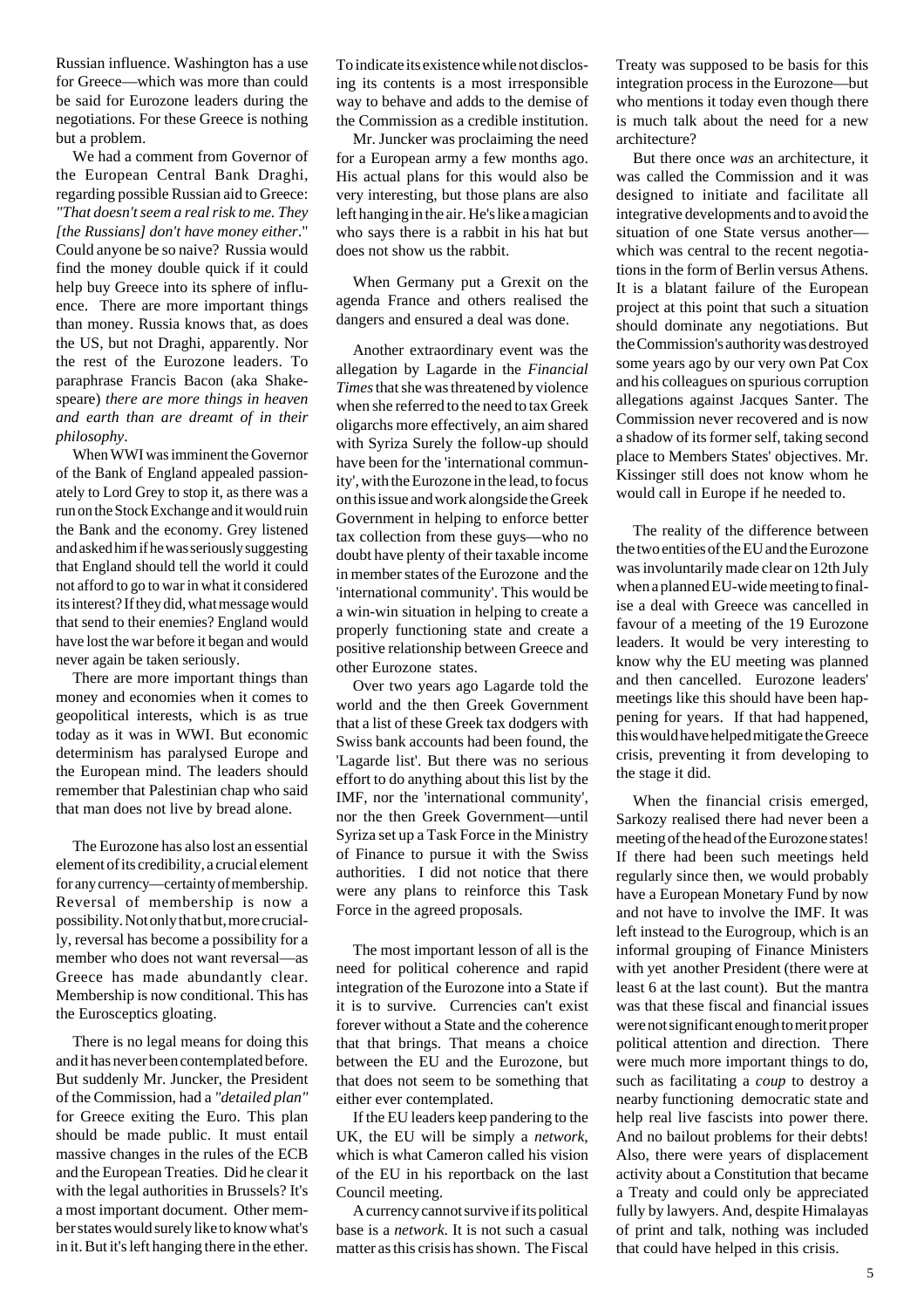Christianity was built on the *love and fear* of its God. On the face of it that is a very curious combination of allegiances, but it worked for Christianity and the combination is also the basic allegiance that creates and maintains states. The Eurozone has dispensed enough *fear* for the moment and should provide some evidence of what people could *love* in it, corny old love, as it is a declining commod ity for the European project generally but ultimately just as important as the fear.

 After all, Mr. Junker's army will need volunteers to fight and die for love of the Europe that the EU and the Eurozone creates.

 **Jack Lane**

## **McCreevy And Cowen**

#### **continued**

 "As a percentage of GNP, in 1997 it was 35.2%, and that relates to a previous Government of Fine Gael and Labour. In 1998, for me, it was 31.7%; in 1999, it was 30.4%; in 2000, it was 28.1%; in 2001, it was 29.5%; in 2002, it was 30% even; in 2003, it was 29.8%; and in 2004, it was 29.8%. No matter how these figures are interpreted, it is quite clear that there was no splurge over the period."

 Yet despite this prudence there was considerable extra spending on health, education, pensions, child benefit and massive catch-up capital expenditure. Substantial fiscal surpluses were also achieved in all but one of those years and the National Pensions Reserve Fund was also established.

#### Regarding surpluses:

 "Since the recent financial downturn, critics are suggesting that we should not have spent all of this money.So if we had spent less, it would have meant larger budget surpluses and some have gone on to say we should have built up further rainy day funds, apart from the pension reserve. Now, are these people for real? In a political democracy, it is especially difficult to run any kind of a budget surplus and many were even against the idea of the pension reserve fund."

 When there are widespread unmet social needs:

 "Not alone would it be politically un acceptable *{to run a surplus, S.O.}* but I suggest it would be morally wrong also."

 Finally, regarding tax incentives for buying property, he pointed out that they started as far back as the 1959 Finance Act, many were initiated under non-FF Governments and he proposed ending

them in 2004 before he left for Europe.

 When asked by Michael McGrath of Fianna Fail if he had any regrets regarding his tenure of the office, he replied essen tially *'no'*. Much of the analysis of the run up to the crisis states that, despite the appearance of health in the public finances during McCreevy's time, there were signi ficant imbalances emerging relating to productivity etc. McCreevy pointed out that this was a result of full employment resulting in higher wages—and full employment and higher wages are rather difficult propositions to argue against.

 There is much merit also in his attitude towards economic and other types of forecasting:

 "To illustrate, again, the futility of fore casting, I would draw attention to the 2000 report from the long-term issues group of the Department of Finance. It predicted a total population of 4.1 million in 2056. It's about 4.6 million today. And that the Exchequer debt would be wiped out entirely by 2012."

 Brian Cowen's first appearance was on 2nd July and covered his period as Finance Minister from 2004 to 2007. Although he began, in some preliminary remarks, by apologising for the fact that *"the policies we felt necessary to put in place in respond ing to the financial crisis brought with it hardship and distress to many people".* Nevertheless:

 "This exercise, however, is not just about expressing regret or sorrow but to indicate that I will be approaching all questions in as objective and non defensive a manner as possible. To do otherwise would not serve the interests of this inquiry or future generations. I hope also to dispel some of the assertions which have been pushed sometimes for personal or party political reasons."

 He came out fighting in other words and quoting, perhaps surprisingly, Patrick Honohan:

 "I agree with Professor Honohan when he says in his report that the primary responsibility for this crisis rests with the banks themselves. It's important to recognise that, in the pre-crisis period, there was what turned out to be reckless lending by individual banks, made worse by a bonus culture incentivising short term gains. I also accept that the Irish and European regulatory systems failed completely to recognise the extent of the risks that could materialise and to stop the over-dependence of Irish banks on overseas wholesale funding."

 Ah, the banks. This is indeed a Bank ing Inquiry. Enda Kenny managed to get through his opening statement to the Inquiry on 23rd July mentioning the banks

only once in passing. The crisis was entirely made in Ireland by Fianna Fail who slew the Celtic Tiger produced by John Bruton's Ministry of All the Talents, of which Enda was part, between 1994 and 1997.

 Sorry Enda. The Banking Crisis was a son of many fathers, and the character of the Banking Crisis in Ireland may have owed much of its severity to the economic context in which it occurred, but Govern ments worldwide over the previous ten years had begun dismantling the structures that had previously and with some success kept bankers from ruining everyone through their greed. Newly 'independent' Central Banks and Regulators were in reality in the service of the high-flying entities they were supposed to be regulating.

 In the first of his two sessions of evidence Cowen dealt with his time as Minister of Finance. On macroeconomic policy:

 "...the budgets that I presented were built on what appeared to be conservative economic projections, targeting very modest deficits and an ongoing decline in the national debt burden. At the time, many of those assumptions proved to be overly conservative with the actual fiscal outturn being better than that projected on budget day in a number of instances."

 He naturally suffered from some of the same problems as McCreevy:

 " While the rate of growth in public expenditure was, with the benefit of hindsight, high, I do not recall any other public representative ever arguing in the Dáil or Seanad that I was providing too much for the old age pension, for welfare payments, for child care supports or improved services. In fact, there were demands for greater spending coming from every interest in the State, much of which could not be met."

 Regarding the risks building up in the property sector:

 "But contrary to what some are now trying to suggest, I was concerned about the potential vulnerabilities and risks arising from the rapid escalation in property prices which was a recurring theme in risk assessments."

 "It has since been alleged that no action was taken by our Government to deal with those risks. This seems to be based on a view in some quarters, it seems to me, that I was in some way beholden to property market interests, and that is simply not true."

 Four actions were taken to address the vulnerabilities in the property markets  **before** any signs of crisis emerged:

 "The four actions were: the decision in December 2005 to abolish a wide range of property-based tax incentives; secondly, the refusal by the Government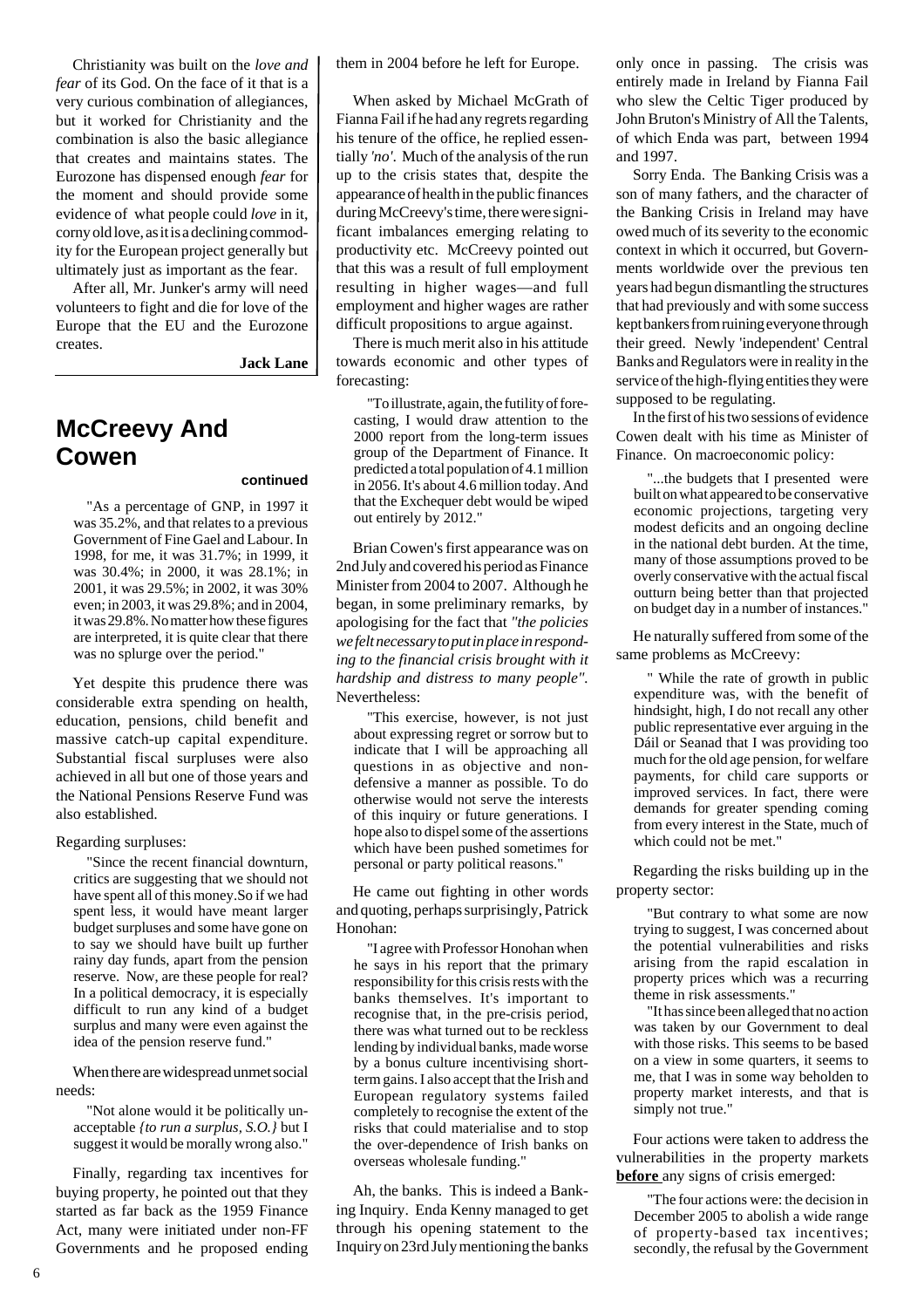to abolish or dramatically reduce stamp duty; thirdly, the decision of the Financial Regulator in early 2007 to increase the capital requirements on banks for speculative property lending from 100% to 150%; and fourthly, the decision by Government to continue to allocate 1% of GNP every year into the National Pensions Reserve Fund."

Property tax incentives were and continue to be a particular issue. Even though Cowen abolished many of them, he continues to receive the blame for them having been there in the first place. In fact they had accrued over many years under Governments of various stripes and Charlie McCreevy gave a very robust defence of them. Cowen seems to have been the first to tie the provision of such incentives into a cost/benefit analysis with appropriate review procedures.

In view of rising property prices and buoyant tax revenues, there were strident calls for a reduction in Stamp Duties, which he resisted:

"It's hardly surprising today that the cheerleaders for the abolition of stamp duty, or its radical reduction, are now silent on what would have been the impact on property prices or the resultant impact on the scale of the banking crisis had I heeded their calls."

The increase in capital requirements for speculative lending should, he says, have been introduced when such lending started to take off but, realistically, dangerous trends take time to emerge and become established. It is only after they do that they can be addressed. It was still, he notes, a significant initiative and resulted in Ireland having one of the highest levels of capital requirements for such lending in the developed world.

The final point concerned the 1% of GNP allocation into the Pension Reserve Fund was introduced by his predecessor and clearly demonstrates an awareness of the need for prudence. There were of course calls for the money simply to be spent from those who now criticise the supposed profligacy of the times.

He goes on to admit failings in a number of significant areas:

" There was a failure to adapt policy to reflect the realities of membership of the euro. With monetary policy conditions set with regard to euro area conditions as a whole and the exchange rate no longer available as a macroeconomic adjustment tool, fiscal and other policies, for example incomes policy, needed to play a greater role in macroeconomic stabilisation and adjustment."

This is a crucial linkage and the need for an incomes policy naturally goes hand

in hand with the question of Social Partnership about which he had a good deal to say during questioning later on. Mere technocratic and administrative or legislative solutions are never going to be adequate to solving the problem of Ireland's membership in a currency union. There is a clear case still for Social Partnership, but if it is to be worthwhile it will take account of new conditions. One of these is that Finance Capitalism, having caused such damage, has to some extent, and entirely by default, been brought to heel in Ireland, as the State has acquired ownership of the greater part of the banking sector. A new iteration of Social Partnership would ideally use this leverage to bind the sector, in consideration for its licences to operate, into a constructive relationship with its partners.

In relation to the Banking Guarantee,

"I believe it was the most decisive step that the Government could take on that night to deal with the problem. It was clear that we were on our own *{this had been made clear by the ECB, S.O}.* We had one shot at it. If we did not get it right, Ireland, we were told, would be set back 25 years. We had to go with the best information available to us at the time. "

A huge fuss has been whipped up over the last six months by Patrick Honohan's assertion in January that Cowen overruled Brian Lenihan on the night of the Guarantee on the question of whether to include Anglo and Irish Nationwide in the Guarantee or to nationalise them. Cowen's account of the night indicates that he left the meeting for a long discussion with Lenihan on this matter, as a result of which a common policy in favour of a Guarantee was agreed.

According to Brian Lenihan's brother, Conor, a TD and Minister of State at the time, speaking on RTE after Cowen's evidence:

"There was a difference of opinion about nationalisation versus the broad guarantee that was given in relation to Anglo, but I don't believe that it was a serious dispute... of opinion, it was just a difference of emphasis between Brian and the Taoiseach, Brian Cowen."

#### And:

"Professor Honohan introduced the idea of my brother Brian being overruled by the Taoiseach, but I think the discussions between ministers are often a great deal more subtle than a simple case of one person overruling another. In fact I would say there were far more robust debates around the continuation of the Croke Park agreement and the minimum wage than on this issue, so I think Brian Cowen is correct..."

This initial disagreement seems to reflect a split between the Department of Finance and the Central Bank on the same issue, with the Bank being in favour of a Guarantee and Finance, in particular Department Secretary Kevin Cardiff, who was advising Lenihan on the night, in favour of nationalisation. Cardiff himself admitted in his own evidence to the Inquiry that he was not at all sure that nationalisation would have been a better option. Possibly it was advocated at the time because the Department had quite a detailed plan for carrying it out, down indeed to a list of replacement Chairmen for Irish Nationwide's Michael Fingleton, should one become necessary later in the week.

It has generally been overlooked that, far from being 'asleep at the wheel' and far from being taken by surprise by the Lehman collapse in September 08, the Department of Finance, the Central Bank and the Regulator had all been working, quite feverishly it seems, on bank liquidity and resolution issues ever since the Northern Rock collapse and subsequent nationalisation in September 07. There were a range of measures in place, but they had not, it is true, planned for the event of a system-wide collapse, hence the discussion on the night of 29th September.

Cardiff gives one example of an issue that might arise in the event of nationalisation:

"You can't just nationalise because bond covenants have change of ... change of control clauses—some of them. And if you change control, you might create a default on a particular bond. And if one bond default ... defaults, they all default. That's just one example..."

Cowen gives other reasons for going against the nationalisation option at that particular time (but he was open to it later if necessary):

"I did not find the nationalisation option attractive as a first response. I had a number of reasons for thinking like that. First of all, I did not see it as a confidencebuilding measure at that stage given the volatility in the markets. For example, would it create an expectation that other nationalisations were to follow? *{An expectation that would have proved entirely correct, S.O.}.* Secondly, nationalising a bank meant taking all of the assets and liabilities onto the State's books there and then, immediately. The nationalisation option was, in effect, an openended guarantee. The guarantee option looked like a safer option if it was timelimited."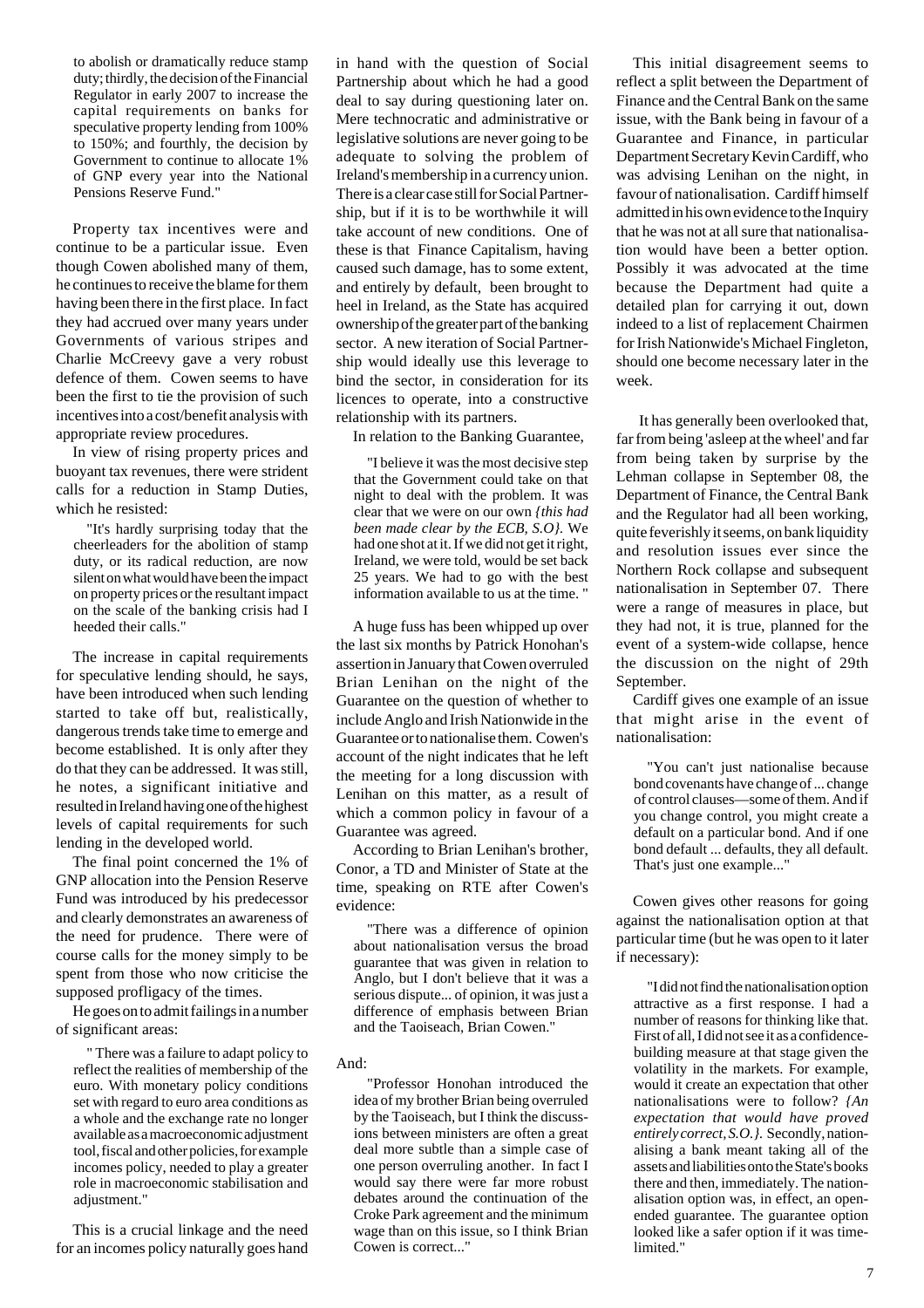Nationalisation is not just a rescue, it is also a change of ownership. According to all available analysis at the time, whether later proved erroneous or not, all of the banks were solvent. As has been previous ly mentioned in the *Irish Political Review*, the issue of compensation for expropriated bank shareholders would therefore very likely have arisen in the event of nationalis ation, further muddying the waters.

 There has been a bit of to-ing and fro ing over the issue of liquidity and solvency for banks. All banks are more or less in a permanent state of insolvency, or potential ly so. This is because deposits, which can be called at any time, are a multiple of the reserves which the banks carry to meet such calls. This is relieved on a continuous basis by constant flows of liquidity from new deposits and other borrowings, such as bond issuance which stave off actual insolvency. A real live insolvency can of course be caused if too many depositors remove their money all at once however, and that is what was happening at Anglo.

 Accounting sleight of hand enables banks to be classified as solvent (even though they never really are) by measuring the values of the total assets (including loans) and liabilities on their books and there are industry-wide standards and norms for doing so. By all these measures the Irish banks were solvent or could be described as such on the night of the Guarantee.

 They were still described as solvent six weeks later after Merrill Lynch had completed an initial review of their loan books. They later became insolvent, not because the Guarantee failed, but because the value of the loans on their books collapsed due to the severe global recession which followed in the wake of the banking crash. The problem seems not to have been so much residential loans, despite this being the most painful aspect felt by the population at large. Commercial real estate loans were the most impaired sector, with expensively purchased development land becoming worthless and completed developments falling or remaining empty etc.

And it was not just a problem for Irish banks in Ireland. They had 'diversified' into the UK and elsewhere. The UK had been cutting interest rates to combat the downturn since December 07 however, while at the same time the ECB was actually increasing them. This caused Sterling to fall by almost a third against the Euro between January and December 2008. Any assets denominated in Sterling were reduced in value accordingly, in

addition to any nominal drop in property values as a result of the recession.

 The immediate necessity on the night of 29th September was for a return of liquidity to the banking system, whatever other options might have to be employed later. The Central Bank Governor, John Hurley, had stated at the start of the meeting that around ¤2bn in deposits had flowed out of Anglo that day. They had very little money left and would not be able to open the next day. Representatives from Allied Irish and BoI joined the meeting briefly and argued for nationalisation for the other banks, particularly Anglo and Irish Nation wide Building Society and a Guarantee for themselves.

According to Cowen:

 "They felt there was an adverse reputa tional impact being imposed on them as things stood at that time. I did not comment on the presentations made by the banks. We would consider their views but they were not going to be participants in any decisions. They then left the meeting. It was clear that all the banks were running out of cash and, depending on the run rate, it could be days rather than weeks. This reaffirmed my view that something comprehensive would have to be done. I was also under no illusions that they were putting them selves forward as safer bets than other banks and what concerned me was that they were looking for a guarantee for themselves while telling us to take what they saw as problem institutions onto the State books immediately."

 The essential problem was an immed iate liquidity:

 "Eventually, I put it to the table that it seemed to me that a full guarantee option provided the best prospects of addressing the urgent liquidity problem and of sending a clear message that Ireland was standing behind the financial system which would be understood by the markets—and for a limited time... ... It is my recollection that I then asked everyone could we run with a guarantee-only approach in principle. There was agreement on that and further details would now have to be worked out."

 The further details included what to do with both Senior and Junior Bondholders:

 " ...we decided that, given the un certainty that was in the market, it might be best to include junior bondholders on balance as they were a very small percentage of the total securities that were being covered and we wanted to maintain maximum market access ... for the Irish financial system from outside. I have made the point before that the great portion of this subordinated debt did not mature during the two years of the guarantee in any event and 80% to 90%

was not paid back because these junior bondholders were excluded from the eligible liabilities guarantee which was ... we adopted, I think, in November 2009. And that ... the maturity of those bonds came up after the September 2010 two-year deadline when the first guarantee had expired. This meant that there were substantial haircuts when it matured for payment after 2010. It represented just 3% of the total liabilities covered. At some point, I was notified that the TARP *{the Troubled Asset Relief Programme—a bailout for the US banking system, S.O.}* proposal had been voted down by the US Congress when this was going on as well and I immediately said to myself, "If there were problems on money markets today, what's it going to be like tomorrow?"

 There is a widespread belief that the junior bondholders were being handsome ly compensated for holding such 'riskier' debt. In fact the interest rate premiums for junior debt over senior debt were of the order of 0.25 and 0.3% according to Patrick Honohan. Burning such bondholders completely at the time of the Guarantee, as advocated by Honohan *(and latterly Joan Burton, whose evidence to the Committee has just finished at the time of writing. She was asked by Michael McGrath what she would have done differently to FF in the matter of Junior Bondholders, and after almost comedic levels of time-wasting waffle and several interventions by the chair to compel her to answer, she finally uttered burn them or something like it, S.O.)* would have saved in the end something of the order of ¤1.4bn overall, but would have ensured market exclusion for the Irish banking system. It would have led to an even more rapid deterioration in the finances of the State as it moved to shore up the system and the Troika would likely have made a much earlier appearance.

 **Sean Owens**

## **Endnote:**

 Enda Kenny and Joan Burton made their appearances before the Committee just as we were going to press. Despite the oathbound, quasi judicial, non-party political nature of the Inquiry both decided to take advantage of the occasion for party political grandstanding. In the course of this the Taoiseach, preferring not to address the difficult issue of the Banking Crisis, unexpectedly launched an attack on social partnership while the Tánaiste somewhat embarrassed herself on the matter of bondholders. Their contributions and that of Bertie Ahern will be considered further in the September issue.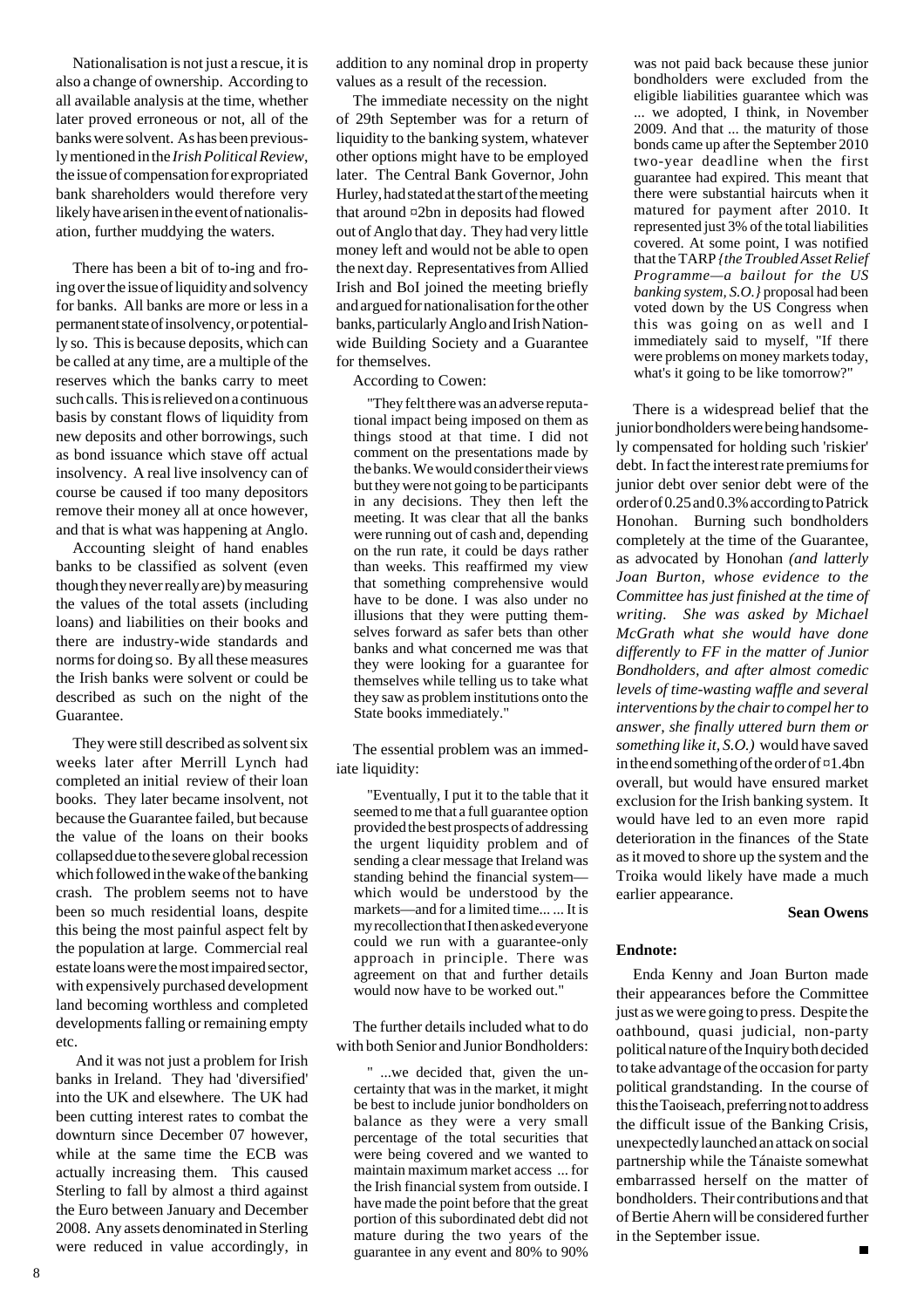## <span id="page-8-0"></span>**Shorts**

## from  *the Long Fellow*

#### **THE GREEK ECONOMY**

The Long Fellow always felt that the Syriza experiment would end badly. Opposition to *"austerity"* means, in effect that the rest of the Euro zone should pay for Greek mismanagement. The Greek Government thought that with the intellectual support of Nobel Prize winning economists, such as Paul Krugman and Joseph Stiglitz, it could convince the rest of Europe that what Greece needed was an economic stimulus.

As readers of this magazine will know John Maynard Keynes advocated in his classic work—*The General Theory of Employment, Interest and Money*—a stimulus of aggregate demand to generate employment. But Keynes did not consider the possibility of an economy whose consumption consistently exceeded its level of production. He was concerned with the opposite problem: economies, which saved too much, resulting in a downward spiral of investment, income and employment.

There are two problems with an economy living beyond its means. The most obvious is accumulating debt which has to be repaid at some time in the future. But secondly, the economy becomes distorted. In Ireland, for example, the availability of foreign credit resulted in bloated construction and retail sectors, as well as high salaries in the public sector. (In Greece similar distortions occurred although it apparently did not have a property boom because her banks were not as irresponsible as her Irish counterparts.) The productive sector of the economy is therefore starved of resources while the consumption sector is serviced. The last thing such an economy needs is a stimulus to aggregate demand.

**GREECE AND IRELAND: THE ECONOMY** When the World Economic Crisis broke in 2008, Ireland attempted to make the necessary fiscal adjustments while Greece carried on regardless with the active support of Paul Krugman. When both countries entered the Troika Bailout programme in 2010 much of the groundwork had already been done by Ireland, which enabled her to exit the programme in December 2013.

After much foot-dragging and prevarication the Greek Government, led by the right-wing "New Democracy", was beginning to obtain some control of the finances by 2014. The State budget was actually showing a primary budget surplus (i.e. the balance before interest costs). This is actually more than Ireland achieved. Unfortunately, the Greek State was making slow progress in reducing its Debt to GDP ratio because national income was continuing to decline. The reason for this appears to have been that the reforms implemented were "parametric". They involved reducing public expenditure but not introducing measures that would have increased productivity or national income. The latter types of reforms are often the most difficult since they involve taking on vested interests.

Nevertheless, there were signs that the economy was on the verge of a recovery in 2014. There was growth in the first two quarters and in the third quarter of that year it had the fastest rate of growth in the Euro zone, even outpacing the Irish economy (see Alan Ahearne, *The Irish Times*, 4.7.15). The IMF was projecting growth rates of nearly 3% for 2015. According to Ahearne many reputable Greek economists considered this projection conservative.

It is usually the case that there is a time lag between improved economic data and an improvement in the economic circumstances of the mass of the people. In the 2015 election the outgoing Government had a hard sell, particularly since, unlike in Ireland, the burden of adjustment was falling disproportionately on the poorer sections of society.

Syriza, on the other hand, was offering the fantasy of a painless end to austerity.

#### **GREECE AND IRELAND: THE STATE**

In the Long Fellow's opinion Syriza was irresponsible. It has been said in its defence that that's how political parties behave during elections. Well, that is not how the Irish political parties behaved in the 2011 Election. The Strategy of Fine Gael and Labour—as outlined in a series of articles by Garret FitzGerald in *The Irish Times*—was to facilitate the Fianna Fáil/Green coalition in implementing unpopular measures to restore the finances so as to mitigate the political damage that would accrue to the incoming Government.

The "FitzGerald" strategy almost reached comical proportions on the eve of the 2011 Election when it was clear that the Green Party wanted to leave Government. Tremendous pressure was exerted on that party from the Opposition to ensure that the outgoing Government—the worst Government in the history of the State according to parliamentary rhetoric—was able to implement a final draconian budget before it collapsed.

At present the Labour Party has been suffering in the opinion polls because it over promised in 2011. Gilmore's *"Labour's way, not Frankfurt's way"* has haunted the Party. But, in fairness to Gilmore, before the election he said that he would not commit to reversing any of the expenditure cuts or tax increases that had been implemented by Fianna Fáil.

Unlike in Greece, the Irish political parties realised that the humbug of normal democratic politics was not sustainable in the midst of the severe economic crisis.

A second difference between Greece and Ireland was the incoming Irish Government believed that the State was bound by agreements entered into by the previous Government. Governments come and go but there must be continuity within the State. The current Irish Government was happy to blame the previous Government and the Troika for unpopular policies that it was implementing but it did not question the necessity of implementing the overall objectives agreed with the Troika. Syriza on the other hand believed that a democratic mandate could release the State from such obligations. Of course, a new Government is perfectly entitled to opt for a rupture with the character of the existing State, but that was not what Syriza was proposing. It wished to remain both within the Euro and the EU.

A third difference was the diagnosis of the problem. In Ireland, although there was criticism of foreigners such as Jean Claude Trichet and the ECB, the crisis was considered to be a result of a political failure or a failure by the State. Since Irish people are not alienated from the State they felt that they bore some responsibility for the crisis.

The Greeks, by contrast, believed and continue to believe—that the crisis was caused by foreigners. If the Greek State had anything to do with the crisis, that had nothing to do with the Greek people. The Greek people have no sense of ownership of the Greek State. In short the Greeks believe that austerity is imposed from outside themselves as a result of circumstances for which they bear no responsibility.

Some on the left contrast unfavourably the*"passivity"*of the Irish with the activism of the Greeks. But another way of looking at things is that the contrasting political responses to the crisis reflect the difference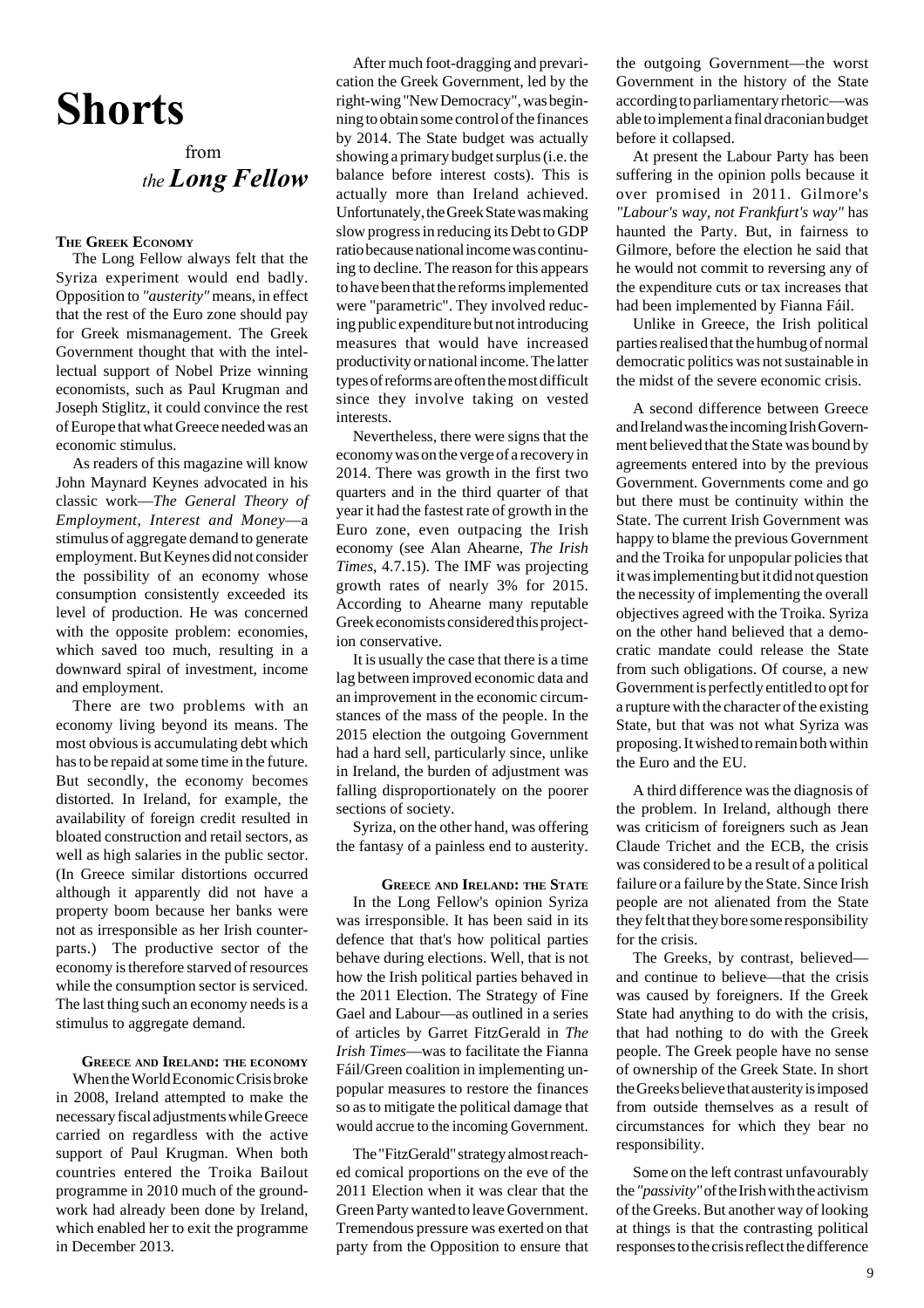<span id="page-9-0"></span>between a functioning and dysfunctional State.

## **SYRIZA IN POWER**

 The accession to power of Syriza gave the impression of a radical new develop ment. But in many respects it was a continuation of an old policy. The Greek political class believed that the other countries of the Euro zone could not impose fiscal discipline on Greece since there was no mechanism to expel a member from the Euro. The costs of Grexit for the Euro zone as a whole would exceed the costs of tolerating Greece breaking the rules. The "New Democracy" Government appeared to believe that the old policy had run its course. But Syriza thought that it could revive it and give it a new inter national dimension.

 And so we had the *"rock star econo mist"*; the support of Nobel Prize winning economists; the mobilisation of the European Left; the support of eurosceptics of all political hues; the backing of the United States; and the implied threat of an increase in Russian influence. The policy has turned out to be a disaster because Syriza completely overplayed its hand.

 Chris Cook, in an article on the BBC website (http://www.bbc.co.uk/news/ 33507250), described the assumptions of the Greeks, which underpinned their negotiation strategy. They assumed:

- 1) A Greek exit would cause contagion throughout the Euro zone beginning with Spain and Portugal and then extending to Italy and others.
- 2) The fact that Greece had been generating a primary surplus would enable her to survive without the need for extra credit.
- 3) The ECB would continue to supply emergency liquidity assistance (ELA) to Greek banks ensuring they would remain open.

 All three assumptions proved to be false. International investors had already decided that Greece was an exception and had factored that into their arithmetic. As the Greek crisis reached a *denouement*, there was hardly any movement in the value of the Euro or in European shares. The Greek economy nose-dived under Syriza, eliminating the primary surplus. And, finally, the ECB placed a ceiling on ELA when the Greek people continued to withdraw money from the banking system, necessitating the closure of the banks.

 By the middle of July all their cards had been played and they were at the mercy of the other members of the Euro.

## **ALEXIS TSIPRAS**

 If there is one thing that can be salvaged from the last six months it is the behaviour of Alexis Tsipras. He was dignified at the European Parliament in response to provo cation. He has not pretended that the deal is to his liking, but has managed to convince his parliamentary colleagues that it is the best available. Unlike Varoufakis he has not walked away from the battlefield. He has managed to keep the bulk of the Syriza party together. He may be the man to lead the Greeks out of this crisis. The Director of the influential Jacques Delors Institute, Yves Bertoncini, thinks that Tsipras has transformed himself from being the leader of a left party to being a national leader.

 **THE ECONOMIC CONTEXT** But Tsipras must recognise the position of other Euro zone members. If the Euro zone is to survive with Greece, the latter must accept that financial support for her cannot continue indefinitely.

 The figures are stark. Ireland and Greece have roughly the same Gross Domestic

Product (185 billion and 179 billion respectively). Ireland's bailout amounted to 85 billion (18 billion of which was financed from the State's own resources through the National Pension Reserve). The three bailouts for Greece will amount —at a conservative estimate—to 328 billion.

 While other countries availing of assist ance are expecting growth this year (Spain 2.5%, Portugal 1.5%, Ireland 4%) there are no such prospects for Greece.

 100 billion (more than 50% of GDP) of Greek debt was already written off in 2012. When it is considered that, at the much vaunted 1953 debt conference, Germany only received a write off equiv alent to 10% of GDP the scale of Greece's problems can be understood. Even after the write off, Greece's debt is now approaching double its GDP.

 No one disputes that some form of debt relief will have to be given to Greece, but the other Euro zone countries are entitled to make arrangements limiting their exposure to Greece's problems.

## **Men Of No Consequence**

 In South Kerry the mountains compete for space. The views they present are seen by only the most intrepid climbers. The coastline is irregular. It divides into peninsulas. These are separated by deep bays. More divisions occur as lesser penin sulas spread their fingers erratically like a child's crayon wandering across a canvas. The beaches, especially after rain or high time, turn darkly purple, reflecting the local seams of read sandstone. To the North is a greater regularity. The ground rises more gently. The land is arable. The coastline is formed by more softly curving beaches. The sand is white and powdered. t pales when the tide recedes or when the rain abates. To the north of Tralee there is a chain of small villages running east west. Oddly, hurling is played here. A number of millionaires, too, from the building game, post-War, came from the locality. As you approach the coast, you can hear the boom-boom of the sea, as the peaches are pounded. Banna, Barrow, Ballyheigue, Ballybunion, suck in the ocean. Lesser beaches adjoin. Near Bally bunion are the Caves of Clashmealcon. This would be the scene of a horrific enactment. Cruelty would win the day.

 Here, the incoming sea crashes off the cliffs. Spume ascends vertically like a plume. The rocks are engulfed, exposed, engulfed. The cliffs are holed with caves, like a mouthful of rotten teeth long neglected. These caves give some succour, though the entrances are penetrated by the sea, as wave after wave comes pummel ling, cresting and exploding and running out of energy. In the aftermath of a boomer, there would be some hesitancy. The lesser waves would dither. Changing colours. Blues, greens, whites. Receding momentarily, to be surprised by the next big one. Being sent landward again. Unstoppable. Incapable of mortal resist ance. But it was needs must. Here would occur an attempt at escape.. Here you would come an awful end. Humanity, for the moment, would be suspended.

 But on and on the sea would come crashing, as if its witness to cruelty had an unbearable relentlessness. As if the winds plead: Please, please! But there would be no mercy. The blood was up, one might say in mitigation. Save that this was not a moment of angry reaction. It would continue, in a second instalment that may be an attribution, though no explanation. This was Civil War, or, more accurately Uncivil War. And always the sea. Sucking, gasping, splashing into a crescendo.

 The Dublin Guard was a Regiment f the Free State Army. It was constituted of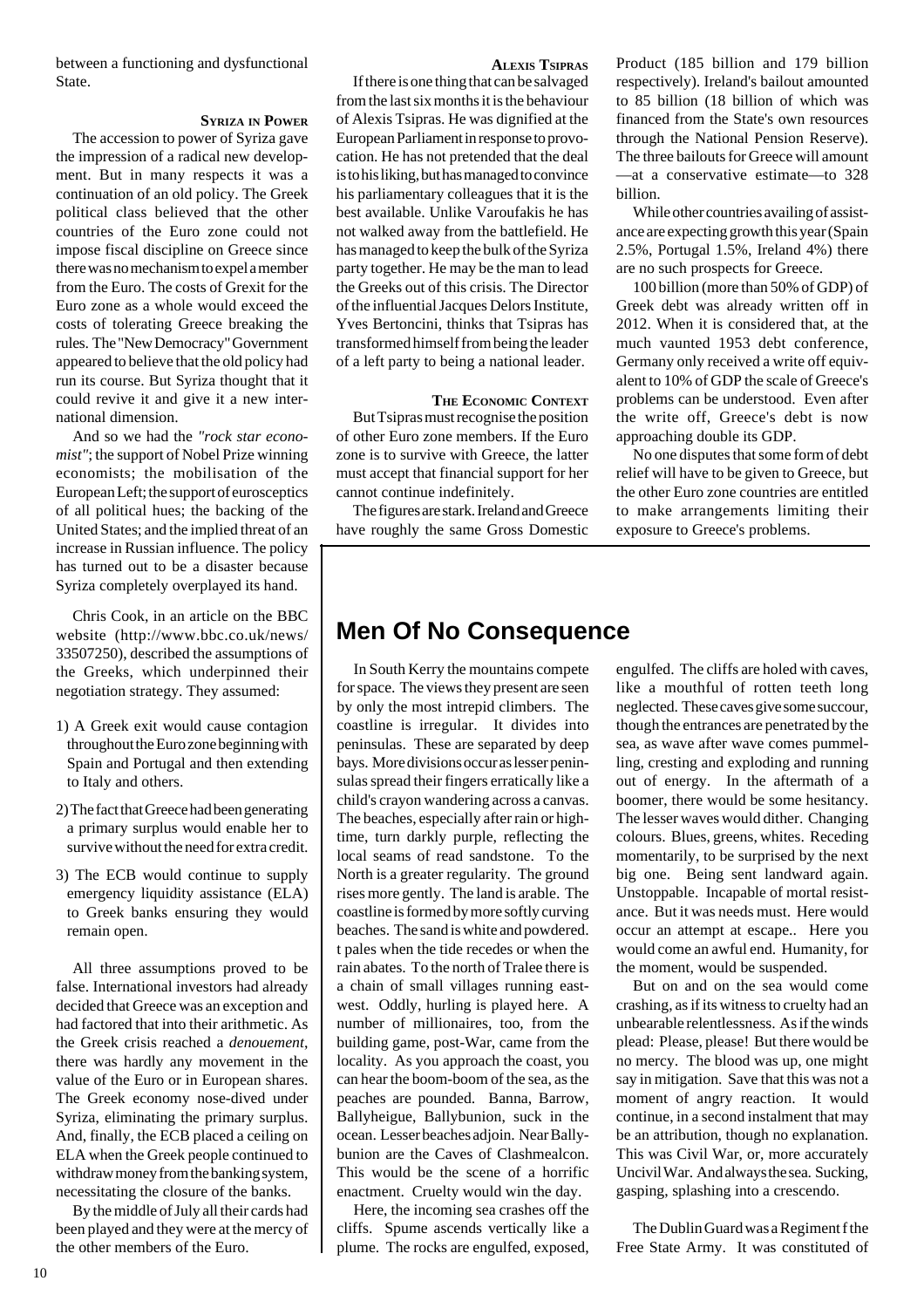former members of the ASU (Active Service Unit), Dublin, and of the Squad. These were at the core of Michael Collins' endeavours during the War of Independence. Low-level attacks on British operatives—especially Intelligence personnel and members of the RIC—were central. Assassinations were a large part of this war, fought out on the streets of Dublin. Neither side showed any mercy. Shadowy figures were discernible. Especially in retrospection. There are many inexplicable aspects. Strange associatonships can be perceived, though not wholly explained. Though one thing is undoubted. It was a dirty war. To stay alive was to be dirty. There are no clean wars, they say. This was not one.

Dublin was the main area of conflict. Here would flourish the ASU and the Squad. The Republic of Munster, also would figure heavily. But Collins' writ ran mainly in the capital. His immense personality prevailed there. Under his direction, *"Collins's men"* had it out, tit-for-tat, with the British. Daring operations were conducted. Some aspects were inexplicable, though this is, it appears, the norm.

De Valera had spent too long in America, fund-raising. This is considered to have been so, at least by some. In his absence, Collins had obtained dominance. De Valera—not a member of the Irish Republican Brotherhood—had been superseded. Here the old enmity between them both surfaced again.

De Valera had begun to formulate war policies. Large-scale operations were his tactic. Low-scale operations were Collins'. The Attack on the Customs House resulted in the implantation of the De Valera scenario. It failed for certain tactical errors. But strategically it succeeded. It seems it was instrumental in the British realpolitic which resulted. The Truce would follow. Then 'The Treaty'. Then 'The Civil War'. And so to Clashmealcon, where came the crashing Atlantic rollers. Where rocky cliffs stood in defiance.

The Dublin Guard had Kerry as its last objective. This was the last Republican redoubt. Sea-landings had been made in Kenmare and Fenit. Free State forces took the main towns and villages. The Kingdom could not stand alone. Only West Cork still figured in the resistance too. Collins met his end there at Béal na Bláth. Now the Dublin Guard had only the last of the resisters. Now they would turn really nasty. Man's inhumanity to man would be displayed.. It would speak for itself.. *An Rîocht* would be torn apart. Republicans were there for the breaking.

Ballymult Barracks stands at the south

eastern access road to Tralee. It was long a British military barracks. Early in the 'Civil War it fell to Free State Forces. Now the Dublin Guard was in occupation. They were the main component of the Free State occupying force. Kerry Command was under a General Murphy. The Commander in Tralee was Brigadier-General Paddy Daly. He resided in Inchicore in Dublin in his latter life. Down the years—before he'd shed his mortal coil many's a Kerryman glanced in the Inchicor direction with a certain look.

In Ballymullen Barracks the hammer was put to use with frequency, to extract information. Incapacitated hands, around Tralee, were a sure indication of questioning. The high grey walls of Ballymullen Barracks bore witness to great brutality. Much of it is unspeakable. Maybe even unimaginable. Cries of pain oozed out its gates. Many were brought in, in handcuffs. They came out in hastily-constructed longboxes of unripened wood. To be opened by waiting female relatives, making identifications of mutilated bodies, carelessly disbursed, like 'left-overs' or broken biscuits at a clearing-out sale. These were the bodies of the Men of No Consequence. They were without influence, lucky to have a priest to pour Holy Water upon their graves.

Their names were:

Tralee–Clifford, Conway, Daly, Drummond, FitzGerald, Fleming, Flynn, Flynn, Foley, Hannafin, Harrington, Hawley, Healy, Hoffman, Moriarty, Myles, Nagle, O'Connor, O'Sullivan, Reidy, Ryle, Sinnott, Walsh.

Castlegregory and Dingle—Ashe, Casey, Cronin, Fitzgerald, Greeney, Kennedy, McCarthy, McKenna, Moriarty, O'Sullivan, Houlihan, Lawlor, Lyons, Maguire, McCarthy, McEnery, McGrath, Noland, O'Driscoll, O'Shea, O'Shea, Twomey.

Listowel and Ballylongford— Carmody, Dalton, Galvin, Hartnett, Lawlor, Linnane, Lyons, McElligott, Scanlon, Sheehan, Walsh.

Castleisland—Brognon, Buckley, Daly, Fleming, Kenny, Murphy, Murphy, O'Connell, O'Connor, O'Leary, Prendiville, Savage, Shanahan, Walsh.

Ballynacelligott—Bailey, Broderick, Brosnan, Browne, Browne, Flynn, Herlihy, Laide, Lean, McMahon, Reidy, Reidy.

East Kerry—O'Connor, Murphy, Kennelly, Allman, O'Leary, O'Sullivan, O' Brien, Hickey, McCarthy, Moynihan, Tuohy, Looney, O'Sullivan, Daly, Sweeney, Donoghue, Buckley, Murphy, Kevins, Casey.

South Kerry—Céitinn, O Colaighe, Táilliura Ó Murchadhe, Ó Gealbháin, Ó Suilleabháin, Táilliúra, Céitinn, Ó Gráda, Ó Seaghdha, Ó Ríoghbhardáin, Ó Sionchfhradha, Ó Duibhir, Ó Curnáin, Ó Conchúbhair, de Nógla, Ó Seaghde, Ó Neill.

Died Elsewhere—Ashe, Daly, Enright, O'Sullivan, Foren, Hanlon, Hickey, Kerins, Mulvihill, O'Rahilly, Russell, Shortis, Stack.

Fenit is the outer part of Tralee. It has a pier. It lies 6-7 miles from the County town. In August 1922 Free State forces landed at Fenit. The Dublin Guard was to the fore. They would make for Tralee. Republicans made a vain stand at Sammy's Rock, but had to concede access. They made for the hills. They would utilise safe houses and dug-outs. They would conduct harassment. But Tralee would fall.

The Staters made their way down Pembroke Street and entered Rock Street. A firefight ensued. But the Staters took the town. Ballymullen Barracks was in their hands. Terror would now show its sharp fangs. Guerilla warfare followed, as Republican forces utilised their columns to ambush and booby-trap the probes of the Staters. Mercy became a scarce commodity. The Dublin Guards would resort to cruelty heretofore unimagined.

There were three Brigade areas in the Kingdom operated by the Republicans. They were centred in Tralee, Killarney and Cahersiveen. Murder became the *modus operandi* of the Free State. A massacre would be staged in each area. A brutal hand would administer its punishment. Kerry, it was said, would be *"finished"* by the end of the year. The days passed. The resistance continued. Republicans remained outside the Pale. Three similar atrocities awaited. The first was at Ballyseedy, three miles outside Tralee, on the road to Castleisland. This is in the rural Kerry countryside, dotted with farmsteads.

Back in Ballymullen, evil reigned. Prisoners were being held there. Many of them being heavily punished. Sick minds plotted and schemed. They selected nine victims. They would be used under the pretext of removing Republican mines. (In recent days a booby-trapped Republican mine had, as intended, wreaked havoc upon a Stater raiding party, killing several.) The mood was black in Ballymullen. Anger's red face was becoming uglier. Soldiers there were becoming beyond restraint. Sick men would grow more sick. Licence went unrestrained. The nine innocents awaited. Several were seriously injured in recent beatings. The night was moonlit, clear and cold. The prisoners were put aboard lorries. They were driven to Ballyseedy. They were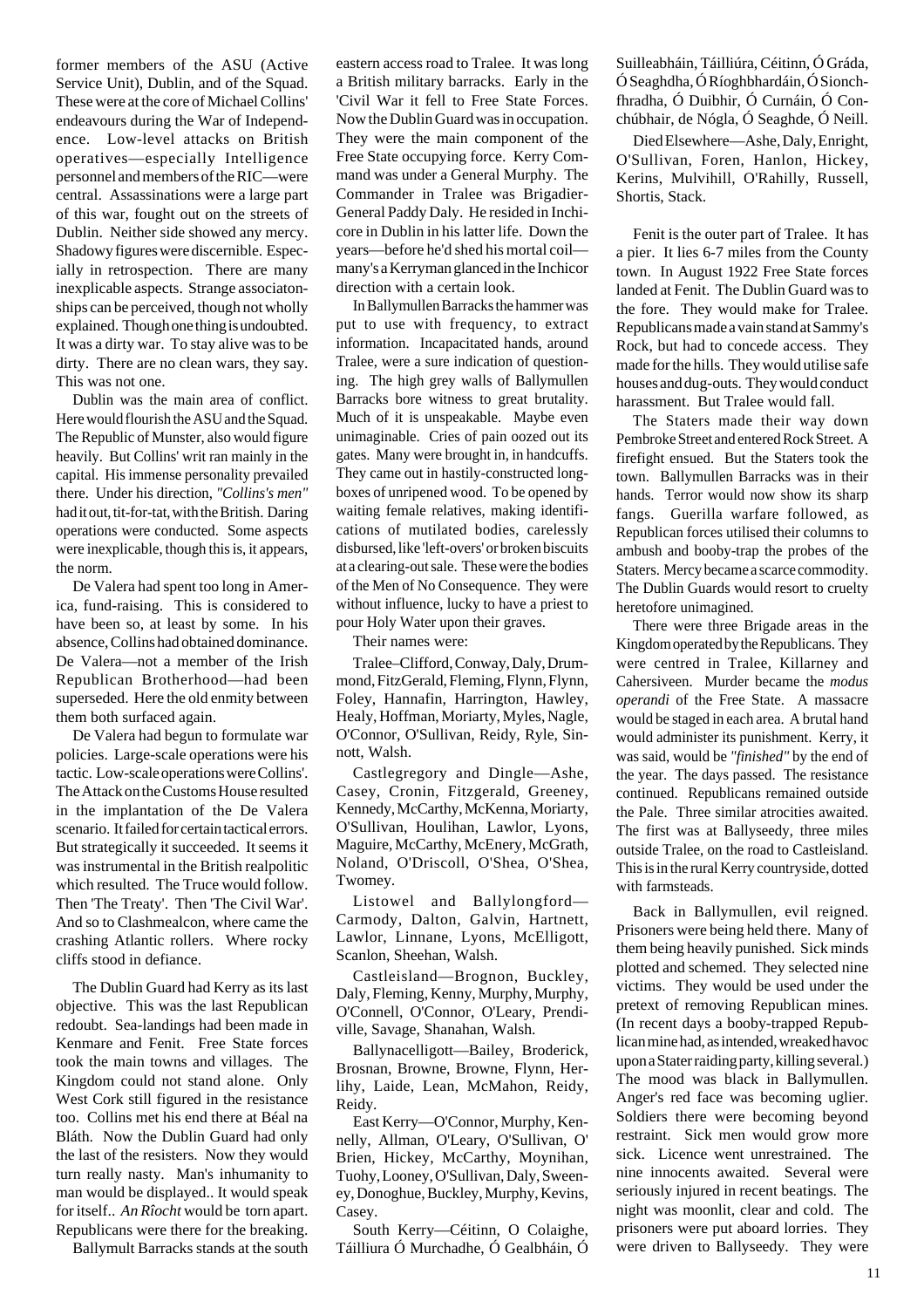brought to a gateway. They were tied together by ropes and placed in a circle about a log at the gate. Their end was nigh. They called out *"goodbyes"*. At the gate, the mine exploded. In the farms about, people heard the explosion. They could not intervene in the face of the Dublin Guard. Then there came the sound of lesser explosions. Grenades were being thrown by the Staters at the victims. Then gun-fire was opened up. Mutilated bodies were further riddled. For days afterwards the crows feasted upon the flesh covering the tree branches. It was at an end. But was it?

 Stephen Fuller, one of the nine prison ers, had been blown clear. A man of great strength, somehow he'd survived. He crawled away. Eventually he saw a light. He sought and received succour. He was brought to another safe house. He was medically attended. For months he stayed under cover. He could not be discovered. His discovery would reveal all. The Staters had believed he'd perished too. They filled nine coffins with body pieces. One of these coffins bore the name, Stephen Fuller. (He would become a Fianna Fáil TD in after years.) As his strength returned slowly, so his resolve grew. The truth would come from his lips.

 Meanwhile, the Staters later said that the nine prisoners had been killed while removing a Republican mine. But the cat was among the pigeons. Stephen Fuller was alive. H could tell the true story. But shame is no stop to the shameless. Their policy would continue. The same, again, at Countess Bridge, Killarney, where five prisoners were subjected to the same treatment. Again, miraculously, one was thrown clear. Four died. But the truth was shouting out. Still the Staters continued.

 The same once more. Bahaghs, Caher civeen too would be witness to this blood lust. Five prisoners were blown to smither eens near the workhouse. This time there were no survivors. But a Free State officer, in disgust, spoke out. In the modern vernacular, these were three Own Goals: Ballyseedy, Countess Bridge, Bahaghs. Even the names, in their euphemy, become a reproof.

 But Kerry would continue to bleed. Three Kerrymen would be executed in far-off Donegal: Daly, Enright, O'Sullivan were to die in Drumboe before another firing squad. But April was still to come. The caves of Clashmealcon would be witness to more atrocious deeds. The legend of Aero Lyons would further grown. *"The aeroplane"*, people would say, "Aero Lyons. He was here, but he's

gone, again."

 Aero Lyons (Timothy) led a Flying Column in North Kerry. He was lightly built, with a supple, flexible body. He had the facility to be at one point at a certain time, and be elsewhere, unexpectedly, at another moment. He hailed from Kilflynn. He was of a small-farm background. He knew no fear. His daring was legendary. He reached cult status in the Tan War. In the Civil War he added to his reputation.

 He shared his name, strangely, with a Free State Captain, to whom he was not connected. This Free State Captain opera ted in Kerry too, but his name has not similarly entered into folklore, save for reasons which contradict. Fame or infamy? Perhaps the cause is the determinant.

 In mid-April, Free State troops were searching for the enemy. They had come to Causeway in North Kerry, near Kerry Head. About here can be heard the roar of the breakers Wave after wave comes screaming in, to burst upon the Cliffs in ear-splitting, clattering foam. Above the gulls are blown about like newspaper scraps, rising and dipping without any measured rhythm, seemingly in surrender to the howling winds. Throughout the day an IRA column, under Aero Lyons, fought and frustrated the Staters. Ten men constituted the column. Nightfall brought some escape.

 The following day, activity was increased. Reinforcements for the Free Staters came from Ballyheigue. Search parties were entering local houses. The Hue and Cry had been raised. Lyons' column sought shelter in Dumfort's Cave. Meanwhile in Tralee a prisoner had wilted under torture. Free State reinforcements had now come from Tralee. Now they had more Intelligence. Aero Lyons and five of his column were sheltering in the caves. They were known to be there now. Soldiers came down the rocks to search. Two were shot, one falling into the raging sea, hi body disappearing to be swallowed up.

 Free State officers believed they were on to something big. They'd come to believe that De Valera and Humphrey Murphy were in the caves. They tried to burn out the Republicans with lighted hay and saturated turf sods. They poured oil upon the fires. Flames raged. But the wind turned. The fires were blown out to sea. In Kerry it was the time of*"scorching"*, when the cold Spring winds come and rain comes in torrents. Nightfall came. So did the *"scorching"*. Further Stater efforts diminished with the onset of darkness. A calm ensued.

The Republicans, in the dark, tried to

climb the rocks to seek escape. Two tried to exit further but they became lost amidst the outcrops of rock. In the night they could not find a way out of this maze. The breakers were coming in incessantly. There was no relief. They could not maintain their grip. Their hands slipped off the jagged rocks. The crashing waves still came in. They were sucked out to sea. This was their end. Tommy McGrath and Patrick O'Shea had drowned. Lost at sea.

 The Staters were reinforcing come the morrow. They came in lorryloads from Tralee, armed to the teeth. A machine gun was put in place to cover the cave. An armoured car was put in position. All day, machine gun fire was directed upon these Men of No Consequence. Mines and grenades were exploded upon them. Houses nearby were shaking. Relatives and acquaintances were in fear. No answer from the Republicans. Inevitably, darkness fell again.

 Next a searchlight scoped the cliff face. Tar-barrels came burning down. The fires raged. Thee sea screamed. The night was bedlam. But, seemingly, there was no reaction from those in the cave. But, behind the silence, what was the reality? This eerie silence bathed the cliff-face.

 At dawn the Staters were at some loss. They, too, were mystified. But, at the cliff's edge, they were observing. Then came their triumphant whoop. Lyons had come out to the rocks and put up his hands. His men had been starved. They had been engulfed by the waves They were parched with thirst. They were weak. The cold had penetrated. They were near collapse. Above the soldiers were screaming with hate. Lyons was calling up to them. He was seeking surrender terms.

 At midday a rope was lowered to Lyons. He gripped it. He began to climb. As he neared the top, the rope snapped and he fell on to the rocks below. Some say the rope was cut. Some say it just snapped. In any event, he lay upon the rocks and the solders fired down upon him, maybe a hundred feet below. He was riddled. His companions—Greaney, McEnery and Hathaway—came out to help. But he was dead. They pulled his body into the cave. Too late.

 Then the others were brought up. The soldiers seemed sated. Their anger seemingly had subsided. Vengeance had somehow evaporated. The soldiers had some kindness. They were giving out tea, as did the local women who'd gathered. Gradually sense returned. The hours passed further.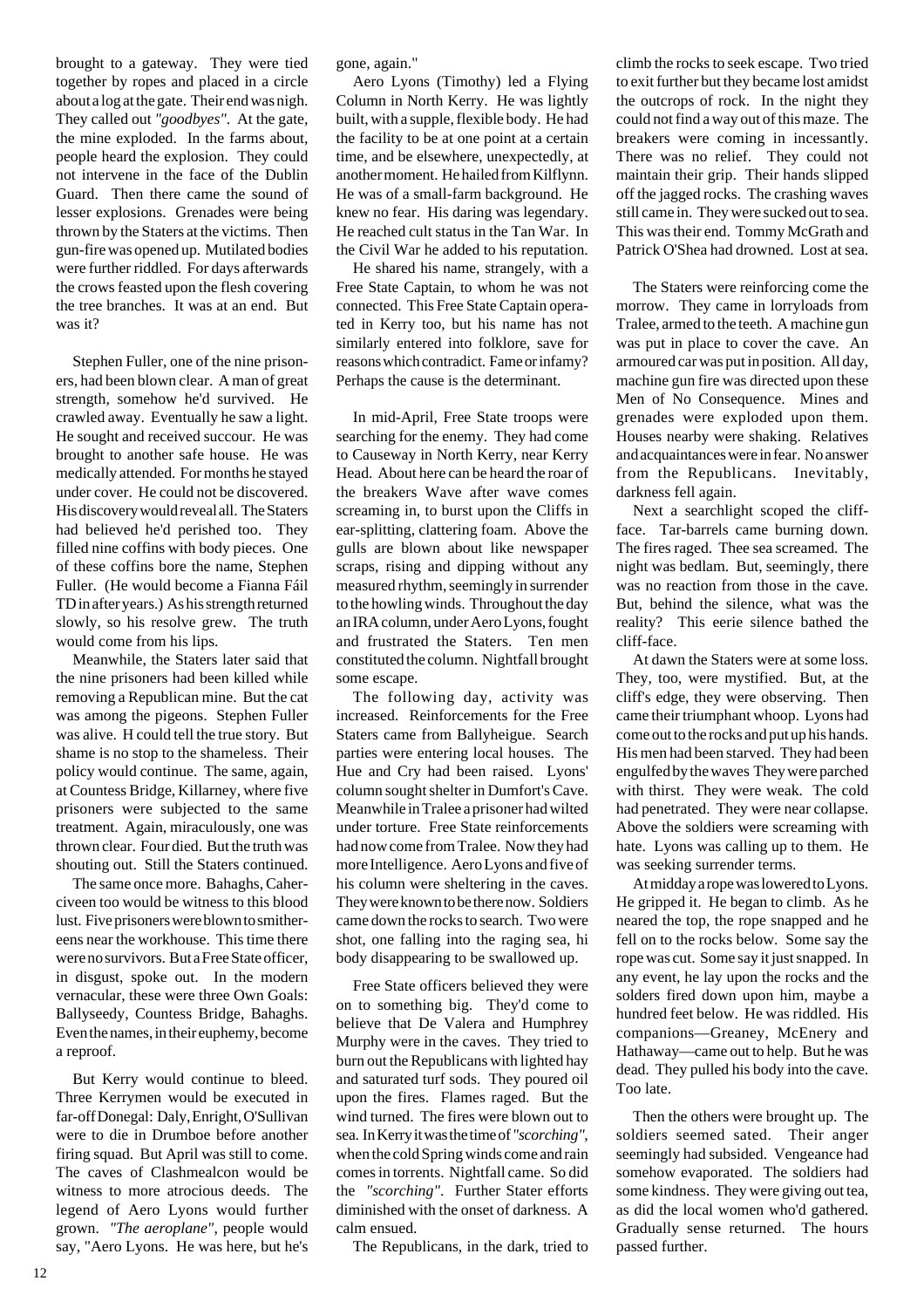<span id="page-12-0"></span>Then an officer entered. He was small, with a smiling, white face. He recognised Rudge Hathaway. Reginald Stephen Hathaway was English. He had been a British soldier. During the Tan War, he went over to the Republican side. When the Civil War erupted, he remained with the Republicans.

This small officer ordered them back to the caves. The indications are that he was English too. Hathaway had been removed. He had been beaten. He was bleeding. Darkness fell. Another day. Three cars came up to the farm-house. A big officer strode in. It seems his name was Hancock. The soldiers saluted. "At last", he said, when he saw Hathaway. Rudge had continued bleeding. Greaney had been flung on the floor. He was moaning.

Later they were taken away. They were incarcerated in Ballymullen. McEnery's brother, a priest, came from England. He pleaded on the prisoners' behalf. General Daly told him they would be executed. At dawn on April 25th they were shot. Aero Lyons was killed on the 18th. On May 5th his body came up from the sea. the bodies of the other drowned men (McGrath and O'Shea) are still held by the sea.

The caves too retain their secrets forever. There had been treachery. Cruelty was at large. In Kerry they say, "If there's only", "If there's any life in the dead".

These young men were fighting for freedom. But the forces of reaction had finally done them in. There would be little more time. The lights were fading. Resistance was being diluted. Soon it was time to turn off the tap. They would lay up their arms. It was over. When, and if they could, they would all go home.

But the people all speak of Aeroplane Lyons. He was a blithe spirit. He liked to laugh. They laugh when they recall his humour and his mischievousness. Stories bout him are still related. Most of all, his bravery is spoken of. His adventurousness and flouting of the authoritarian.. He had become a legend.

**John Morgan (Lt. Col., retd.)**

#### **PS**

Reginald Stephen (Rudge) Hathaway came from 28 King Edward Street, Slough, Buckinghamshire. His coffined body must have been brought by truck to the railway station in Tralee and sent to Kingsbridge (Heuston) Station by rail. Then by boat to Liverpool or Holyhead. Down through Crewe by rail to Slough. A lonely journey.

What relatives did he have? Did they attend his burial? Was there any book, bell or Bible? Is his grave marked? His end was a lonely one.. This unknown Englishman fought for his objectives. He was loyal to his comrades. His story is the most poignant of all. A sad, sad tale.

"Come friendly bombs and rain on Slough, It is not fit for man or plough"

(John Betjeman)

Could not the National Graves Association now mark the grave of Rudge Hathaway? At the time of celebration of the Easter Rising, could not some representative of the Irish Nation attend at this graveside and pay some honour? At long last, could not this English soldier be acknowledged? We've had a lot about the British Legion. We're being gagged in Khaki. British Army Memorials (BAWMI) are chocking us. These are only for the shapers and the movers. What about the Men of No Consequence? What of the English soldier who'd fought and died for Ireland's freedom. And still the Atlantic comes in discordant, to crash on Kerry Head. Let someone, somewhere, remember.

"A lone sea-gull screams Above the bay"

Patrick Pearse

## **Catalan Government Honours Terence MacSwiney In Cork**

On June 10th the Public Diplomacy Council of Catalonia organised a Conference in Cork City Hall, commemorating Catalunya's solidarity in 1920 with the martyred Lord Mayor of Cork, Terence MacSwiney. I myself had previously referred to that solidarity—see www.indy media.ie/article/76009—when speaking on behalf of the International Brigade Memorial Trust in Figueres, Catalunya, on Easter Sunday, 2006. This was a month before the death of my brigadista father Micheal O'Riordan who, on the commencement of the Spanish Civil War's battle of the Ebro in July 1938, had been among the volunteers from each company in the British Battalion, 15th International Brigade, to carry the flag of Catalunya across the River Ebro at Asco. A year later, our family scattered a third of my father's ashes in the River Ebro at Asco see www.irelandscw.com/ibvol-Mo R07.htm—where I sang my adaptation of a poem by Louis Aragon (journalist with the French Communist Party newspaper "L'Humanite" and Editor of its evening paper *"Ce Soir"*). The poem that had been inspired by the music of the Catalan national hymn *"Santa Espina"*, to which the Catalan national sardana is danced.

I had not been in Cork City Hall since September 2001, when my father had addressed a Labour Party Conference see www.irelandscw.com/ibvol-MoR-ILP.htm—on the Spanish War. The Conference this June 10th was preceded by a joint wreath-laying ceremony, at the City Hall monument to MacSwiney, by Cork Deputy Lord Mayor Ken O'Flynn and Josep Suarez, Head of the Delegation of the Government of Catalonia to the UK and Ireland. If there was one outstanding Catalan hero to emerge from that conference, who was of parallel stature to MacSwiney, it was the Catalan Nationalist politician, Manuel Carrasco—see https:// en.wikipedia.org/wiki/Manuel\_Carrasco

\_Formiguera—who would be executed by Franco on 7th April 1938. It was none other than that same Manuel Carrasco who, on 1st November 1920, had proposed that Barcelona City Council pass a vote of sympathy with Lady Mayoress Muriel MacSwiney, following the death during a Hunger Strike of her husband Terence on October 25th.

During the course of his address, Manuel Carrasco stated that it would be most appropriate for the city of Barcelona to pay this homage to the Mayor of Cork, and also, at the same time, a homage of admiration and respect to his widow. The heroism of this special woman, he said, was little known, and only comparable to that of the strong women mentioned in the Bible. She had decided to devote herself to the knowledge of the Irish language because of her patriotic sentiments. It was in one of these language schools that she met her future husband. She felt admiration and enthusiasm for him and, as they studied the mother tongue of Ireland, these two souls came together in a union of love and patriotism which only the Mayor's death would break. They faced difficulties in marrying, but this sublime woman maintained her strength of will and overcame all the obstacles to eventually marry her love, although she had to wait until the laws of her country allowed the union to take place. (By which he meant British laws; Muriel and Terence MacSwiney were married during Terence's post-1916 imprisonment—MO'R.) After seeing how her husband was persecuted, she and her husband swore never to abandon each other. When the Mayor was imprisoned, he said he would either be free within a month or he would die in prison. His wife stayed by his side whenever she was allowed to. This was an example to all those who believed that patriotic ideals should save society and lead the nation to progress. That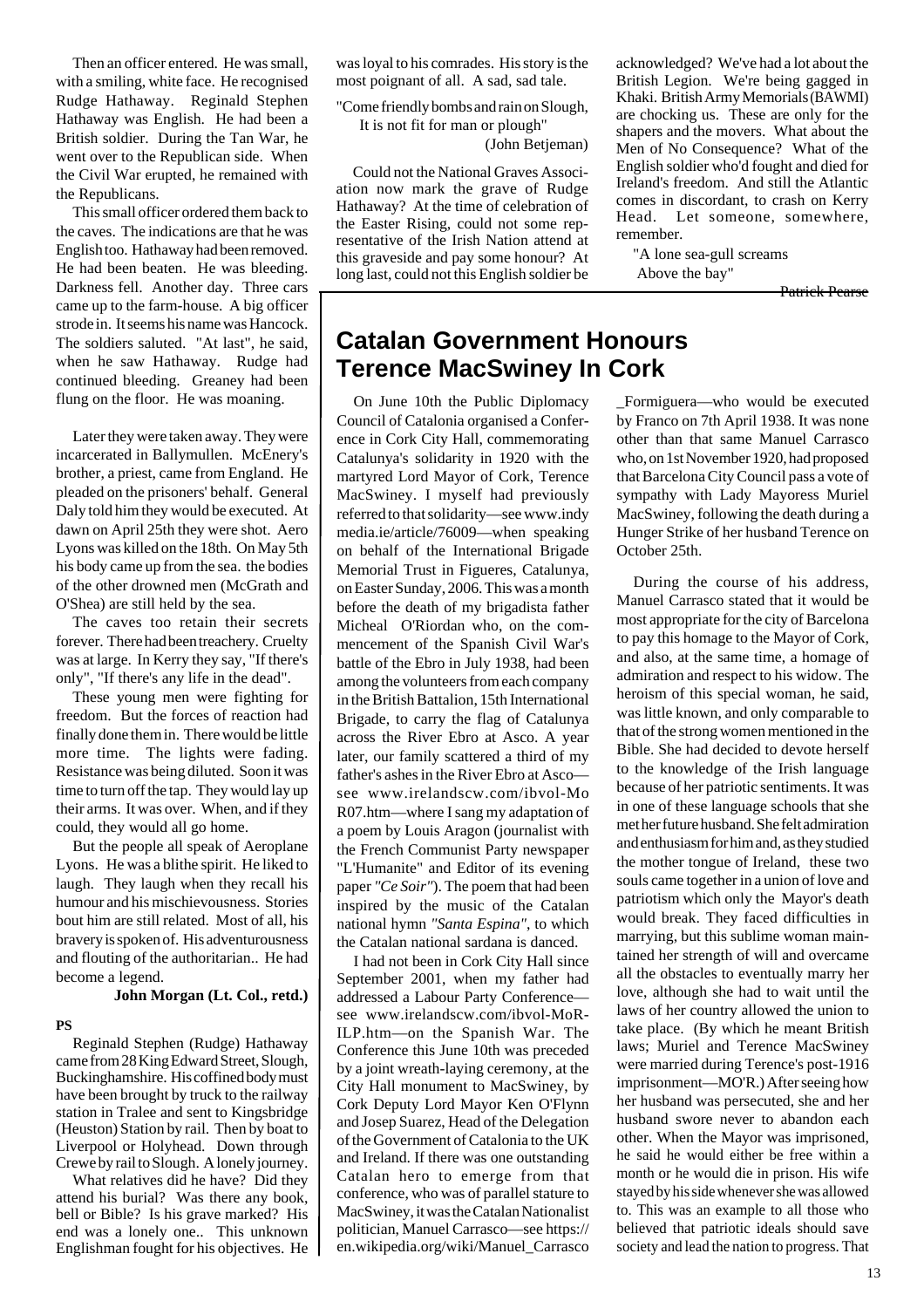is why, Councillor Carrasco concluded, he had formulated this motion, trusting that all the groups on the Council would be able to approve it, and that, in imitating this example, they would always be willing to make such sacrifices for their homeland.

 Manuel Carrasco's own sacrfice and martyrdom would come at the hands of Spanish Fascism. Captured by Francoist forces in December 1936, he was sentenced to death in a summary trial in August 1937 for opposing Franco's revolt against the democratically elected Government, and he was executed on 9th April 1938. Carrasco walked towards his place of execution carrying in one hand a crucifix with a plenary indulgence for the hour of death, and in the other, a woollen shoe of his baby daughter Rosa Maria, not yet two years of age. As soon as he was finally placed in position he gave the little shoe to Father Ignacio and they embraced. Carrasco, who had declined a bandage over his eyes, declared: *"The motto that has been mine for my whole life and which I carr*y in my heart, I now wish to shout aloud at this transcendental moment, Visca Catalunya lliure! "(Long Live free Catalonia!). He still had time to add *'Jesus, Jesus!'* as the officer shouted *'Fire!'* He fell backwards, shot in the head. A *coup de grâce* was not needed.

 It was therefore a particularly moving moment for Mac Swiney's grandson, Cathal Mac Swiney Brugha, to be able to welcome to the Cork City Hall conference that self same Rosa Maria Carrasco. For, as Cathal pointed out, his own mother, Maire MacSwiney, had received, when two years of age, as a gesture of solidarity on the death of her father, the gift of a doll in Catalan folk costume, which he afterwards displayed to the Catalan delegation at Cork Museum. And, as for 79 year old Rosa Maria Carrasco herself, her wheelchair was defied by the strength of her voice, as she made several interventions during the course of the conference, calling for a Barcelona street to be named in honour of MacSwiney, as her father had first proposed in 1920.

 In my own intervention at the Confer ence I referred back to my address in Figueres on Easter Sunday, 2006; how I had quoted from the Catalan poem written by Ventura Gassol on the death of Mac Swiney, and how my father had carried the flag of Catalunya at the commencement of the Battle of the Ebro in July 1938. I further referred to the fact that, as an Anti- Fascist activist in both 1930s Germany and France, Muriel MacSwiney had championed the Spanish Republic, and how, in my schoolboy years of the 1960s, I had been privileged to both meet and correspond with Muriel. Following the visit to Cork Museum, we then travelled to St Finbarr's Cemetery, where Cathal gave a further address at the grave of Terence Mac Swiney. We then moved to the grave of my father's parents, Julia and Micheal O'Riordan Senior, where I had also placed a portion of my father's ashes in 2007. I related how my father had been wounded in action in August 1938, how he had sent his mother a telegram to reassure her that he would pull through, and how the postman delivering the telegram had thrown it at my grandmother, snarling*"It's dead he should be, for fighting against Christ!"* He was, of course, doing no such thing, and I proceeded to sing once again my arrangement of that inspira tional poem by the French Communist Louis Aragon, *"Santa Espina"*:

 I remember a tune that we used to hear in Spain And it made the heart beat faster and all of us knew

 Each time as our blood was kindled once again Just why Catalunya's sky above us was so blue.

 I remember a tune like the voice of open sea Like the cry of migrant birds, that tune in silence stores

After its notes a stifled sob

- Revenge of the salt seas on their conquerors.
- I remember a tune that was whistled late at night
- In a sunless time, an age with no wandering knight.
- While children wept for bombs, huddled deep in catacombs
- A noble people dreamt of the tyrant's doom.
- In that tune's name Santa Espina was borne the sacred thorn
- That pierced the brow of a god, as on his cross he died.
- And all who heard those notes, they felt that song in the flesh
- Like the wound in Jesus' side, as his sorrows were revived.
- O Catalans, you hummed that tune, but its words you did not sing.
- Before Christ's name you bowed no more and yet this I do know:
- As Franco ravaged Spain, all in the name of Christ the King
- Santa Espina was your hope and your month of Sundays O.
- How in vain do I still seek that proud yet poignant melody
- But this hard earth on which we live now has but operatic tears.
- And the sound of murmuring waters has been lost to memory:
- That call of stream to stream, in these unhearing years.
- O Holy Thorn, Santa Espina, let me hear

your notes again

- Where we fought with pride, yet often cried with your defiance and your pain.
- But no one is left now to intone your proud refrain.
- The woods are so silent and the singers dead in Spain.
- And yet I hope and do believe that such music still
- Lives in the hearts of that proud people, being hummed now underground.
- Yes, the dumb will yet sing, and the paralytics will
- March in triumph one fine day to Catalunya's noble sound!
- And that piercing crown of blood, so full of anguish and sorrow
- Will fall from the brow of the Son of Man that hour!
- And man will sing proudly in that new tomorrow
- Of Catalunya, Santa Espina, and the hawthorn tree in flower!
- Yes, man will sing loudly in that sweet tomorrow
- Of the beauty of life and the hawthorn tree in flower!

 See my Facebook Timeline on June 15 at www.facebook.com/manus.oriordan.1 for videos from both the MacSwiney and O'Riordan graveside ceremonies. Cathal then went on to speak further of Muriel's radical politics and to pay tribute to her second partner—see https://en.wikipedia. org/wiki/Pierre\_Kaan—as a heroic French Resistance leader. Pierre Kaan was the father of Muriel MacSwiney's second daughter, Alix Blakelock, for whom a death notice was published in the October 2009 issue of*Irish Political Review*. Pierre Kaan had been a deputy to the Resistance leader Jean Moulin, but betrayed by a close collaborator, Kaan was arrested by the Gestapo in Paris on 29th December 1944, tortured and then deported to the Nazi German Concentration Camp of Buchenwald. Later deported again to Gleina, he was liberated by Czech Anti- Fascist fighters. Suffering from both typhus and tuberculosis, however, Pierre Kaan was already close to death, and passed away on 18th May 1945. At the Republican plot in St Finbarr's cemetery Cathal MacSwiney Brugha had paid fitting tribute to the trinity of martyred Irish heroes buried there—Tomas MacCurtain, Terence MacSwiney and Dennis Barry. But it was particularly fitting on June 10 that he should also include his grandfather in a trinity of martyred international heroes—Terence MacSwiney, Manuel Carrasco and Pierre Kaan.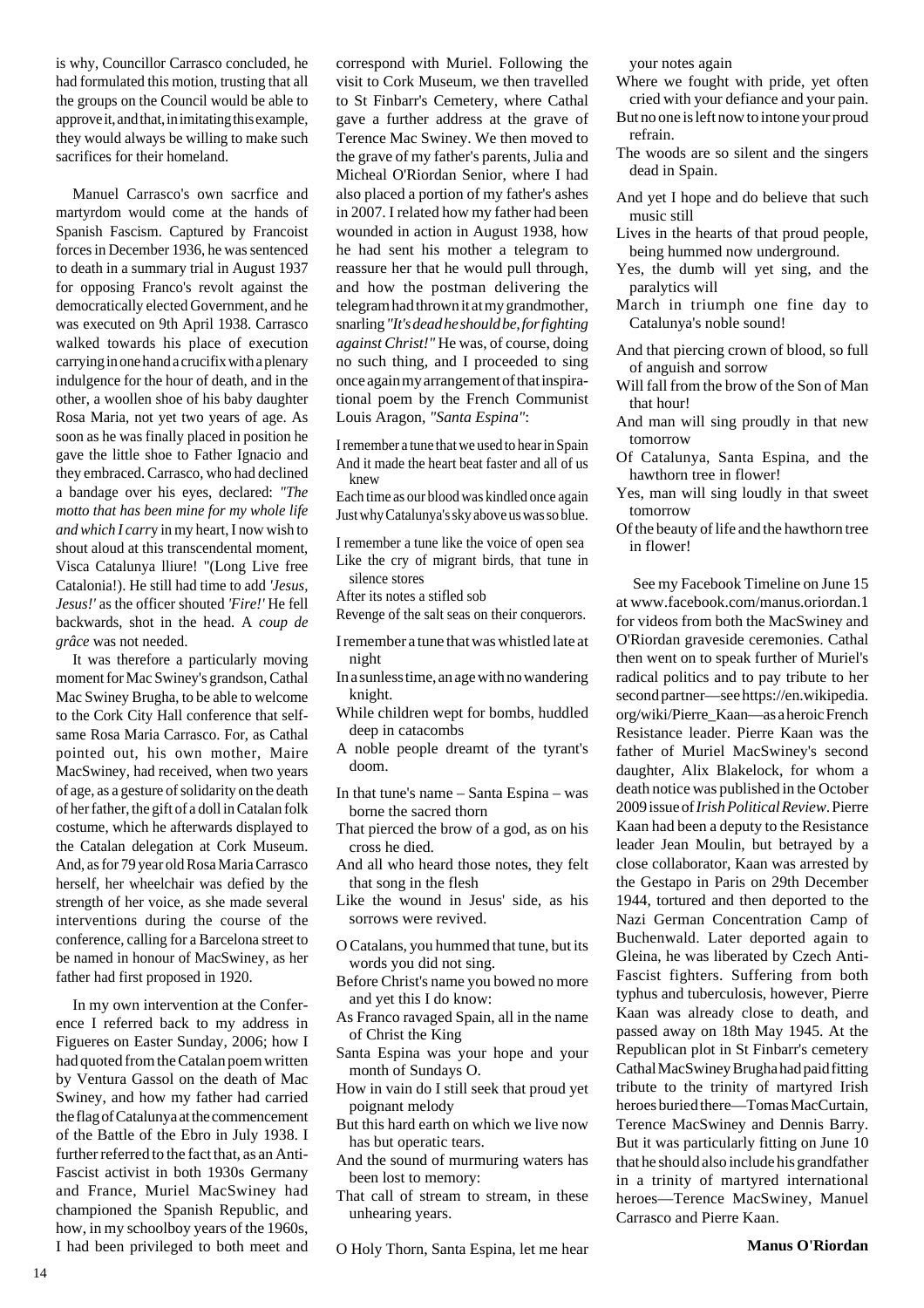## <span id="page-14-0"></span>**Transmission of Savings to Investment**

Perhaps at this stage a definition of savings and investment should be given. Savings is the decision to abstain from consumption. A portion of a person's income is not consumed: this is called Savings. Investment is spending on an asset which will bring a future benefit. Keynes says in Chapter Six that investment is the *"addition to capital equipment"*. But in other contexts he seems to suggest investment includes working capital, such as inventory (i.e. stocks of raw material or finished goods), which are consumed in a future period. Again in Chapter Six he says:

"…the amount of savings is an outcome of the collective behaviour of individual consumers and the amount of investment of the collective behaviour of entrepreneurs…"

Possibly a better word than*"collective"* would be *"aggregate"* since *"collective"* implies a joint decision. Keynes is not always precise in his definitions, but this reviewer's interpretation is that investment must involve spending on a real asset, while saving is spending on a financial asset.

So, putting money in a bank account, buying a bond or a share is savings. On the other hand, purchasing capital equipment or investing in inventory is investment.

A remarkable feature of Keynes' work is his complete lack of interest in the quality of investment. While he accepts that investment is a key element in national income, he does not, unlike Marx, consider that some investments might be productive while others might be wasteful. This is all the more surprising given that in his opening chapter he agrees with the classical theory that the marginal productivity of labour is a key determinant of employment.

In Part Three of this series it was suggested that Keynes' famous remark on burying treasury notes in coal-mines indicated that he believed that the productivity of capital didn't really matter. This memorable story was no mere rhetorical flourish. In Chapter Sixteen he says the following:

"It is much preferable to speak of capital as having a yield over the course of its life in excess of its original cost, than as being *productive*. For the only reason why an asset offers a prospect of yielding during its life services having an aggregate

value greater than its initial supply price is because it is *scarce*; it is kept scarce because of the competition of the rate of interest on money. If capital becomes less scarce, the excess yield will diminish, without its having become less productive—at least in the physical sense" (emphasis as in the original).

He then says that he has some sympathy with the *"pre-classical"* economists who believed that everything was *"produced"* by Labour. However, while it is true that Marx, for example, believed that all value has its source in Labour, he was also very aware of the role capital played in raising the productivity of Labour. Indeed the tendency for concentration of capital is one of the main themes of his classic work *Das Kapital*.

So, does Keynes deny the significance of the tendency for the concentration of capital to raise the productivity of Labour? The following quotation suggests that he comes very close to this position:

"It is true that some lengthy or roundabout processes are physically efficient. But so are some short processes. Lengthy processes are not physically efficient because they are long. Some, probably most, lengthy processes would be physically very inefficient, for there are such things as spoiling or wasting with time."

For Keynes scarcity, rather than capital's tendency to increase the productivity of labour, is the key determinant of the return on capital employed.

It is tempting to conclude from a Keynesian point of view that the destruction of capital through war is the best means of ensuring full employment. What better way of ensuring that there is a return on capital?

Notwithstanding this shortcoming in his analysis, Keynes has some interesting observations on the motives of investors, which resonate in our time. A characteristic of capitalism is that the saver is not the same person who invests. Also an investor is not necessarily the same person who runs and manages a commercial enterprise. This is not necessarily a weakness of the system. Those who save or have surplus funds are not always the most dynamic elements within society. The division between savings and investment (the system of credit) enables idle surplus funds to be transmitted to productive uses. But,

by analogy, just as the splitting of the atom can release great power, it also entails great risks.

If an entrepreneur invests his own funds he is incurring an *"entrepreneurial risk"*. There is a risk that there will be no return on the capital employed. On the other hand, if he borrows, there are two risks involved. As well as the entrepreneurial risk, the lender has to trust the borrower (*"lender risk"*), since his knowledge of the investment is usually quite limited. Both of these risks are taken into account in assessing the return that is required on the savings that are invested. In other words, a higher return needs to be achieved to compensate for the risk.

The banking system and the stock market are the means by which savings are transmitted to the real economy in the form of investment. If that connection is broken by a collapse in the banking system, there are grave dangers for the economy. The complete lack of knowledge of the savers on the one hand and the imperfect knowledge of the investors on the other can be bridged by the banks (financial intermediaries) or the stock market.

In the case of banks, credit managers are employed to assess the credit risk. However, in most cases these managers don't have any real understanding of business loans.

In Ireland, for example, there is still, despite all that has happened, a prejudice in favour of lending for property. Credit Managers prefer *"asset backed"* loans. For a business it is easier to obtain a loan for a top of the range Mercedes than plant and equipment because, in the event of default, an expensive motor car has some realisable value. An economic argument in favour of the banking system is that, by dispersing the savings that it has accumulated from society's savers to a wide variety of borrowers, the credit risk is spread. The theory goes that a bank can absorb losses of some of its loans because of the profits it makes out of others. But, of course, if the loans are skewed towards property, the risk incurred by the banks is not spread at all.

Keynes could see the benefits and dangers of the Stock Market. Long term investments are made possible by the trading of shares. Very few people would be prepared to commit their savings to a company without any real possibility of being able to cash their shares in after a modest period of time. The Stock Market makes investments*"liquid"* for the investor by allowing him to trade in his shares.

Some of Keynes' criticisms of the Stock Market are extremely topical. He thought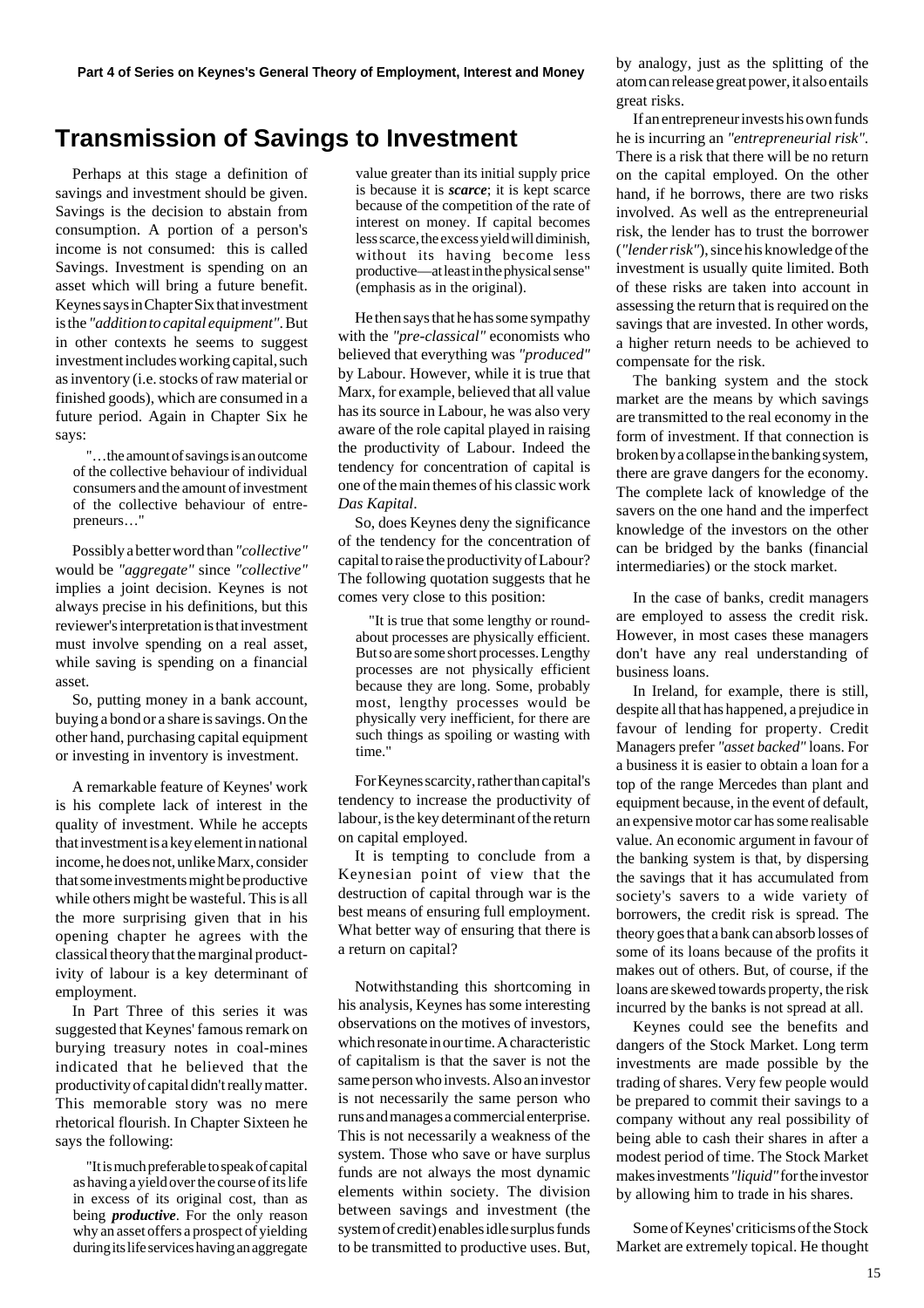that the Stock Market resembled a casino and as such it should be made inaccessible and expensive to play. For this reason, writing a half a century before the "big bang" in London, he thought the elitism of Threadneedle Street (the London Stock Exchange) was preferable to the populism of Wall Street.

 In this respect he distinguished between two types of investors: enterprise and speculative.

 An enterprise investor assesses the company in which he is investing and what its return will be. He is primarily interested in obtaining a steady stream of modest dividend income over a long period of time.

 A speculative investor, on the other hand, is more interested in the psychology of the market. His main concern is with what the *"market"* thinks. He is not interested in whether the company he is investing in is profitable or not because his investment is for the short term. He is less interested in dividend income. His main concern is to make a substantial capital gain in the short term. There can be wild fluctuations in share prices in very short periods of time based on market sentiment or, as Keynes sometimes said:  *"the animal spirits"*. The largest profits (and losses) can be made by anticipating the *"market"*, rather than analysing the individual companies in which it is proposed to invest.

 As the speculative element to the Stock Market predominates, the Stock Market begins to resemble a casino, which is disconnected from companies operating in the real economy. The enormous level of funds available to the Stock Market are not necessarily directed in the best interests of the economy. Companies with long term growth potential are starved of funds, which are diverted to companies, which have the prospect of giving quick capital gains. Keynes also remarked that the best brains were often drawn to speculative activity, which has no real social benefit.

 Keynes had some very modern ideas to solve this problem. One suggestion is that there should be a Transactions Tax, which would reduce the volume of transactions and thereby discourage speculative activity, an idea which was echoed decades later by the Nobel Prize winning economist James Tobin (of Tobin Tax fame). This, of course, would adversely affect liquidity in the Stock Market , which might discourage Stock Market investment. But would that be such a bad thing?

 An even bigger problem, as far as Keynes was concerned, was that the

volume of investment was not sufficient to reach full employment. The problem was that the individual's instinct to save was greater than his instinct to invest. As has been discussed in the previous article, savings always equal investment, but savings don't determine investment. Savings (or abstention from consumption) could lead to a build up of finished goods rather than an increase in capital goods (plant and machinery etc). The reduction in demand leads to a decline in investment and a downward spiral of income and employment (the paradox of thrift).

 So, what are the reasons for saving? Keynes lists the following items:

#### 1) Precaution

 The urge to provide against contin gencies: a *"rainy day fund"*.

2) Foresight

 To provide for an anticipated future relation between income and the needs of the individual or his family that is different to what it costs at present.

3) Calculation

 To enjoy the interest and capital appreciation

4) Improvement

 Aspire to a gradual improvement in standard of living

- 5) Independence To be independent of the need to work.
- 6) Enterprise

 Have the ability to carry out specul ative or business projects

7) Pride

 To be able to bequeath a fortune to your descendants.

8) Avarice or Miserliness

 Of the above motives to save, only one (item 6) involves investment.

 At first sight it might strange that buying a financial asset (i.e. saving), which has no intrinsic value and is merely a legal contract between lender and borrower, involves less of a risk than buying a real asset such as machinery in a company. In the case of a deposit or a bond the lender has a reasonable expectation (even in a financial crisis) of receiving the principal and interest back. Owning a share involves more risk, but the ability to trade or cash in the share gives some liquidity to the transaction.

 Investments in the real economy tend to be illiquid. Once a machine is bought that is a *"sunk cost"*. The money spent on it is largely gone. While there is a market for second hand machines, the cost of disassembling the machine, transporting it and commissioning it in the premises of the buyer might mean that the net realisable value of the machine is barely above zero. Indeed, since technology doesn't stand still, the machine may be obsolete and therefore only have scrap value.

 So, why would an entrepreneur buy a machine in the first place? He is hoping that the machine will increase the output of his company and that the increased output will be sold. The increased revenue generated will thereby enable him to pay back the cost of the machine. The discounted cash flow (cash flow which takes into account that the future value of money is less than its present value) should exceed the initial outlay.

 Part of the entrepreneur's calculations will involve the interest rate, which will be examined in the next part of this series, but a more important factor is the entre preneur's expectations. The entrepreneur must be persuaded that there is a market for his product: that the increased volumes will be sold and at a price that covers his costs. In short, he must have an optimistic view of the future, but the future by its nature is uncertain.

 What are the determinants of his view of the future? Since we are dealing with human psychology, the entrepreneur's view has a rational and an irrational element. On the rational side he first of all looks at the present and forms an opinion on the future. But it is often the case that information about the present is unclear. It might very well be that his decision concerning the future is based on inform ation gleaned from the past.

 If his decision is based on an optimistic view of the future there will be a double benefit in terms of employment. He will first of all have to increase employment by investing in capital equipment so as to cater for the new higher level of demand. This will be a temporary increase, but there will also be a more long-term increase in employment (assuming stable levels of productivity), even after the capital has been invested to cater for the new level of demand.

 On the other hand, there will be a double disadvantage for the economy if the entrepreneur perceives that demand in the future will decline. He will produce at an even lower level than the new lower level of demand in order to sell off inventory built up before the new level of expectation had been established.

 Keynes doubts that investment deci sions are made on the basis of a mathemat ical model. Just as purchasing shares has a lot to do with the *"animal spirits"*,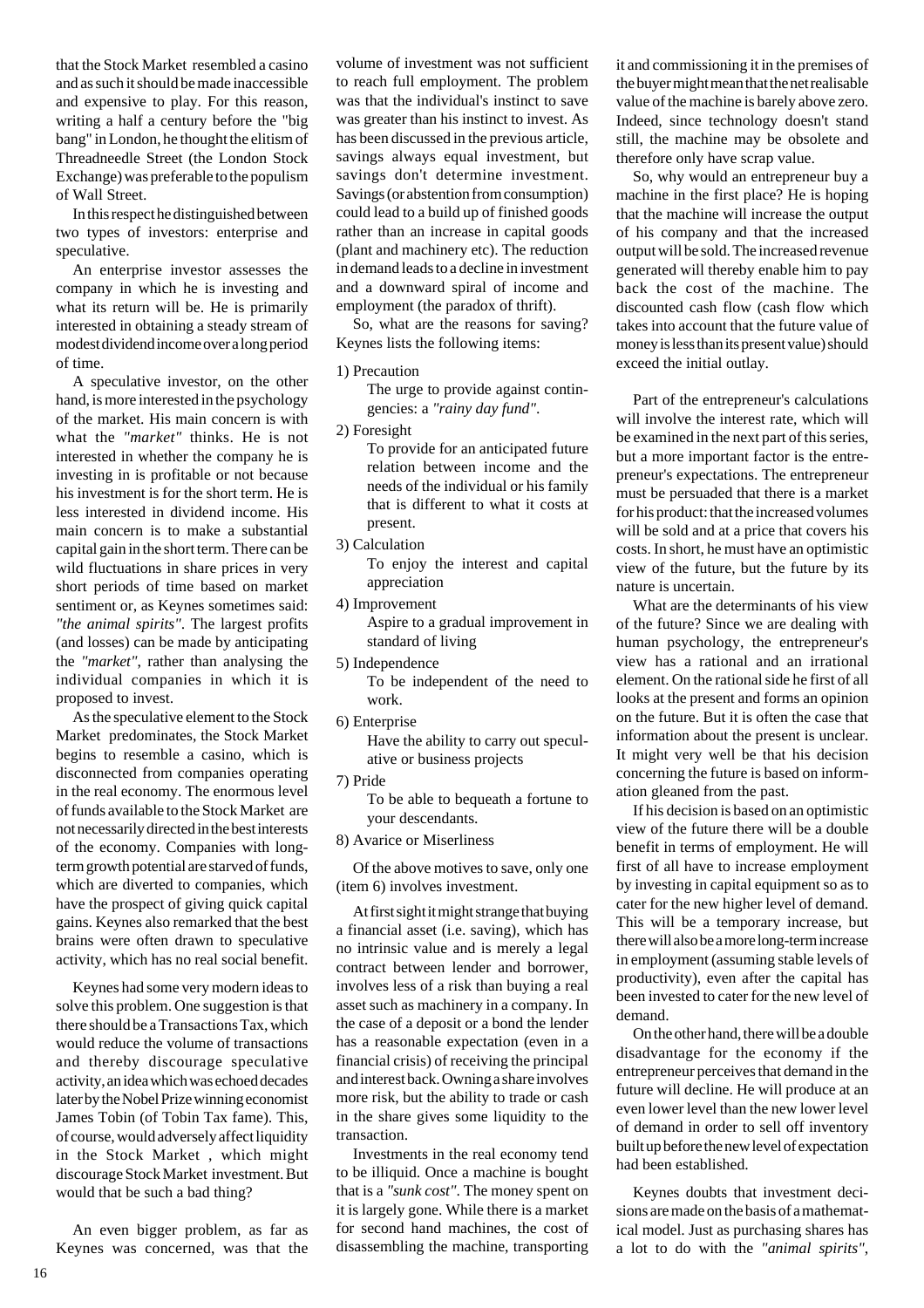<span id="page-16-0"></span>investments have the same element. Indeed Keynes doubts whether enterprise is possible without this irrational—and sometimes destructive—element.

Perhaps a greater insight into human beings' irrational view of the future can be obtained from the world of literature than that of economics. In F. Scott Fitzgerald's novel, *The Great Gatsby*, towards the end of the book, the narrator reflects on the character of the fabulously wealthy Gatsby:

"…I thought of Gatsby's wonder when he first picked out the green light at the end of Daisy's dock. He had come a long way to this blue lawn, and his dream must have seemed so close he could hardly fail to grasp it. He did not know that it was already behind him, somewhere back in that vast obscurity beyond the city, where the dark fields of the republic rolled on under the night. Gatsby believed in the green light, the orgiastic future that year by year recedes before us. It eluded us then, but that's no matter—tomorrow we will run faster, stretch out our arms

farther… and one fine morning…

"So we beat on, boats against the current, borne back ceaselessly into the past."

In Keynes' view there were perfectly rational reasons why the tendency to save was stronger than the tendency to invest. The act of saving or abstaining from consumption is likely to give a more secure return to the individual in the future than a decision to invest. But saving on its own is of no benefit to the economy. Indeed, it will only depress the economy causing a drop in income and employment. In other words, what was in the interests of the individual was in conflict with the interests of the economy. Keynes concluded that this was one of the reasons why the market, if left to its own devices, could not be relied upon to reach a state of full employment. And no amount of Gatsbylike optimism could counteract this!

**John Martin**

**Next Month: Interest and Money**

## **1974 Strike 40 Years On**

An all-day Conference to mark the 40th Anniversary of the General Strike that led to an end of the Sunningdale system of devolved government in Northern Ireland was held at the Queen's University, Belfast on 19th May 2014. It was organised by Conal Parr and Gareth Mulvenna of QUB PISP (School of Politics, International Studies and Philosophy at Queen's University, Belfast).

A recording of the Conference can be heard on: http://sluggerotoole.com/2014/ 05/22/ulster-workers-council-strike-thestrike-which-brought-down-sunningdale/

The platform speakers included Glenn Barr, Kenneth Bloomfield, Maurice Hayes, Austin Currie and Tommy Mc Kearney.

A curious thing about the Conference was that the actual demands of the Strike were not mentioned, and when I tried to drag them in towards the end of the Conference, they were regarded as irrelevant.

I decided to attend because two senior Northern Ireland civil servants were advertised as conducting one session: Kenneth Bloomfield and Maurice Hayes. They discussed whether the Strike was against Power-Sharing or against the Council of Ireland. Hayes thought it was against Power-Sharing and Bloomfield thought it was against the Council of Ireland.

The demand of the Ulster Workers' Council was made very clear at the time.

The UWC was a Shop Stewards group in what was then a well-organised industrial working class, predominantly Protestant in composition. Its Strike demand was clear, reasonable and limited. For that reason, and because it was backed by Trade Union power, the Strike generated widespread support in the Protestant community. (It was carried through by trade union power at shop steward level, but opposed by the distant top leadership in London.)

The demand was that *either*the Council of Ireland Parliamentary tier, provided for by the Sunningdale Agreement, should be deferred for the time being,*or*there should be new elections to the Northern Ireland Assembly, to show if there was still majority support for the devolved Government, in the light of political developments since the Agreement began to be put into effect on 1st January 1974.

Deferral of the full establishment of the Council of Ireland would have left the Power-Sharing Government—called an Executive—in place, while an election won by the Power-Sharing parties would allow the whole Sunningdale scheme to go ahead.

One might speculate about whether Protestant discontent with the Sunningdale

Agreement as it was working out was caused primarily by the Power-Sharing element or the all-Ireland element but, in discussion of what the Strike was about, the actual Strike demand should surely have been given a moment's thought.

It might be that the UWC really wanted to bring down the whole Sunningdale scheme, but that is not what it demanded. If its demand had been addressed, and one of its alternatives conceded, the wind would have been taken out of its sails. But its actual demand was not addressed by those in power at the time, any more than by those reminiscing about it forty years later.

The Strike could have been averted, and the Power-Sharing Executive preserved, if the SDLP had decided to defer the establishment of the Parliamentary tier of the Council of Ireland for the time being. Its purpose as a party in power should have been to get over the immediate crisis posed by the system within which it was in power, giving itself three years to consolidate its position in the North by delaying the establishment of the superficial All-Ireland element of Sunningdale.

The UWC demand was not that the Council of Ireland provision should be struck out of the Sunningdale Agreement, but that it should not be proceeded with for the time being.

*Workers' Weekly* (a precursor of the *Irish Political Review*) wrote an urgent letter to Paddy Devlin (SDLP Minister for Labour in the Sunningdale Government) in March 1974, recommending this course of action to him in order to preserve the Executive. He replied that the Executive was not in danger, that the SDLP had the situation well in hand, and that if it was in difficulty the last place it would turn to for advice was *Workers' Weekly* and BICO.

Devlin was one of the more realistic leaders of the SDLP, and the one who should have had a sense of what was going on in the Protestant community. He and Gerry Fitt (later Lord Fitt) were the urban working-class element of the SDLP and they were often heard to complain about the restrictions placed on them as socialists by the nationalism of the countrymen in the Party, meaning John Hume. But that was in private. In public there was a seamless unity of the two.

We approached Devlin in March 1974, because the duplicity in the signing of the Sunningdale Agreement had been brought to light by an action in the High Court in Dublin. That duplicity was noticed and publicised by Unionist opponents of the Agreement.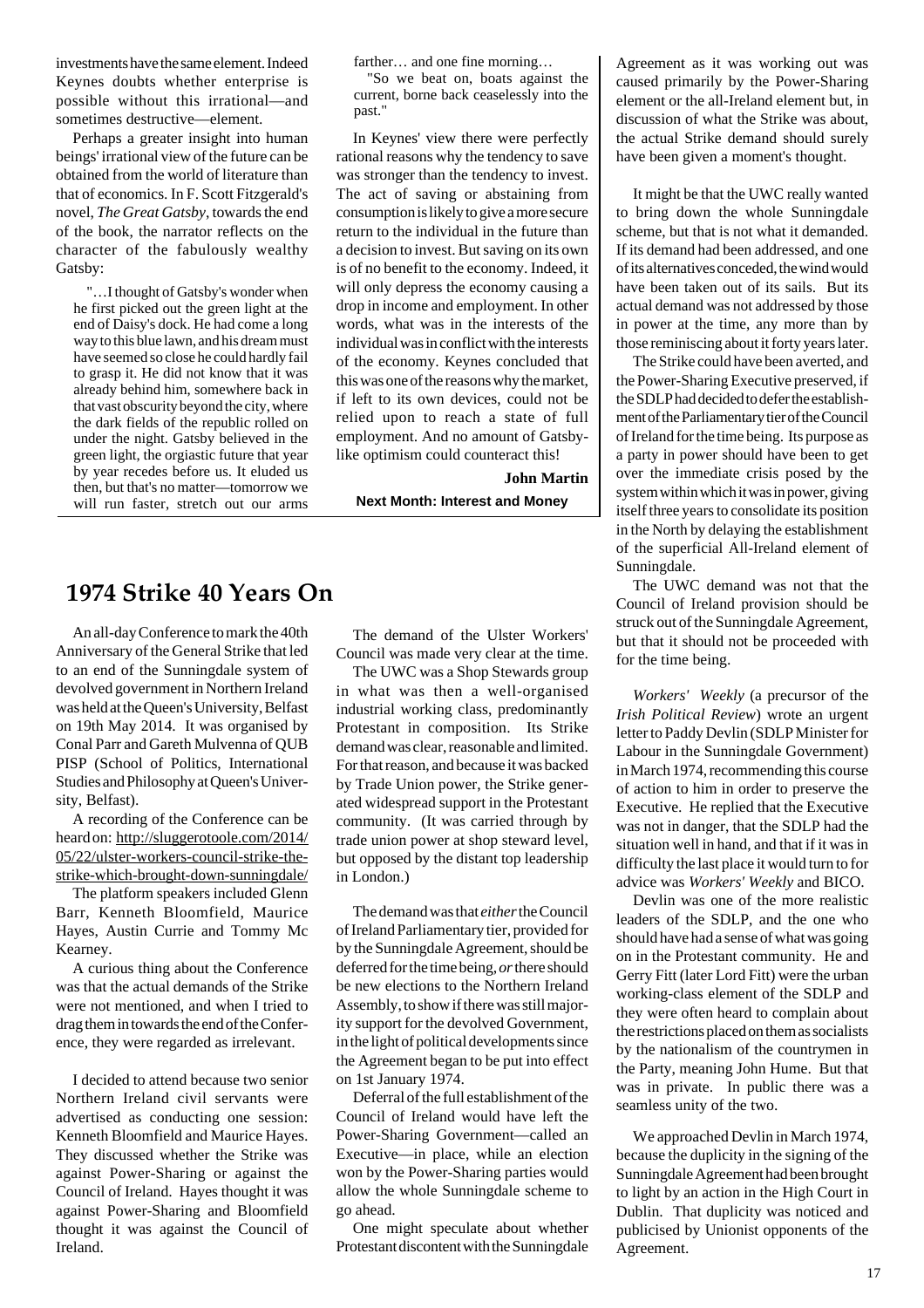The understanding among Unionists was that, by signing the Agreement, the Dublin Government had repealed the Southern sovereignty claim over the Six Counties and recognised Northern Ireland as being legitimately part of the UK state. And that is how the matter was presented in propaganda supporting the Agreement —but presented by suggestion rather than explicit statement.

 Kevin Boland brought a legal action against the Dublin Government on a charge of acting in breach of the Constitution. Since the Irish Constitution was a carefully written document, adopted by referendum, there could really be no serious argument on the issue. If the Dublin Government had recognised Northern Ireland as a constitutionally legitimate part of the UK, it would have acted in breach of the Constitution. Its defence pleading was that it had not broken the Constitution by recognising Northern Ireland as legitimate: it had only indicated that it was not its policy, as a Government in Office for a few years, to enforce the Constitutional assertion of national sovereignty over the Six Counties. And it made it explicit that its signature of the Sunningdale Agreement left the Constitutional assertion of *de jure* national sovereignty over the Six Counties intact for any future Government to act on. It had given nothing away.

 Then it came to light that there were two different documents called the *Sunning dale Agreement*, and that Dublin had signed the one whose phrasing did not carry the necessary implication of Dublin recognition of the legitimacy of Northern Ireland. (The difference, as far as I recall, was produced by an apparently slight change of grammar that was easily overlooked.)

 In March a striking advert appeared in the Belfast Unionist papers. It was, as I recall, a whole page ad. with the relevant paragraph of the Dublin Government Court pleading in the middle of the page, and nothing else. What else was needed?

 Unionist demonstrations against the Agreement during the first month or six weeks of 1974 were small-scale affairs, and were reassuring to the new sub- Government. The Unionist leader, Brian Faulkner, lost control of the Ulster Unionist Party but he quickly formed a new party of members dedicated to the Agreement. By this time the UUP was no longer the all embracing party of Six County Protestants that it used to be, and Faulkner's party did not seem at all predestined to failure.

 But opposition to Sunningdale grew, as the SDLP boasted that it was gaining by subterfuge what the IRA failed to get by

force. And an opportunity to give sensational expression to this opposition arose in mid-February with a British General Election.

 British General Elections are not contested in Northern Ireland by the political parties of the British state—the parties through which the British state functions—Tory and Labour. The victor in the British Election legislates for the state as a whole, including Northern Ireland, but the Northern Ireland electorate plays no part in deciding which party is to govern the state.

 It would be reasonable if these British elections were only held in Britain, leaving Northern Ireland in peace during them, but that would be inappropriate ideologic ally as it would give the game away about Northern Ireland being an integral part of British democracy. So the Northern Ireland electorate has to vote in the state elections, even though the state-parties do not present them with candidates. And that means that there is a sense in which the British elections don't matter in this part of Britain. In the good old days it used to be said that, if the UUP nominated a monkey as candidate in a British elections, there would be no question but that he would be elected.

 In the British election of February 1974 the anti-Sunningdale 'Treble U C: won all of the Protestant seats in a protest vote. (The Treble was an alliance of the UUP, Paisley Unionists, and William Craig's Unionists.) This did not alter in any way the composition of the Stormont Assem bly, which was sealed off from the election system of the state. But it should have been treated by the SDLP as an alarm warning. It wasn't.

 And then the Dublin Court action in March consolidated the February turn of events.

 Another effect of that British election was that it changed the British Govern ment, and therefore the representative of the State who governed Northern Ireland.

 In the good old days the representative of the State was the Governor-General, who was merely a ceremonial figure. In 1972, when the Tories abolished the old Stormont system, the Governor was abol ished and a Secretary of State put in his place. The Secretary of State was the head of the Whitehall Department of State responsible for Northern Ireland. If there was no sub-Government in place, he was a kind of regional Prime Minister, rather like the Irish Chief Secretary during the century of the Union, governing with an array of Ministers elected in Britain. If there was a sub-Government in place, his business was to act as its shepherd.

 The sub-Government of January-May 1974 functioned in a system put together with immense skill and exhaustive patience by Tory Secretary of State, Wil liam Whitelaw. Whitelaw was a member of the old aristocratic ruling class—the one that made the Empire—for which government was a practical matter of handling the elements of power in parti cular situations to the advantage of the state, rather than the implementation of ideology. He was replaced by an incoherent socialist ideologue, Merlyn Rees; with a virtual member of the SDLP, Stanley Orme, as his deputy.

 That combination of the Dublin Govern ment's Court pleading, the British Election, and the arrival of a Secretary of State who gave the SDLP the feeling of being complicit in the power of the State, and not just the minor partner in a subordinate local government, brought about the situation in which a General Strike was called and was put into effect by the group of Unionist shop stewards.

 Those were the great days of unofficial shop stewards in the Trade Union move ment, when the Trade Unions were an officially recognised political power in the state.

 There was then a substantial industrial workforce in the North. It was pre dominantly Protestant and it was highly organised in Trade Union terms. The Communist Party held positions of influ ence at the top of the official Trade Union structure. It had gained those positions through diligent and competent attendance to Trade Union activity, but had got to be increasingly out of joint ideologically with the general Trade Union membership, being Anti-Partitionist in orientation. The motions which it sponsored in the Trades Council and other official bodies were not representative of grass-roots feeling but were tolerated as being of little con sequence, until the North went into flux in 1969. After that, misrepresentation of the mass of Trade Unionists as being in accord with the Anti-Partition orientation of the CP was no longer tolerated. The apparent hegemony of the Party—its holding of official positions which conveyed to outsiders the idea that its opinions were more or less the opinions of the made of Trade Union members—was quickly overthrown.

 The first striking expression of this was the appearance of the Ulster Defence Association in a mass demonstration on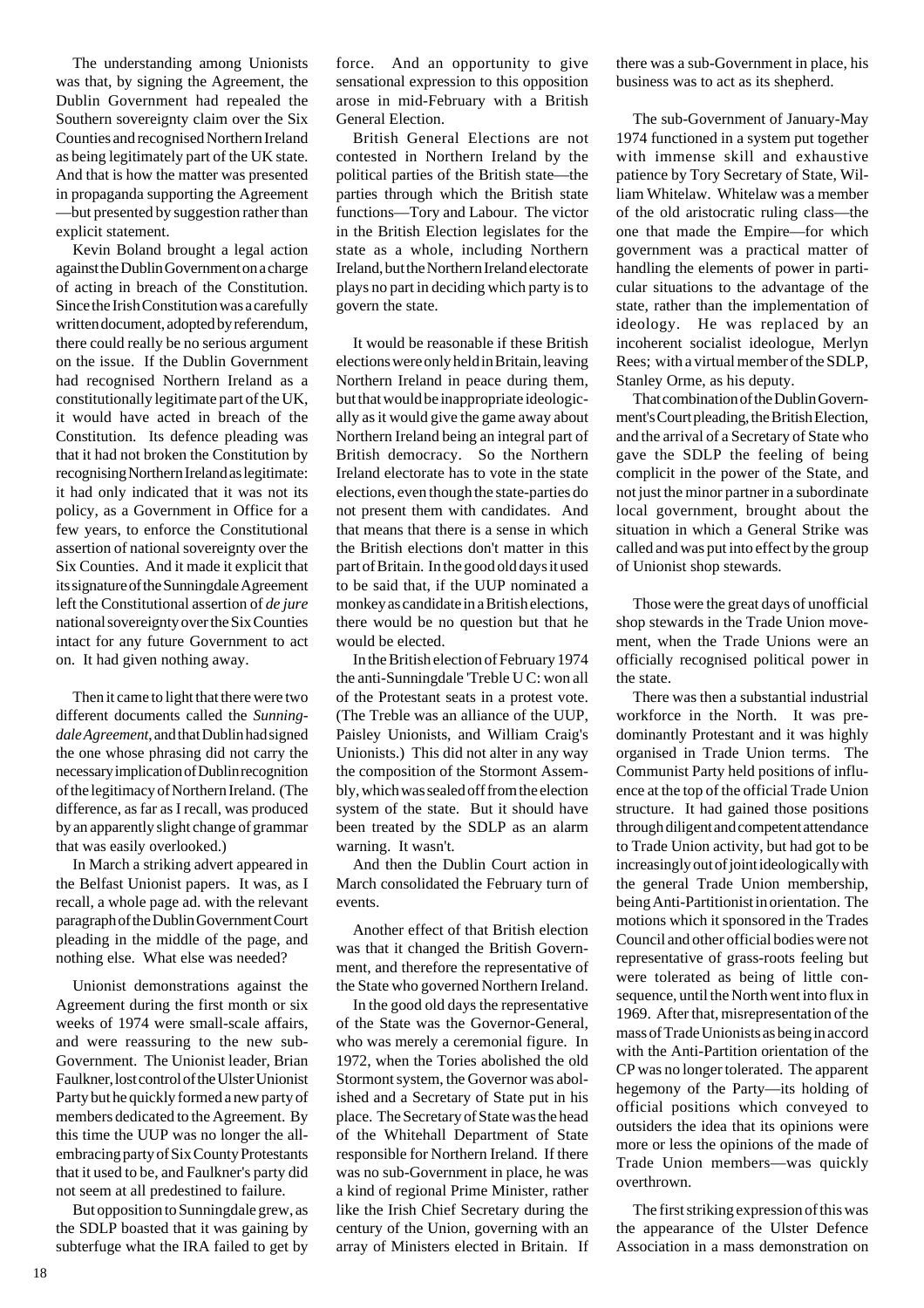the streets of Belfast in 1971 or 1972. It was the most impressive demonstration of orderly mass power I have ever seen. It was put to me that this was not the organised working class but the lumpen proletariat, the rabble that is always an element in city life But it didn't look like a rabble to me, either in conduct or in quantity.

Of course the UDA still exists, and it might be that it is today what it was described as being then. But that was over forty years ago, and the class from which it emerged then has long since disappeared, destroyed by one thing and another.

Within the sphere of what the UDA was then, a Shop Stewards group got together and, after the Dublin Court hearing, constructed a demand focussed on the Council of Ireland, and, in adverts in the papers, said that if the demand was not met by mid-May there would be a General Strike. (The term used was *Constitutional Stoppage*, to indicate that the issue was not wages or conditions but was political.)

No heed was taken of that strike notice. It was expected that the thing would pass off with a bit of disorderly conduct.

Len Murray, General Secretary of the Trades Union Congress, came to Belfast to lead the workers to work across the picket lines. They didn't follow him.

I assume that he was invited over by the Communist Party, which did not understand the extent to which the general Trade Union membership had rejected it on what was called *"the Constitutional question"*.

It was said that the Strike was not even a proper strike because is object was not to improve wages or conditions. Workers had no business to go on strike over what was a political issue. The Deputy 'Prime Minister', Gerry Fitt, took up that theme. He said that a strike on a political issue against an elected Government was a Fascist insurrection. He compared it to the situation to Germany in 1933 and declared that this time Fascism would be crushed.

Bringing over the leader of the TUC to break the Strike was not only a failure but a further political aggravation, because the TUC was not the central Trade Union body for Northern Ireland—that was the Irish Congress of Trade Unions. (All concerned knew in their guts, if not in their heads, that the official all-Ireland structure of Trade Unionism was out of joint with the reality of Trade Unionism on the ground in the North, and so the ICTU was sensibly left out of it.)

Although there was by May undoubtedly extensive Unionist opposition to the Sunningdale operation because of the tricky Council of Ireland element, I thought the Constitutional Stoppage might be no more than a few days of disorderly conduct, like the Vanguard Strikes called by William Craig. Although the Strike demand was realistic and was as democratic as anything could be in the undemocratic Northern Ireland structure, Unionist events had a way of becoming disorderly. And, in this instance, it was very much in the Government's interest that it should become disorderly and justify the Deputy Prime Minister's characterisation of it as Fascist.

There was at that time an organisation within the Unionist movement which I regarded as fascist. It was William Craig's *Vanguard* movement, launched in response to the abolition of the Stormont system by the Tory Government in 1972.

Craig asserted that Westminster had acted unlawfully in striking down the Northern Ireland system established in 1921. Northern Ireland, he claimed, was a sovereign political body existing in a kind of federal relationship with Britain. This was an idea that had been floated by an influential group of Unionist lawyers in the 1950s. They reasoned that, while the 1920*Government of Ireland Act*, which was generally called the Northern Ireland *Constitution*, had established Northern Ireland as a subordinate body subject to the continuing sovereign authority of Westminster, the usage of three decades had led to a degree of sovereignty accruing to the Stormont system. While the Act gave Westminster the right to over-rule Stormont legislation, or to legislate directly on matters transferred to the Stormont Parliament, it had never done either of these things, and therefore the unused overriding authority of Westminster should be regarded as having lapsed.

Westminster and Whitehall, as far as I know, did not bother their heads with these legalistic constitutional arguments. They knew that Parliament is sovereign within the UK and as far as the organs of the British State can reach in the world, that it is incapable of alienating its sovereignty constitutionally, and that there was no British constitutional authority beyond the predominant opinion of Parliament at any particular moment. London ignored the Ulsterish Constitutional illusions being spun in Belfast and, when it came to see the Stormont system as a nuisance, it declared it abolished, and it was abolished by that simple declaration.

Brian Faulkner was Prime Minister at

the time, and was trying to reform the system to make it functional. Robert Ramsay, a civil servant close to him who published his memoirs some years ago, says that Faulkner felt betrayed as Whitehall had given him a private guarantee that it would see him through the crisis of 1972.

There was a moment, immediately following abolition of Stormont, when it seemed possible that the Unionist political movement might try to act on the debating point of the lawyers. A mass meeting was held in the grounds of Stormont, addressed by Faulkner, Craig and Paisley, but no assertion of Northern Ireland independence came of it. It seemed to me at the time that this was because of the mass influence exerted by the Orange Order under the leadership of William Molyneux and the Rev. Martin Smythe, who reminded people that, after all, the Unionist movement existed to keep Ireland British, and that bringing it under the immediate administration of Whitehall Ministers could hardly be regarded as excluding it from the British state.

The situation was defused. Faulkner began negotiating for a restoration of devolution, while hinting that permanent Whitehall government might be acceptable. Paisley also briefly adopted an *"integration"* or *"direct rule"* policy without spelling out the details. And Craig launched the Ulster nationalist Vanguard movement, which had all the trappings one associates with a fascist movement and the slogan *"Ulster a Nation"*. He held a great rally in Ormeau Park (Belfast) and promised mass action. But he failed to sweep the Protestant community in general into his movement as Carson had done and, by 1974, he had to settle for being part of the Treble U C (United Ulster Unionist Council).

The Tartan Gangs were an intimidating presence in some parts of Belfast in that period, much as I suppose the Brownshirts were in parts of Germany in 1932. They have been neglected by historians, possibly because 1933 did not happen in Ulster.

(I was editing *Workers' Weekly* then. I took to writing editorials in a cafe in Great Victoria Street, in what was then the centre of Belfast. A Catholic waitress used to warn me when there was a Tartan Gang in the vicinity. She never asked me what I was writing. She just took it for granted that it would not be good for me to be seen writing if the Tartan Gangs were near.)

That was the situation in which the Ulster Workers' Council emerged, formulated a coherent and realistic Strike demand,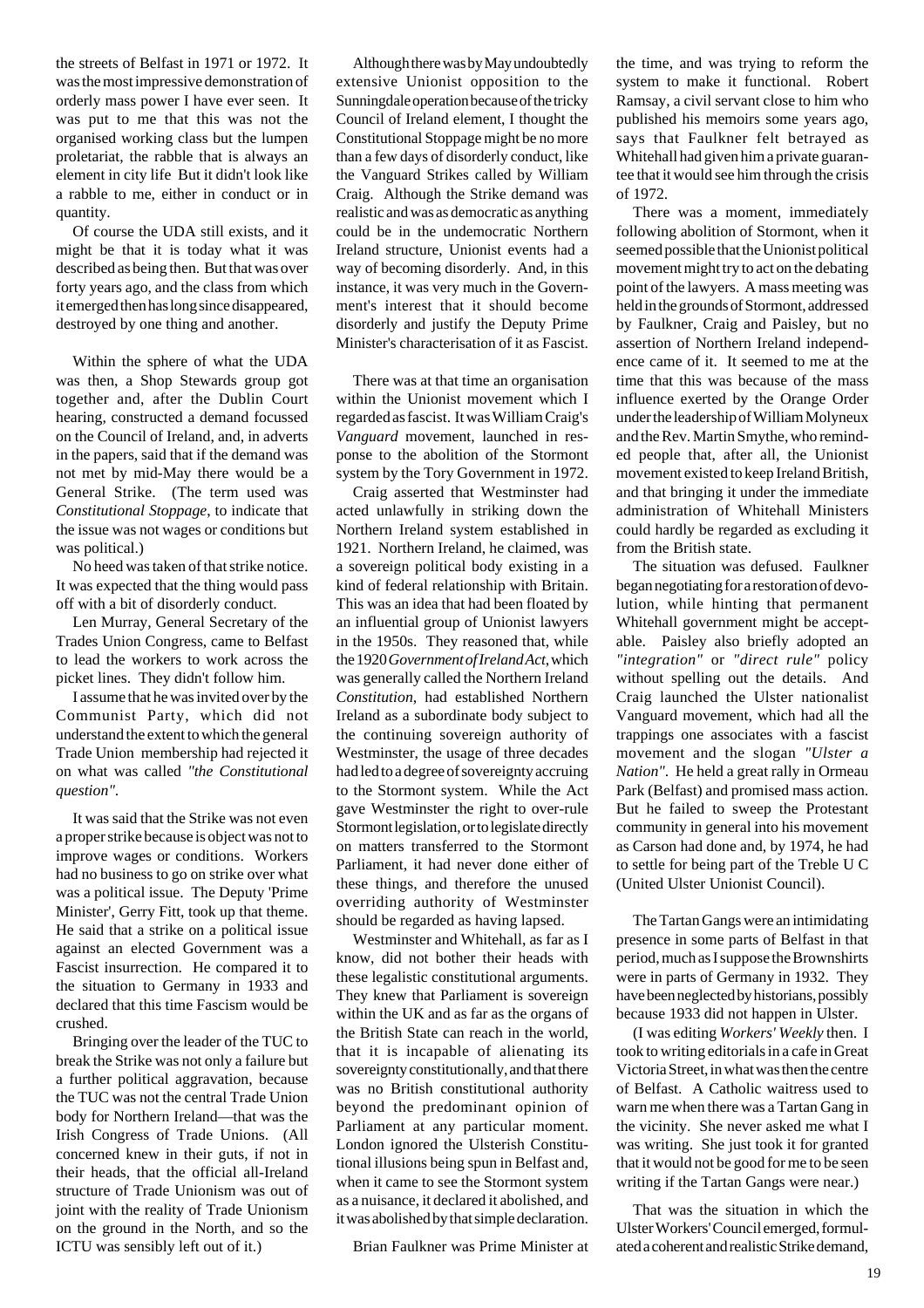and organised an authentic strike in support of it. It was an entirely unexpected development.

 I say the UWC emerged, but actually it didn't. It acted discreetly behind the scenes, made its arrangements, announced its terms, and when its terms were ignored it did what it said it would do. And then it disappeared.

 I published the *Workers' Weekly* daily during the Strike, and sometimes twice a day. I directed it in the first instance towards the SDLP, trying to persuade it to negotiate on the Council of Ireland in order to preserve Power-Sharing. When I saw that the Government was intent on provoking disorder in order to be able to use strong-arm methods to crush the Strike, and absolutely refused to negotiate, and that the Strike was being competently led, I directed the *Weekly* towards the strikers, explaining the Government's tactics and emphasising the reasonableness of the Strike demand. The *Weekly* Strike Bulletins circulated in thousands every day during the Strike.

 I did this without ever meeting the UWC. I could see, by what was happening, what they were about and I did what I could to help them.

 (Those *Strike Bulletins* have been attributed to the UWC by some academics. Academia becomes ever more slipshod in its methods. Every issue made it clear who the publisher was. They have also been attributed to Dr. Boyd Black of Queen's University, but they were entirely written by me and published by the  *Workers' Association For The Democratic Settlement Of The National Conflict In Ireland.* Boyd helped with the physical production and distribution at the start. He later parted political company with me, becoming increasingly Unionist, and those*Bulletins*could not have been written from a Unionist viewpoint.)

 Academic accounts of the Strike that I have looked at bear little resemblance to the actual event. It was treated as a paramilitary event but its distinguishing characteristic was that it was not the work of the paramilitary bodies, or of the Unionist Parties, but was organised by Shop Stewards using Trade Union skills.

 It could be said that it was done within a political culture in which there was a very extensive paramilitary presence. It might even be that its organisers were members of paramilitary bodies. But, in formulating the Strike demand, they acted very much outside the culture of para militarism. And, when Unionist political leaders, after it was clear that the Strike

was effective, came along to offer their support and perhaps something more, they were treated with respect but kept at a distance.

 The UWC stuck to its specific and limited demand right to the end. It never went beyond it, even when the world press came courting it. The moderation of the demand ensured the success of the Strike. The refusal of the SDLP to agree to a deferral of the Council of Ireland led to the collapse of Faulkner's Unionist support and he resigned. The Secretary of State then abolished the Sunningdale system. But that was a gratuitous act on his part.

 The two senior civil servants, forty years later, ignoring the very moderate Strike demand, wondered what it was  *really* about. What it was about was what it said it was about—deferral of the Council of Ireland because of the reassertion of the Southern sovereignty claim by the Government that had signed the Agreement in one of its two incompatible forms. What it was *really* about was what it was actually about.

 **\***

 One thing was made clear by the course of the Strike: the Northern Ireland Govern ment was not the Government of a Northern Ireland state. No Government that was the Government of a state would have behaved as the Northern Ireland Government did in May 974.

 I went to the 40th anniversary event only because two senior Northern Ireland civil servants of the time were to speak at it. I was interested to see if they had any sense that what they were senior civil servants of was not the Government of a State. They didn't seem to have. What I tried to ask them, they didn't seem to know what I was talking about. Maybe my question wasn't clear enough, or was too clear, but, if they didn't understand, neither had they any interest in trying to find out what I was getting at. I suppose a civil servant must be dedicated to the institution in which he makes his career and not be inclined to see it in a devaluing context.

 Lord Bew began to advance his career by writing about about *"the Northern Ireland State"* shortly after 1974. It was established in 1921, destroyed in 1972, set up again in January 1974, destroyed again in May 1974 etc.

 When a State is destroyed every citizen knows it. The ordinary life made possible by a State becomes impossible if the State is destroyed. The ordinary life made possible by the structures of a State was unaffected by any of the destructions of the Northern Ireland 'State'. All that had to do with the State just carried on as if nothing had happened. Taxes were gathered, mail was delivered, the dole was paid. Obviously, then, what was destroyed was not the State.

 The Secretary of State was bewildered by it all. He came from the most durable system of democracy in the world, moved from what was supposed to be one region of it to another, and found himself adrift in an alien world.

He was highly adapted to the political life of the state, but found that what worked in the political life of the state did not work here. He did not know why it didn't work. Who was there to explain it to him? Not the civil servants of the illusory Northern Ireland 'state'. Not his colleagues in the Labour Party—who had long made a virtue of not understanding what Northern Ireland was. And not the Whitehall servants —the ones who knew—because, if they knew, they also knew that Northern Ireland had been established for some purpose beyond itself, and that purpose was not to be interfered with.

So Merlyn Rees floundered. He threshed about—he must be given credit for that. At least he threshed about. He tried to cantonise Northern Ireland—and the clever Frank Cooper, his civil servant, allowed him to thresh about a bit while ensuring that it would all come to nothing —But, if Northern Ireland was a state, and its population behaved as it did,despite the fact that it was not a state, would extensive cantonisation not have been a likely mode of stabilisation? (It was know that Rees and Cooper had been in the RAF together, and it was assumed that Cooper had been the senior. In fact, Rees had been the senior. But, in Northern Ireland, Cooper, the Whitehall civil servant, was the mater, the shepherd, of the Secretary of State.)

When the Strike came, it was not like any other Strike Rees had ever known. If he was acquainted with British Labour history—and I assume that he was, if only through the prism of Aneurin Bevan— Bevan, in what I think was his only book, described the confrontation between the Triple Alliance and the Prime Minister in 1919, as told to him by the Miners' leader of the time, Robert Smillie. The Triple Alliance of Miners, Transport and Railway workers made demands which the private employers would not meet and the Government could not compel them to. Lloyd George invited the Union leaders to Downing St. and told them that he did not command the power to defeat them. The Army had insisted on rapid demobilisation after the unprecedented War effort and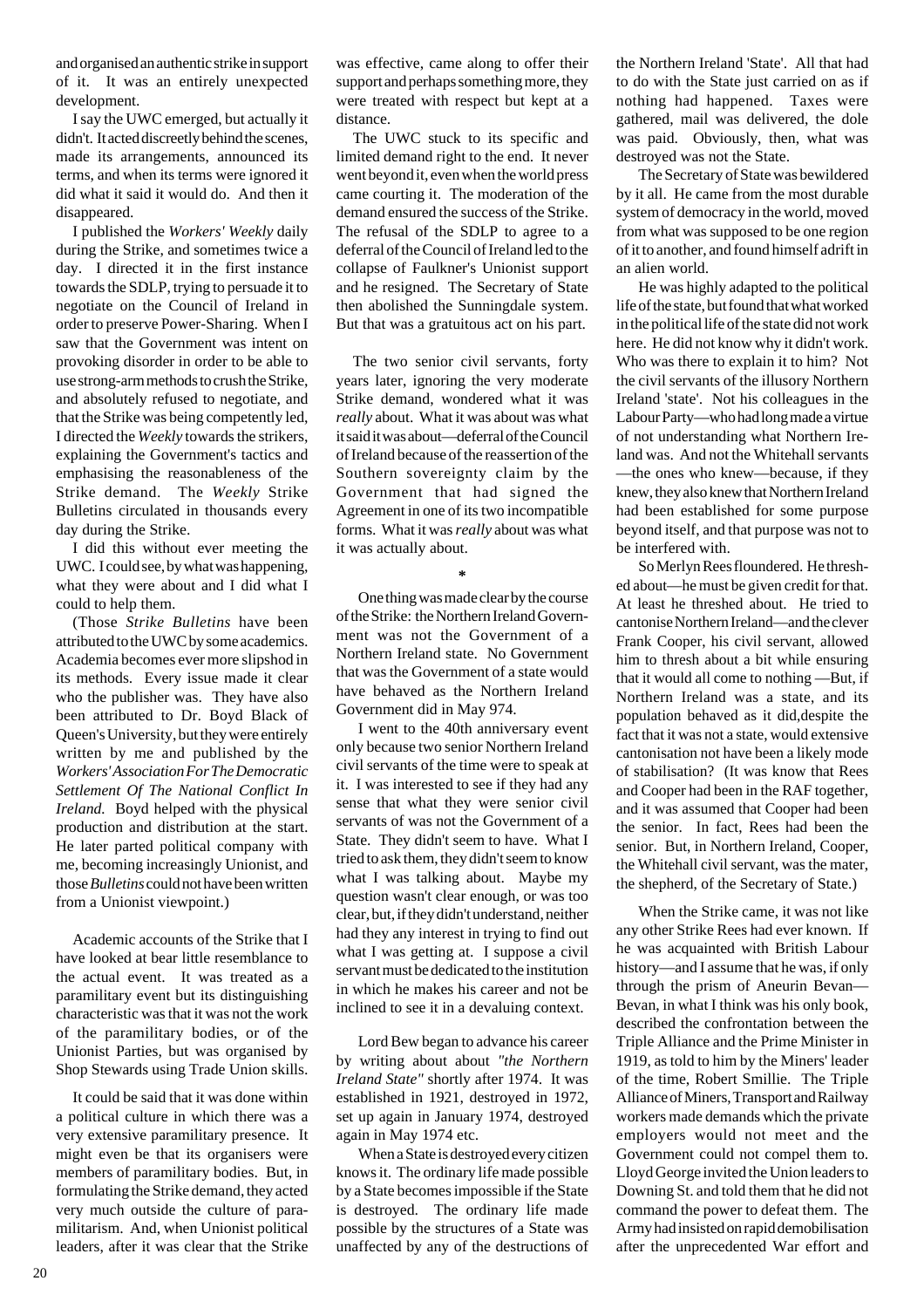was unreliable for use domestically. The Triple Alliance was a combination of force within the state that was greater than the force available to the State. If it was insistent on its demands, the only thing for it to do was to assume State authority. Were they ready to do that? If they were not, the only alternative was that they, the stronger power, should submit voluntarily to the weaker power of the State. In that instant, Smillie said, they knew they were beaten. The realised they had been bluffing. Their power was useless to them.

The situation confronting Merlyn Rees in May 1974 was similar in certain ways, but was different in essentials. Taking on the power of State to reshape society in the working class interest is an immensely complex business. Trade Union leaders, habituated to exerting pressure on the capitalist State on the practical assumption that its power was limitless, and for whom Socialism was an imprecise ideal which they had never envisaged in practical terms, were taken away beyond their depth by Lloyd George's challenge.

The UWC demand, on the other hand, was a bourgeois-democratic demand made by a section of the organised working class. And the UWC showed itself willing to confront the power of the State on the issue, daring the State to do its worst. And I did what I could to help it.

Another difference, of course, is that Smillie backed away from a project that would have brought down the State, while I knew that the Northern Ireland Government was not the Government of the state, and that if it was destroyed the State would continue without a ripple of disturbance with regard to its ordinary functions.

If it had been the existence of the State that was at issue, the matter would have required a bit more thought.

Austin Currie, a senior SDLP figure at the time, addressed a session of the 40th Anniversary event, but he did not address the Strike demand, and he did not explain how the SDLP characterised the Strike at the time. I reminded the meeting that the SDLP Leader, Gerry Fitt, said that the Strike was a Fascist rising and must be smashed down. The Chair looked to Currie to respond to this but Glenn Barr, who was also on the platform at the time, relieved Currie by nipping in with a distraction. Glenn Barr was the Loyalist paramilitary who had the closest involvement with the UWC, and he appeared to have established an amicable relationship with Currie on the basis of a nostalgia only slightly connected with the actuality of the event.

The only interesting platform speech was that of Tommy McKearney, who I don't remember as being involved at the time. He is a Provo dissident, but a very different kind of one from Anthony McIntyre. He took issue with Currie's standard description of the 1998 Good Friday Agreement as*Sunningdale for Slow Learners*. (Did the SDLP itself, apart from John Hume, learn anything from the Sunningdale experience? The fiasco of its handling of the implementation of the 1998 Agreement suggests that it didn't.)

Kenneth Bloomfield would not, at the Anniversary event, apply his mind to the complication, in the handling of the Strike, of there being two Governments in the Six Counties—the unelected real Government run by the Secretary of State and the elected but unreal, and disposable, subgovernment. But there is some discussion in his memoirs of the relation between the two. *A Tragedy Of Errors: The Government And Misgovernment Of Northern Ireland* (2007) says:

"The Canada Act… could be repealed in the same way as any other UK statute; but in practice there could be no question of Britain attempting to reassert executive or legislative authority in Canada. However Northern Ireland was certainly not a dominion but a part of the UK.

"The executive power, the power to govern, was coterminous with the poser to legislate of the clearly subordinate Parliament. Did it follow, then, that a Cabinet of Ministers in Belfast… was a subordinate Government? Here I drew a clear distinction between a client Government and a subordinate Government. Any Government unable to fund its expenditure from locally raised taxation and money borrowed upon its credit, or reliant in the last resort upon external forces to secure peace and order, has some of the characteristics of a client Government… The utter dependence of Northern Ireland upon Treasury goodwill became more and more apparent, and long before the more recent troubles, soldiers of the British Army had been used to buttress the local police in coping with… sectarian riots…

"Yet the Northern Ireland Government was not subordinate in the sense of having to respond to lawful orders of the British Government… Nor was, say, the local Ministry of Education a sort of branch office of its Whitehall equivalent. Parliament could, of course, at any time impose some such constraints upon the Northern Ireland Government, but had not chosen to do so. In the last resort, however, the British Government… was in a position to exert a powerful influence or even pressure behind the scenes…

"The fundamental fact was that the UK Government… lacked both the will and the capacity to monitor and understand what was happening within this part of the nation, and where it might lead. Westminster, paralysed for years by endless Irish debate and obstructionism, showed little enthusiasm to be involved again 'over there'… Perversely the UK Government was arguably less well informed about developments in this patch of its own territory than it was about the more remote dominions and even many foreign countries…

"There were, of course, "imperial" civil servants in Northern Ireland, dealing with matters in areas withheld from the Northern Ireland Government, such as income tax, customs or the civilian support of the armed services, but none of these… had a reporting role…" (p11- 13).

How, and for what purpose, did this very, very odd governing arrangement for the Six Counties of the UK come about?

All that Bloomfield says on that score is that—

"It was a very strange anomaly in the outcome that Home Rule was, however reluctantly, accepted by that community within Ulster which had traditionally opposed it, and that, when finally offered it, that community in the rest of Ireland which had sought it for so long was no longer ready to accept it. Because the new powers of government and administration had to be both offered and accepted, the Act of 1920 was never to operate as those who framed it had hoped or intended" (p5).

This is the sort of thing that gives paradox a bad name.

The Home Rule against which Protestant Ulster raised an illegal Army was not the Home Rule which it agreed to operate. And the nationalist Ireland had only supported Home Rule as the bet they could hope for under comprehensive Imperial dominance. When something more became possible, they went for it. Then, with the establishment of the Irish state and Partition, the great bulk of the *"obstructionist"* Irish were removed from Westminster. The 80 seats held by Irish nationalists shrank to a handful in the 6 Counties. The problem of the Irish holding the balance-of-power disappeared.

The part of Ireland remaining within the UK was predominantly British and became governable as an integral part of Britain. And that was when Westminster brought in a Home Rule Act for the Six Counties which effectively excluded them from British political life. This was done in the guise of a Home Rule Act under which Ireland would have two Home Rule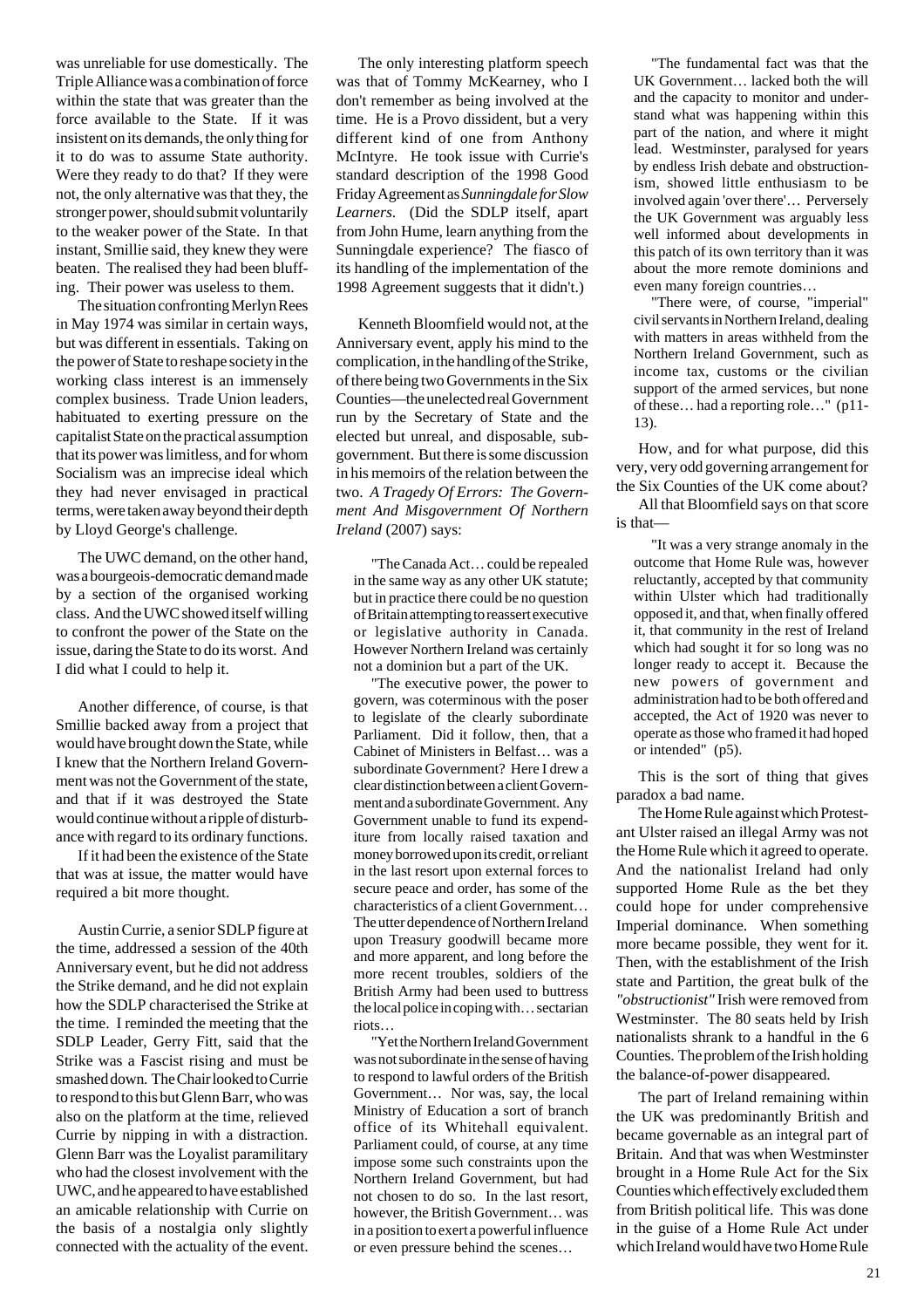Governments. But that Act was drawn up in the certainty that it would be rejected by the 26 Counties.

The Six Counties were isolated from British political life at the moment when their detachment from the rest of Ireland would have enabled the Six Counties to have slotted into British political life. The (British) Unionist Party was becoming the Tory Party, and Joe Devlin's AOH was part of the groundwork of the welfare state through the Insurance Act and was out of joint with the agricultural and urban petty bourgeois character that was predominant in the 26 Counties.

Nationalist Ireland refused to take part in Tory/Whig politics under the Union, and in 1886 nationalist pressure caused the Tory/ Whig politics of the Protestant population to be merged into Unionism. The natural tendency after Partition would have been for a development of Tory/Labour politics in the Six Counties. But a development on these lines was prevented by the imposition of *"home Rule"* on the Six Counties and the boycotting of the 'Ulster Home Rule' system by the British political parties—both for Northern Ireland elections and for Westminster elections. And it was the British Unionist Party that set up this system, and then became the Tory Party (the Tory/ reform Liberal alliance of the 1890s having led to a complete merger of the two), leaving the Ulster Unionist Party high and dry to operate the impossible Northern Ireland system.

(Lord Londonderry was the only leading British Unionist who assumed that the British Party would be engaged in operating the Northern Ireland system it had established, and he became a Minister in the first 'Ulster' Government. His cousin, Winston Churchill, regarded him as being soft in the head for doing this. He soon returned to Westminster and became a senior Cabinet Minister.)

The Ulster Unionist policy in the 1918 Election was that separate arrangements would be made for the 26 Counties and the 6 Counties should then become simply a part of the British political system. But James Craig, who had been a Junior Minister at Whitehall, was persuaded to agree to operate 'Ulster Home Rule' in order to help Lloyd George with the handling of Sinn Fein. That was Ulster's *"supreme sacrifice"* for the Empire.

As Prime Minister, Craig insisted on actual social welfare parity being financed by Whitehall, or else he would hand the NI system back to Westminster. And he understood, as did his successor, Brookeborough, that Northern Ireland was a constitutional artifice, without a political dynamic, in which there could be no 'normal politics'. The only choice allowed by the situation was between remaining part of the UK state, while being excluded from its political life, and transferring to the Irish state.

In the early 1940s Jack Beattie was elected to Westminster by West Belfast in order to become part of the British Labour Party. Labour refused to admit him to membership. Beattie voted with Labour in the post-War welfare-state divisions, though refused the whip—while the Ulster Unionists voted with the Tories. He was also a Stormont MP and looked forward to doing battle at Stormont with the Unionists as Tories. But at Stormont the Unionist Party became Socialist and repeated all the legislation it had opposed at Westminster. That was as Craig had arranged things. Ulster was to be part of the British welfare state at British expense, and the rest was shadow boxing.

This caused no end of confusion in the minds of reformers or radicals hoping for a change. The slogans of the Civil Rights radicals in 1968-9 was *"Tories Out, North and South!"* Leaving aside the matter of whether Fianna Fail was Tory, Ulster Unionism certainly was not—on social policy it was whatever was in power at Westminster.

Bloomfield drifts around on the superficialities of *ersatz* politics generated by Northern Ireland, without ever applying his mind to the basic question of what Northern Ireland was.

The memoirs of Maurice Hayes are much more interesting. *Minority Verdict* describes the rise of a Catholic in Local Government into the Stormont system after it went into crisis. Bloomfield was just a member of the middle class of the system. Hayes belonged to the middle class that was excluded from the system until Faulkner began looking for Catholics to include in the system in the hope of keeping it going.

Hayes was brought into *"Community Relations"*, through which it was hoped to overcome the divisive consequences of the political system in a way that would enable the system to evolve. He suggests that he was sceptical of that project but felt obliged to take part in it when asked.

In 1968, when Northern Ireland's existential crisis was brewing, he attended a Housing and Planning Conference in Dublin and mixed with men in mohair suits who were active in TACA:

"I found it all very vulgar, and after a while we left and went to a convenient

pub to meet our own Irish. The final night of the conference included a reception in the state apartments of Dublin Castle, hosted by the then Minister of Local Government, Kevin Boland. While we were there, the castle gates were besieged by protesters from the Dublin Housing Action group, a front for the then Marxist rump of the IRA. Hearing them outside chanting:

What will we do with Mr. Boland What will we do with Mr. Boland Hang him up and burn the bastard…

in the splendours of the state apartments it was as if one were listening to the Paris mob howling outside the Tuilleries in the weeks before the French Revolution. In the end we were smuggled out through a back gate, leaving the field to the protesters. All of which led me later to give some credence to the theory that the emergence of the Provos in the North had been encouraged by some Dublin ministers in order to divert the energies of the IRA from agitation on social issues in the South" (p70).

This is a giant leap across an eventful year, and from one state to another which had an utterly different political and social make-up. And it takes off from a false assumption.

The Housing Action agitations in Dublin and Cork in 1968-9 certainly gave the complacent Southern bourgeoisie a fright. But the moving spirit in it was not *"the Marxist rump of the IRA"*. It was the British & Irish Communist Organisation. It was masterminded by Dennis Dennehy, who minimised the influence of the Marxist IRA by making homelessness a condition of voting on the Executive. By this means he limited he issue to housing, and conducted a powerful agitation on that issue, which scared the bourgeoisie into doing something about it. Jack Lane led a vigorous Cork Branch of the movement and a Minister warned about his activities in the Dail.

Dennis was himself imprisoned for direct action on housing, went on hunger strike, and timed it so that the crisis in his Hunger Strike coincided with the 50th anniversary of the 1919 Declaration of Independence. The centre of Dublin was brought to a standstill by the agitation in support of the homeless man on hungerstrike in Mountjoy and the smug gathering at the Mansion House was shamed or scared into action. (Boland himself took up the housing issue without being scared.)

A strong whiff of revolutionism was added to the agitation by the most remarkable student movement ever seen in Ireland or in Western Europe, the Internationalists, which was allied with BICO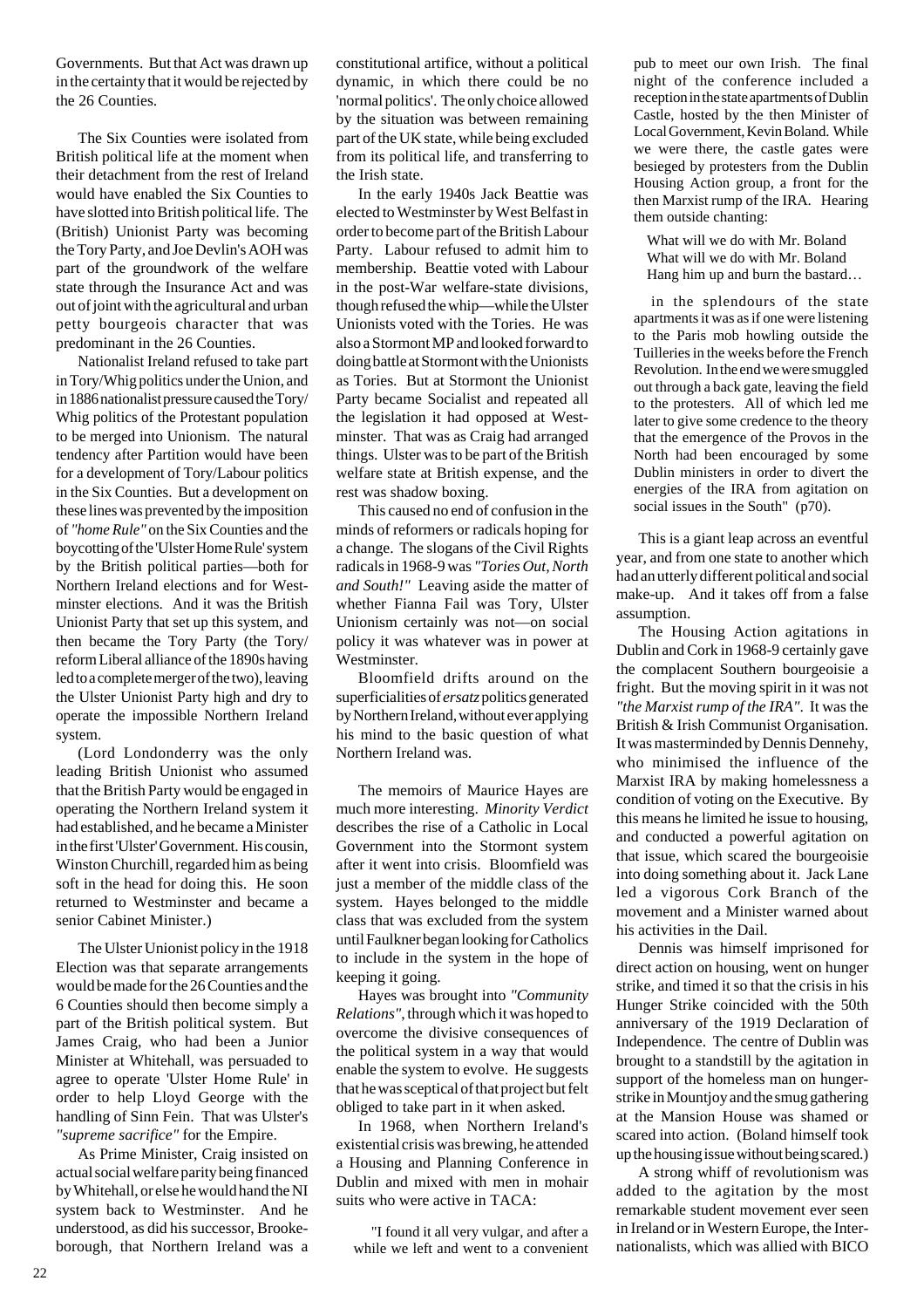at the time, and whose members denounced their judges from the dock and promised them that they would be dealt with by revolutionary justice.

But the agitation was prevented from lapsing into mere revolutionism in support of some undefinable and unrealisable fantasy of the kind favoured by the *"Marxist rump of the IRA"*, which became the Stickies within the next twelve months. However extreme it got, its purpose remained to frighten the Fianna Fail Establishment into dealing with the housing problem. Dennis ensured that the agitation never went wild. And, when the political Establishment got bewildered and didn't know what to do next, he facilitated the introduction of Jesuits and Quakers as intermediaries, and agreed to face-saving devices for the Government which enabled it to get off its high-horse and start dealing with the problem.

The event was an episode in the modernisation of Dublin political culture, with a reforming Communist group at its centre. Unfortunately the Lynch group in Fianna Fail did not understand what had happened. They only knew that they had felt the ground move beneath them and that Communists were responsible for it. And when that Dublin disturbance was settling down, and Dennis was released from Mountjoy Jail to occupy a caravan in Mountjoy Square as a Communist folk hero who was visited regularly by Important People, the great disturbance in Derry and Belfast erupted, and it seems than the newer elements in Fianna Fail—those without family roots in the War of Independence and Civil War, connected the two events and were disoriented.

BICO took part in the defence of the Falls in August 1969, and in September it urged the Dublin Establishment to revoke the sovereignty claim over the North asserted in Articles 2 & 3 of the Constitution, and acknowledge that Ulster Unionism had a distinct national character and was not a remnant of 17th century bigotry which would collapse if given a sharp shock. We saw that as a precondition of any actual negotiating relationship between Leinster House and Stormont. Lynch immediately rejected that proposal. He would have no truck with the*"two nations"* approach to the problem. He said that Partition was the problem and therefore the ending of Partition was a precondition of peace in the North. But how was Partition to be ended? He hadn't a clue. He phrasemongered. He liaised with the Citizens' Defence movement in the North for 8 or nine months before suddenly

charging the liaison intermediary with criminal conspiracy. He ordered his Army to prepare for incursions into the North before suddenly arresting Capt. Kelly for carrying out orders. He sacked senior Cabinet Ministers and effectively charged them with treason, and still held them guilty even though found not guilty in court for a complete lack of evidence. And he gave money to the *"Marxist rump of the IRA".* In other words, he behaved like a headless chicken.

It is odd that Kevin Boland is mentioned in Hayes' memoir only in connection with the Dublin Housing action campaign, as he played a crucial part in the sequence of events leading to the 1974 Strike against the Sunningdale Executive. Boland was old Fianna Fail. He was not one of those who were frightened out of their wits by the Housing agitation and *therefore* sought to open up the North as a safety-valve for the escape of Southern revolutionary energy. The North was a distinct issue for him—and it was a distinct issue for the Southern State to the extent that it took the Constitution in earnest. It was a matter of usurped sovereignty over part of the island. And, which was of greater and more immediate practical concern, the large nationalist minority there was oppressed by the Protestant communal regime of the Unionist community,—outside the democratic system of the state which authorised it.

When the Fine Gael/Labour Coalition apparently recognised the legitimacy of the Northern Ireland system in the Sunningdale Agreement, Boland brought about an action against it in the High Court for breach of the Constitution. Conor Cruise O'Brien and Garret FitzGerald were the Cabinet Ministers with special responsibility for Northern policy. Their Defence pleading against Boland's action was that they had not in fact recognised the Northern system as legitimate. All they had done in the Sunningdale Agreement was to say that it was not the policy of their Government to enforce the Southern claim of sovereignty over the North. They adopted this policy—which was in fact the policy of all preceding Dublin Governments since 1937—without prejudice to the constitutional right of any future Government to enforce the claim.

The UWC took the relevant paragraph of the Defence plea and published it as an advert in the Belfast Unionist papers. (None of this was mentioned at the anniversary event, or in any histories I have seen. But that is how it happened.)

BICO, which supported the Sunningdale Agreement, saw the Dublin plea as

**†**

undermining it and wrote to the SDLP warning it about what was in the offing and suggesting what might be done to save the Power-Sharing dimension of the Agreement. Our warning was dismissed as groundless. The SDLP slogan was that of John Redmond early in 1914: *Full Stead Ahead!*—onto the rocks.

The UWC, as I recall, gave two months' notice of the Strike. It said that, if on May 14th the devolved Assembly voted to activate the Council of Ireland dimension of Sunningdale, the *"Constitutional Stoppage"* would begin. That vote went ahead on May 14th. And the Assembly, despite the Strike Notice it had been given, was taken aback when the Strike followed.

Northern Ireland had two Governments at the time: that of the Secretary of State, and that of the devolved facade. Neither was sufficiently connected with the majority populace to know what was going on in it. And the whole Sunningdale operation was reduced to a confidence trick.

The system of party politics by means of which democratic states function ensures that Governments know what is happening on the ground, so that account can be taken of it. Exclusion of the Six Counties from that system was not only, or even chiefly, a moral injustice. It was a practical guarantee of disaster.

**Brendan Clifford**

. . . . . . . . . . . . . . . . **BOOK LAUNCH "IRISH BULLETIN" VOL. 3 (1ST September 1920 - 1ST January 1921) PEARSE HOUSE 27 Pearse St., Dublin 2 Eamon Ó Cuiv TD and Professor Cathal Brugha Thursday 26th November 2015, 7.30 All welcome**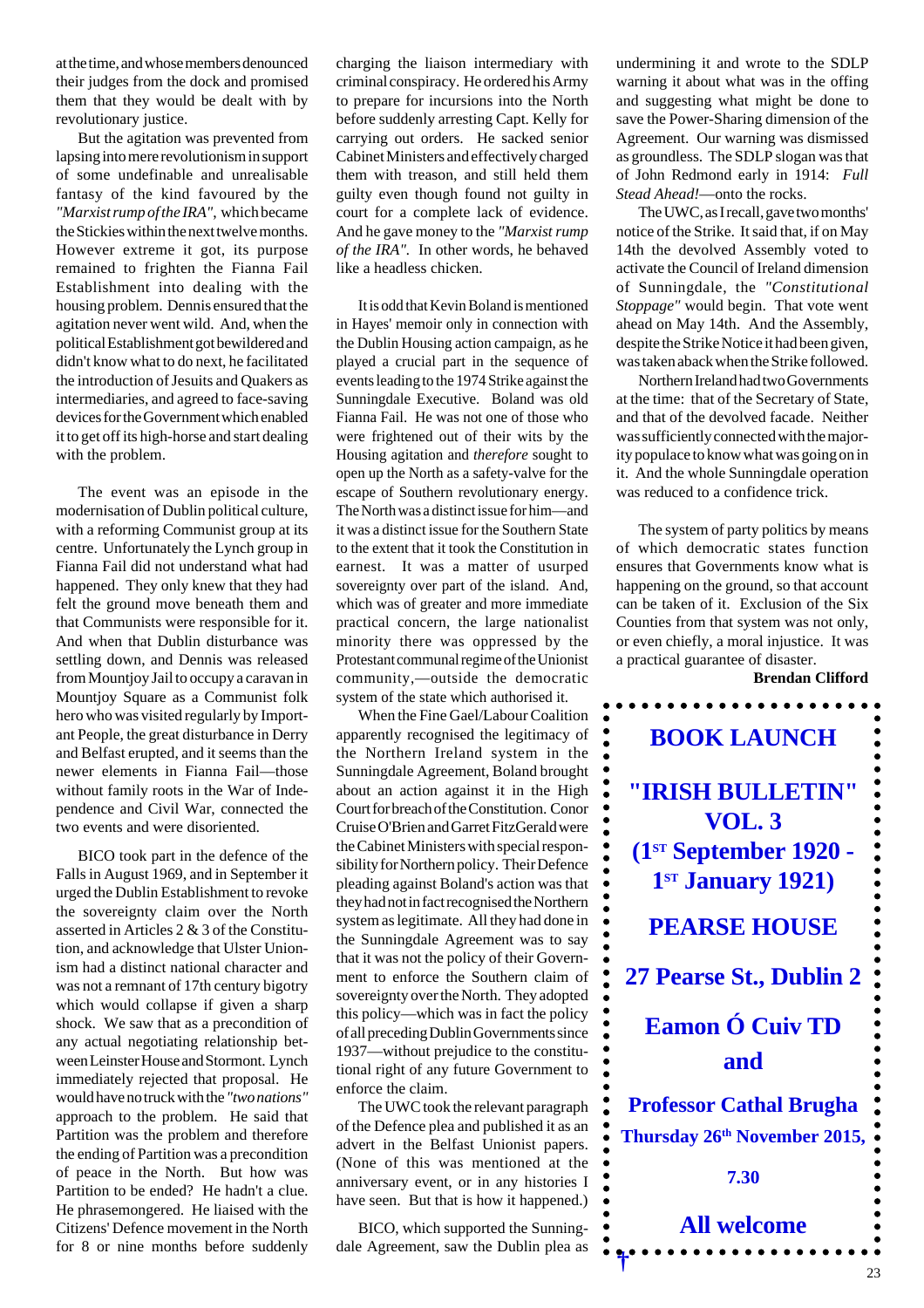<span id="page-23-0"></span>**Review**: A Mad And Wonderful Thing by Mark Mulholland. Scribe Publications Pty Ltd. \$29 (Australian)

## **Sniper**

If you want any proof that partition in Ireland left both sections ignorant of each but with the Southern section of the country even more ignorant of the North then this is the novel for you.

Johnny Donnelly , a native of Dundalk, is forced into vengeance by an incident that happened to his father when crossing the Irish border from the North to South. This causes him to join a sort of vague IRA, vague because no specific name is attached to it but maybe it is PIRA. He draws on the past to continue his fight. But what past? He has no experience of being a Catholic in the North and even the War of Independence doesn't figure in it. His past is mostly mythological. Cúchulainn is mentioned a lot. So is the 'freedom of Ireland', though he lives in the free part of it.

He wants the British Army out of the North but doesn't properly acknowledge that one million Protestants live there. But when he does they seem to be few and marching with the Orange Order. He tells his girlfriend many stories from Irish mythology, pausing throughout the novel for some awkward sex with a number of women. His girlfriend Cora, the love of his life, is killed early on in a road accident in Dundalk, leaving him to continue his liaisons with various women with a clear conscience. He decides to become a sniper when he thinks back to when he was a boy and how his family's car was stopped when returning from a visit to the North, with his father being humiliated by British soldiers, one of whom pushed the muzzle of his rifle into his father's mouth. He does his killings In between sex sessions, stories from Irish mythology, then crossing the border to kill yet another British soldier with his sniper's rifle, eight in all, plus two touts with a handgun.

Taking a break he takes us on a tour on Ireland and does the whole country North and South mostly on foot and with a tent. He even tents in the North, then under wartime conditions. He tents in loyalist areas though he doesn't seem aware of this, and no one there notices his Southern accent. Accents, how you look, how you walk, and how you use English, is the key to your identification there and part of your survival kit. He passes through West Cork without, as a so-called IRA volunteer, paying tribute to Tom Barry. You wouldn't be mistaken if you thought he was working for the Irish Tourist Board at this point.

The Civil War of the early 1920s down

 **· Biteback · Biteback· Biteback· Biteback· Biteback· Biteback· Biteback· Biteback**

## **Grammar Of Anarchy**

 **Letter, Irish Times, 29th June**

 I should be, but am not, surprised that your reader, Sean McDonagh, believes that James Connollyand his comrades introduced violence into Ireland in 1916. Some professional commentators have peddled that false line for a generation.

 .The Belfast newspaper, "The Northern Whig" reported on June 4th 1913, some months before the foundation of the Irish Citizen Army and the Irish Volunteers -

 "Almost everybody in Belfast knows that importation of arms into Belfast has been going on regularly for more than a year and a half.A good many thousand army rifles have been received and distributed during that period.......Rifles, and not only rifles, but machine guns and a large quantity of ammunition have reached Ulster from many sources and under various aliases"

 Speaking of the Ulster Covenant on May 17th 1913 in Belfast Sir Edwar Carson had said -

 "The Covenant was a challenge to the Government and they dare not take it up. It was signed by great lawyers.........It was signed by soldiers in uniform and policemen in uniform, and men in the pay of the Government and they dare not touch them"

 In 1918 a collection of statements by Carson and his parliamentary colleagues was published under the title "A Grammar of Anarchy" but was promptly banned by the British Government, of which Carson had been a member since 1915.

In recent years the pamphlet has been republished and has not been re-banned, so far. I'd recommend it to anyone attempting to form a balanced view of the history of these islands this past century.

 **The Grammar Of Anarchy**: Force Or Law—Which? by *J.J. Horgan*. **Unionism, 1910- 1914**. Introduction by *Brendan Clifford*. **€6, £5 postfree in Ireland & Britain https://www.atholbooks-sales.org**

South has confused him as it has done to many of his countrymen and women. Like many authors and journalists he misuses the word schizophrenia when claiming that people in Ireland are split because of the civil war and the war up North. Schizophrenia has nothing to do with the divided self or psyche. This unlearned diagnosis was first put forward in the novel Dr. Jekyll and Mr. Hyde by Robert Louis Stevenson in 1886 and we certainly have moved on since then. The British NHS gives the true description:

"It is a long-term mental health condition that causes a range of different psychological symptoms including hallucinations—hearing or seeing things that do not exist. Delusions—unusual beliefs that are not based on reality, and that often contradicts the evidence.

The physical explanation is that schizophrenia is a chemical imbalance in the brain which causes lack of communication between the various functions of the brain. Therefore the very random thoughts the brain produces is thought of as reality by the sufferer whereas in the normal person they are able to dismiss things consciously that have no existence in reality as fantasy.

To go on with the rest of the novel: One distasteful joke to his girlfriend Cora goes:

"I'm so hungry I could eat a small Protestant."

Whether it is a Northern one or a Southern one he doesn't say. But an outsider could think that a Catholic/Protestant conflict was also going on down South.

The author claims the novel was based on his brother, who was active as a Republican. In the novel he has a man shoot his own brother for being an informer. You get the feeling that every killing in the novel is cold-blooded for there is no real belief behind the killings. There is a tremendous emptiness in the major character without the history of his country, without any knowledge of the Northern struggle and the true reasons for it—the subjugation of the Catholic, cut off from any constitutional means of combating what is keeping them down. All in all the character of Johnny Donnelly is that of a psychopath. I felt this when I began to pity the British soldiers he was killing with his triumphant sighting of that 'pink spray' when the bullet finds its mark.

**Donal Kennedy**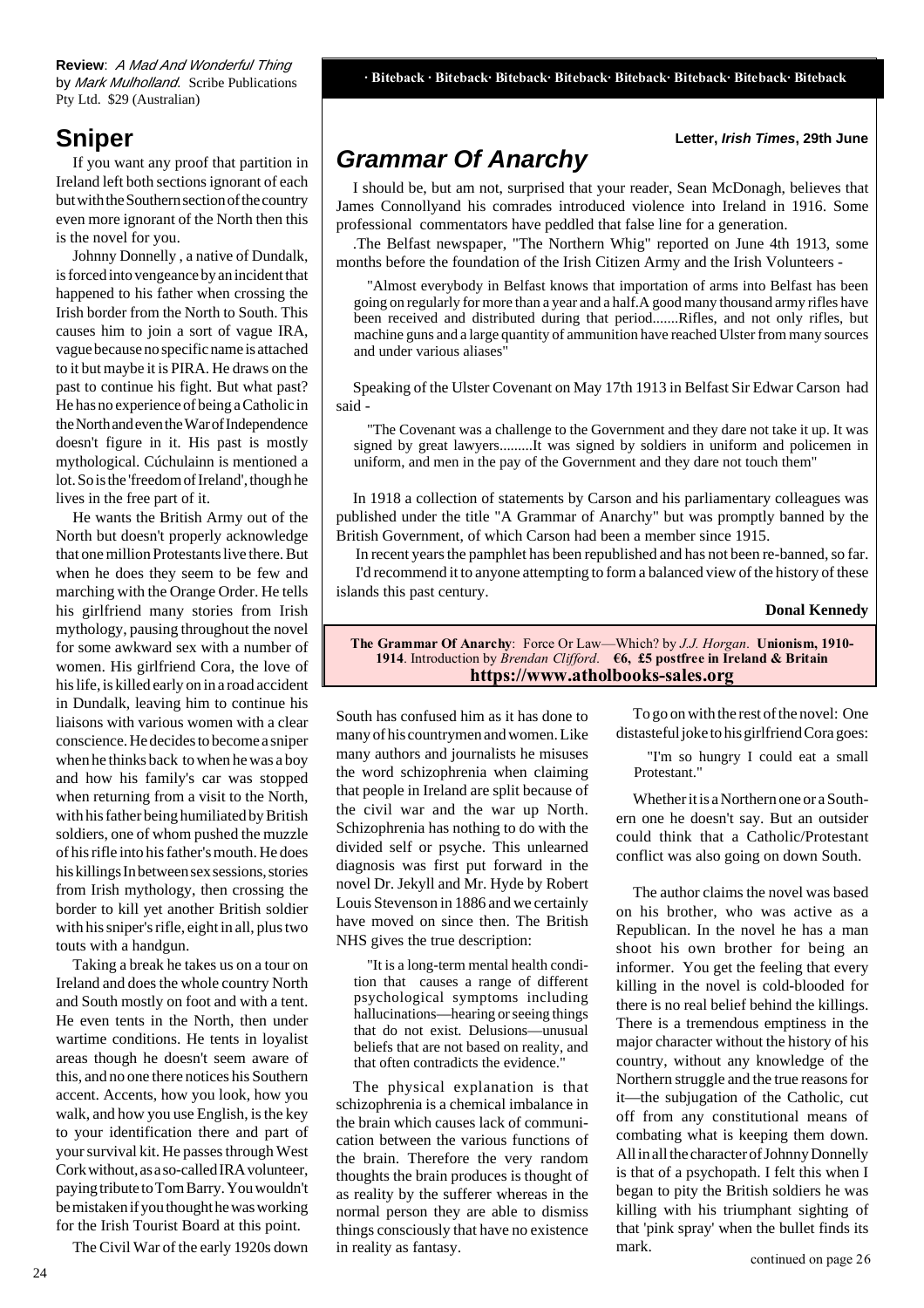<span id="page-24-0"></span>**Does It**

**Up**

## **Stack**

**?**

**GREECE, IRELAND AND GLOBAL CAPITALISM**

There is no doubt in my mind that Ireland was and is still being subjected to what Greek Prime Minister Alexis Tsipras called: *"financial terrorism"* by organisations outside the State. Ireland did vote NO in several referenda and Ireland was forced to vote YES by repeated doses of propaganda and outright lies. We now know that a *"bailout"* from the TROIKA was in fact a series of loans which have to be repaid with interest. And repaid by the Irish people—not by the Banks. We now know that the TROIKA lent us money to pay into the banks and that the banks in turn used the money to pay their London/German/USA creditors who in turn reinvested their monies into the capitalist system including the IMF, ECB etc. so that the monies went around in a circle. And so the Bondholders like Bill (Microsoft) Gates, George Soros and Peter Sutherland's Goldman Sachs friends, among many others, got their money back with interest. Right? Meditate on this . . . They got their money back. And the Irish taxpayers are going to have to pay back the IMF and ECB loans which have been funded by approximately the same set of capitalist investors and so they get their money back again the second time with interest. That is really something! Nothing productive happened. The computergenerated monies simply circulated and

enriched the finance–capitalists as they circulated and gathered up interest from taxpayers and so impoverished the taxpayers. The taxpayers, and that is everybody, got poorer and the wealthy 1% got richer.

We in Ireland had the wool pulled over our eyes and we were conned. We were told it was all too complicated for us to understand—it was High Finance, we were told. But it was not and these were more lies. It was very simple, like any conjuring trick when it is explained. And it was Low Finance, not High Finance. The State should not have guaranteed the banks the State should have guaranteed directly to the depositors to cover losses by depositors up to ¤100,000 and the banks should have been allowed to look after themselves through the Companies Acts in the normal way.

Liquidators should have been appointed if needed. In Ireland, the Guarantee should have been applied to deposit accounts less than ¤100,000 to protect the smaller more innocent depositors, and the larger and mostly millionaire bondholders should have been left to be dealt with by their very own capitalist system. This is what happened in Iceland which is now, as an economy, back on track. Ireland however will be spancelled by repayments and interest payments for at least 40 or 50 years as a result of the political decisions made on 28th September 2008 and as a result of the political inactivity in the year preceding that time.

Easy regulation or no regulation at all was followed by a year of political inactivity and then a night of enormously wrong decisions. It all stacks up to where Ireland is now. The whole matter stinks of corruption and criminal conspiracy.

Greece does not want to end up like Ireland but Greece is now like a salmon struggling on a fisherman's hook. Caught but still not in the bag. Just in case we sympathise with the Greeks the US/UK propaganda machine tells us the Greeks are lazy people, they don't work, they have too many public servants and so on. On that last issue it is of course Ireland who leads the way with regards to our huge public servants numbers but more especially to their massive pay-grades and pensions which surpass any other European country by far. Only this week they by way of Government order—have given themselves huge pension increases.

It is of course true to say that there is something—a little nugget of truth— in all the negative propaganda about Greece but then that is why precisely propaganda does work over and over again. We in Ireland should be well aware of propaganda, having been the victim of it for so long. Who can ever forget those telling phrases, the dirty Irish, the drunken Irish, the fighting Irish etc—all untrue but so strongly ingrained in our neighbour's culture/history that we almost believe it ourselves. But it is propaganda directed against us to keep us down.

We should be ever alert to it. It is not all in the past; it is happening now, today, and all the time. Look no further than the July/ August 2015 *History Ireland*, Vol.23, No.4, front cover, where in the commemoration of his death (29th June 1915) Jeremiah O'Donovan Rossa is represented by the reproduction of a racist cartoon from the New York magazine *'Puck'* c.1880's. in the fashion of the English magazine *'Punch'*. But on the back cover there is a lavishly produced spread positively celebrating WW1 with a picture of a handsome smiling young soldier in uniform with a huge spray of shamrock poking out from the brim of his officer's cap. It is quite illustrative to compare the two and see how truly colonial propaganda has seeped in to every corner of Irish life especially as we—Irish—are the ones now doing it.

Anyone who has experience of Greece knows the awful grinding poverty there is as a result of the way Greece was foully treated in the two World Wars of the past century. Greece has a huge emigration problem. For example, Melbourne Australia has a huge Greek population to rival the Irish emigrants there. There is also a huge number of Greeks who emigrated to the USA. And, while there is not much talk about it in our media, the recent epidemic in suicides of both men and women and the terrible fallout from that, truly shows the terrible social costs that ordinary Greeks have had to pay for their eurozone experiment. And that latter was paved by none other than Goldman Sachs who, in order to get Greece eligible for admittance to the Euro, literally cooked their books and in so doing brought them to the situation they are now in today. And need we even ask: *Qui Bono*?

The French, German, London, and New York finance capitalists are experts and they knew exactly what they were doing, investing into Greece. Over the decades they have made a lot of profit out of Greece. The profit was not made by the ordinary Greek people. It was made by the Greek industrialists and shipping magnates who are all tax-exiles. People like Stavros Niarchos, Aristotle Onassis, and others did not build ships and buy shipbuilders in Japan and Korea out of their own money. They did not have that sort of money in their pockets. No! They borrowed the money. The money that ordinary Greeks are being asked to pay back now. This is a good trick if it can be pulled off. The original assets are safely offshore somewhere under the guidance of big international bankers and the Big Five Accounting Firms and no doubt Goldman Sachs are at the very apex.

You can be certain there is much manoeuvring going on behind the scenes shifting assets around so that, when the dust settles in Greece, as in Ireland, it will be difficult or impossible to track down the culprits and their wealth. Efforts will be made of course to prevent the dust settling too fast because finance capitalists, just like common burglars, need time to bury the loot where it can't be found. All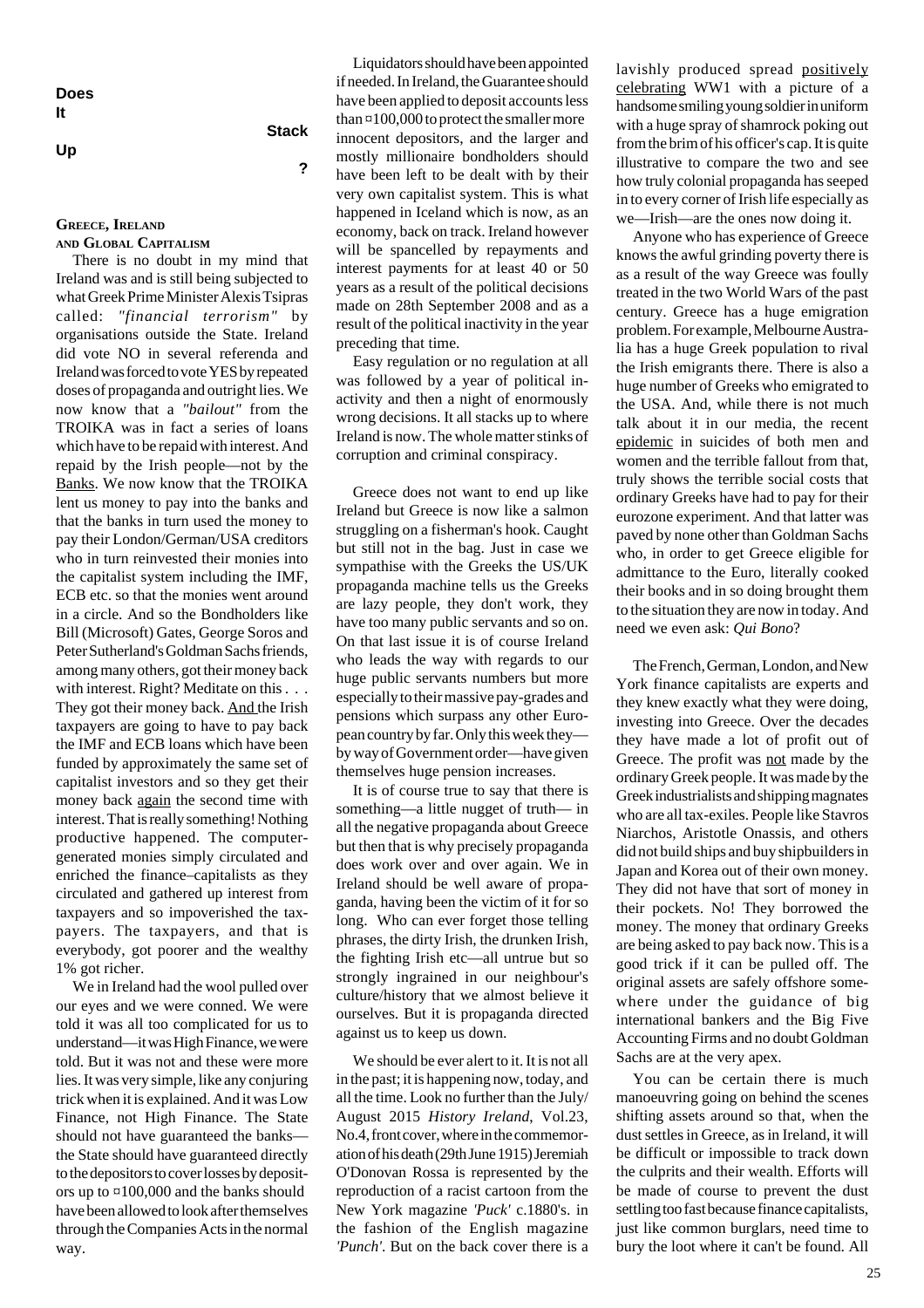<span id="page-25-0"></span>very simple really but certainly it is not High Finance.

## **VULTURE CAPITALISTS**

 The Vulture Capitalists have descended on Ireland in flocks. They are enabled to do so because of the manner in which NAMA and Mortgage bankers are enabled under Irish law to sell off loans. Why should the law allow lenders to sell loans when the borrower is not allowed to sell the liability? The borrower is not allowed to transfer liability for a loan without consent of the lender. Lenders are allowed by law to sell the loan, together with the mortgage agreement securing the loan. The lender can do this without consent of the borrower/mortgagee. Loans are being sold to Vulture Capitalists who apply for and are granted by the Central Bank a licence to operate in Ireland.

 The Vultures then proceed to persecute the original borrower under the mortgage agreement. Methods used include raising the rate of interest, foreclosing if a repay ment is delayed, refusing to reduce interest on a variable rate mortgage etc. The borrowers have no contact with the Vulture Capitalists but the law allows the Vulture Capitalists to stand in the place of the original lender with whom the borrower contracted. The borrower has no escape. This situation does not stack up at all.

 Would it not be a good idea for a law to be enacted prohibiting the transfer of loans from one lender to another? Such a law, if enacted, would force lenders to renegotiate with borrowers if the lenders wished to alter the original lending agreement.

## **FINANCE CAPITALISM**

 It was reported in the media recently that the Banking System is recovering from the Recession. But Banks have changed radically in recent years. Bank of Ireland and AIB look like banks but they are very different from the banks they were ten years ago. Physically the bank buildings are being used as machine halls rather than banking halls. The rate of interest at which banks can borrow on the money markets is so low that banks no longer have any need for the small savers and pay a negligible rate of interest on deposit accounts. This is because Finance Capitalists are glutted with money. The poor are getting poorer because they are stripped of any surplus money and the money is going to the wealthy who must put it somewhere.

 There is a huge surplus of money and a reducing number of safe places to put it and so the interest rate is low and there is no reason to see it rise. That is unless there comes a huge wasting of assets such as a great war. A great war is always to the advantage of Finance Capitalists. They do not fight in wars, their wealth and them selves are safe because they get out of dangerous places. Every war wastes people and assets and increases the national debt of the warring nations. For example, the UK national debt is the highest per capita in the world. The US national debt is seventeen trillion dollars and rising. The national debts are funded by Finance Capitalists but only so long as the interest is being paid. There will inevitably come a time when the States cannot extort any more taxes from their populations to pay the interest. Inevitably, that time will come. And then what will Finance Capitalists do?

 We have come along way from the world of William Cobbett when he said two hundred years ago about southern England's agricultural labourers:

## **Sniper**

## **continued**

The novel was published by an Australian company and was given a review by the Sydney*Morning Herald*, part of which reads:

"Even the Irish, never at a loss for colourful language, use bland euphemisms to describe the decades of murder and mayhem that have torn them apart. Some call the years of conflict The Great Irish Difficulty, while others call them The Troubles, which sounds like nothing more than a persistent bout of intestinal...

I would have thought it was the British Government and its media that named the recent Northern War*The Troubles*, instead of admitting it was a War, as a way of criminalising the conflict and not recognising POWs. Never heard it called *The Great Irish Difficulty*.

Liam Neeson, from Ballymena, County Antrim, and a now a Hollywood major actor, has been dubbed an *'IRA Poster Boy'* by Northern elements because he seems interested in taking part in the making of a film based on this book. As a Catholic coming from the epicentre of sectarianism, I hope he has read the book thoroughly and sees its poisoning purpose written by an ignoramus. Unless of course he wants to distance himself from the film *Michael Collins*, in which he played an excellent part as the IRA leader and which justified the War of Independence. In the film of this novel, he could be seen as a serial killer in the tradition of the Yorkshire Ripper and others of his cult. Is this what wants?

**Wilson John Haire**

"The clock was gone; the brass kettle was gone; the pewter dishes were gone; the warming pan was gone … the feather bed was gone; the Sunday coat was gone! All was gone! How miserable, how deplorable, how changed that Labourer's dwelling which I, only twenty years before, had seen so neat and happy."

(William Cobbett, 'Rural Rides'.)

 Many of us today live at a much higher standard than Cobbett's labourer but also there are now several billion people on the planet who live well below the poverty line and so they are not consumers. They do not contribute to Finance Capitalists. And those who can contribute are getting fewer . . . and so this trend also will squeeze Finance Capitalism. It is difficult to see where all this is heading but clearly something has to explode, somewhere . . . . !

 It does not stack up . . . yet!  **Michael Stack ©**

## **SHAMING! concluded**

 of the soul. Judges, Police officers and others of the elite are also suspected of being involved in organized child abuse on a large scale. The many myths Britain has developed about itself for decades lie in ruins.

 Has anyone time to consider anymore? Time to contemplate! Media coverage is punctuated by tweets and texts which are then counted and collated. It is nothing but a collection of instant reactions or strategically placed favoured messages. We are all culpable but some are more culpable than others. Thanks again to John Ronson but we are only hearing the half of it!

 **Seán Ó Riain**

 **MONDRAGON, Article 44 will continue in the September issue dealing with the Livery Companies.**

**\*\*\*\*\*\*\*\*\*\*\*\*\*\*\*\*\*\*\*\*\*\*\*\*\*\*\*\*\*\*\*\*\*\*\*\*\***

 **\*\*\*\*\*\*\*\*\*\*\*\*\*\*\*\*\*\*\*\*\*\*\*\*\*\*\*\*\*\*\*\*\*\*\*\*\*\***

 **\*\*\*\*\*\*\*\*\*\*\*\*\*\*\*\*\*\*\*\*\*\*\*\*\*\*\*\*\*\*\*\*\*\*\*\*\*\* \*\*\*\*\*\*\*\*\*\*\*\*\*\*\*\*\*\*\*\*\*\*\*\*\*\*\*\*\*\*\*\*\*\*\*\*\***

#### **ERRATA for July Irish Political Review**

Page 5, top of column :

The Bible Kingdom of Israel stretched through what is now Syria, Iraq and Jordan into Egypt.

Page 7, column 1, para 3, line 5:

 'money' should read 'many': "one amongst the many states formed by brute force"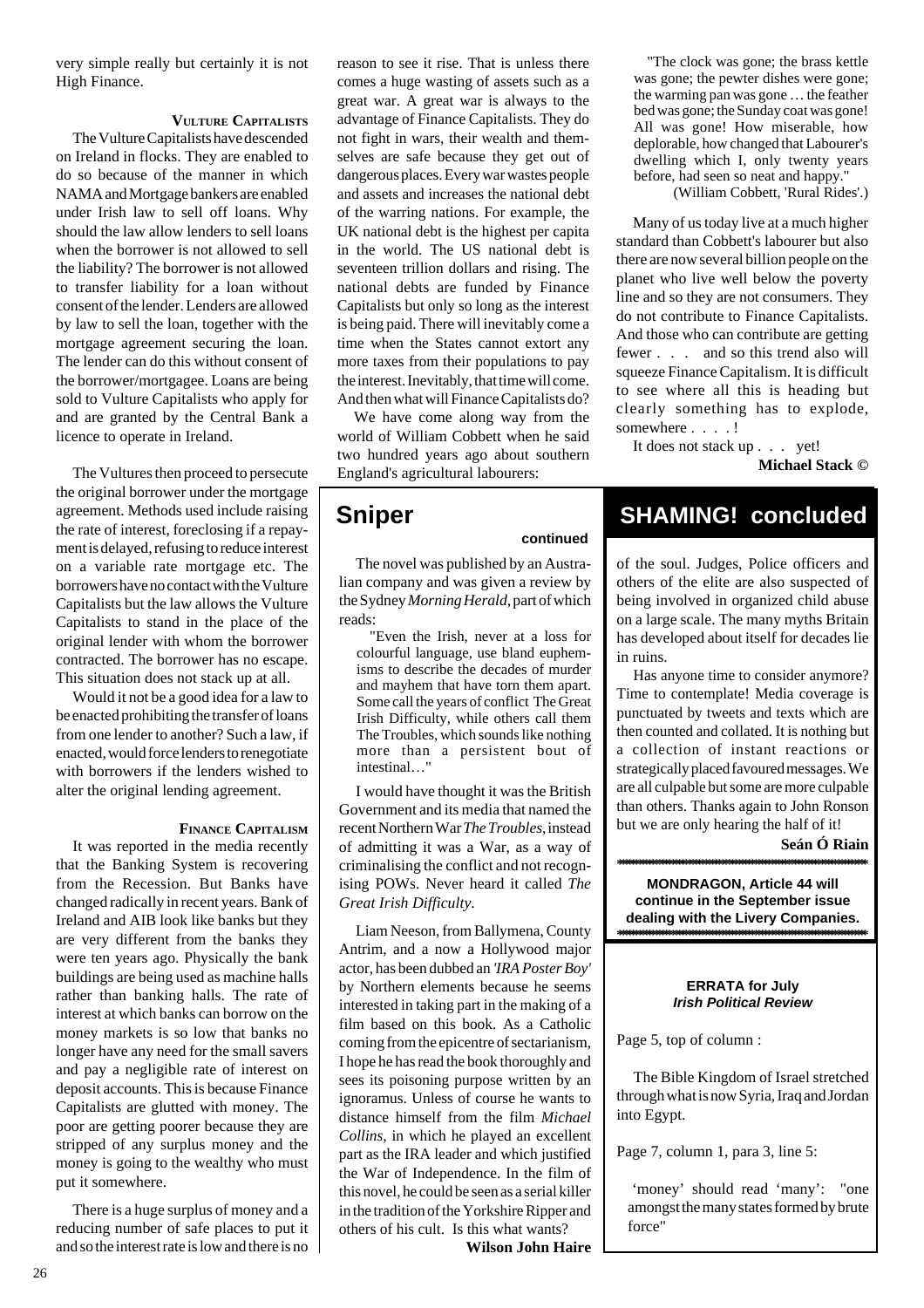## **SHAMING! continued**

his friends, she decided to honour the bargain. When asked why she thought he choose that city she replied; *"Well he is not going looking at the classical architecture or churches"*. The tabloids turned this into : *"Nolan pays son to buy cannabis in Amsterdam or maybe it was to visit a brothel"*. She seemed to bear up to the pressure well and gave several impressive interviews.

This time the same level of ire did not arise. On the TV show the conversation turned to the much-hyped gay wedding cake scandal in Northern Ireland. Quite correctly, I thought Colleen expressed the view that, while unkindness may have been observed in the case, the public response was completely disproportionate. She pondered how would a court react if a supporter of Islamic terrorism went into the cake shop and asked to have*Victory to ISIS* written in icing.

So people have steeled themselves to the attitude of the press. For others it is far more difficult, especially when an ordinary member of the public can suddenly find themselves in the middle of a storm. Then there are the cases whereby serious wrongdoers are investigated but the sinner's family and loved ones feel the heat of hatred and the endless pursuit by cameras. And of course everybody has a camera on their phone now that can be uploaded on the web. There was a time when there was a level of restraint shown in the coverage of a murder in a rural location. Not anymore it seems. Even transnational TV stations can turn up and camp out at any location with a few hours' notice.

In Ronson's book there are also some very good explanations about how 'Google' and other search engines work and can be manipulated in a way which is understandable for the many of us who are non 'techies'. Some people can reduce the impact of a scandal or a *faux pas* by flooding the internet with good news stories and positive coverage. Of course all this can be done at a price.

In Northern Ireland recently, a young teenage male was tragically added to the suicide statistics. *The Irish News* on Thursday 11th June 2015, gave good coverage and analysis of the story. The young man was a promising sportsman and helpful and friendly to many at his school. We all have vulnerability and a great fear of being exposed. He became trapped inside an internet cage whereby he was contacted and manipulated into sharing thoughts and photographs that only friends in the real sense should share. He was primed for persecution and he couldn't face it.

## **NET GOVERNANCE**

Policing the net is difficult. How much governance do we want? Until recently *'Facebook'*was censoring photos of breast feeding mothers. It took a big initiative of people power and pestering of the site and its administrators to change this. We don't want the NSA and other security agencies spying on all our cyber activity. We don't want them analysing our choices and patterns. Corporations are currently stealing some of our data and doing just that. They seek to programme us and to anticipate what they think should be our needs in the future.

Progressive Psychologists are already studying the impact of the internet and especially the phenomena of internet shaming in all its negative components. Part of it is the cyber bully who begins to distance himself from the humanity of the victim. Thus those that are sure that they are right reinforce their own subjectivity by only sharing with those agreeing with themselves and cutting out the ability to reach out and work on compromise with those who are different.

Of course much muddying of waters occurs by which people are disoriented from pursuing active useful group demands for reform and justice. Cyber space loves to play up to the most bizarre conspiracy theories and try to lump them in together with factual revelations. Aliens visiting the rose garden in the White House, the Bermuda Triangle, mediums and telekinetic powers, a continuous political plot going back to the days of the Knights Templar, killer bees, electronic brain control waves and the kidnapping of famous people.

What may have been rejected by libraries years ago can be relaunched and rehashed as the media seek to interview spokespeople who promote the above beliefs. Better still, if it comes to be endorsed by a celebrity. Many individuals seem to gain some sort of self-assurance given they believe they are privy to a great secret. Followers then flow to empty emblems, call signs, trite allusions and code words. Strangely there are people in the US who are close to real power and think of all geology and geomorphological breakthroughs since the 1780s have been a series of lies and deception. There are popular Churches with massive funding which are opening museums depicting dinosaurs and humans being alive at the

same time. So education is out to get us; science is all just guess work and liberals are creating a single new worldwide religion.

#### **SPORT**

There is a corollary of my earlier points regarding sport. There is so much broadcast and keyboard interactive themes now that it becomes suffocating. There are sites for football hooligans to plan their get togethers. There is endless trivia for men who don't have time to attend their own children's matches. Gambling twenty-four hours a day and seven days a week is now more accessible. For most are not betting on stocks and shares and don't have high flying brokers to hedge for them. Huge viewership of broadcast matches sees many watching their team on 'Sky' who can no longer afford to attend Premiership football in Britain despite the fact they are lifelong supporters.There has never been so much chatter on sport yet there never has been so many obese children.

## **GOLDEN CIRCLE**

And there are those who feel no shame at all. Domestically, we have the likes of Sean Dunne, David Drumm and Michael Fingleton. Every failure is ascribed to someone else. The fact of their being insiders within a golden circle is explained away and they depict themselves as hapless risk-takers carried away on a wave of international instability and investor panic. Of course the Government of the people can always be brought to clean up the mess and fill the giant financial hole if necessary.The big boys plead poverty and persecution. Some of them are awarded with fresh consultancies or lucrative directorships. The sums of money chucked about have the tactile impression of monopoly kit notes. So a good philosophical investigation should look at how most of us are becoming helpless in the face of transgression.

In Britain, there is a great fall in faith linked to celebrity secular elites who ten years ago appeared to have been at a pinnacle of influence that would be preserved for generations. How brittle the foundations on which they stood is now easily viewed. Betrayal in the strongest sense of the word is what is being felt by a public which had come to embrace virtual representation, pretend reality and self created personality. The fallen idols are Max Hastings, Rolf Harris and many others. These ones may lack basic empathy but those who should have spoken up sooner can only face into a long dark night

continued on page 26